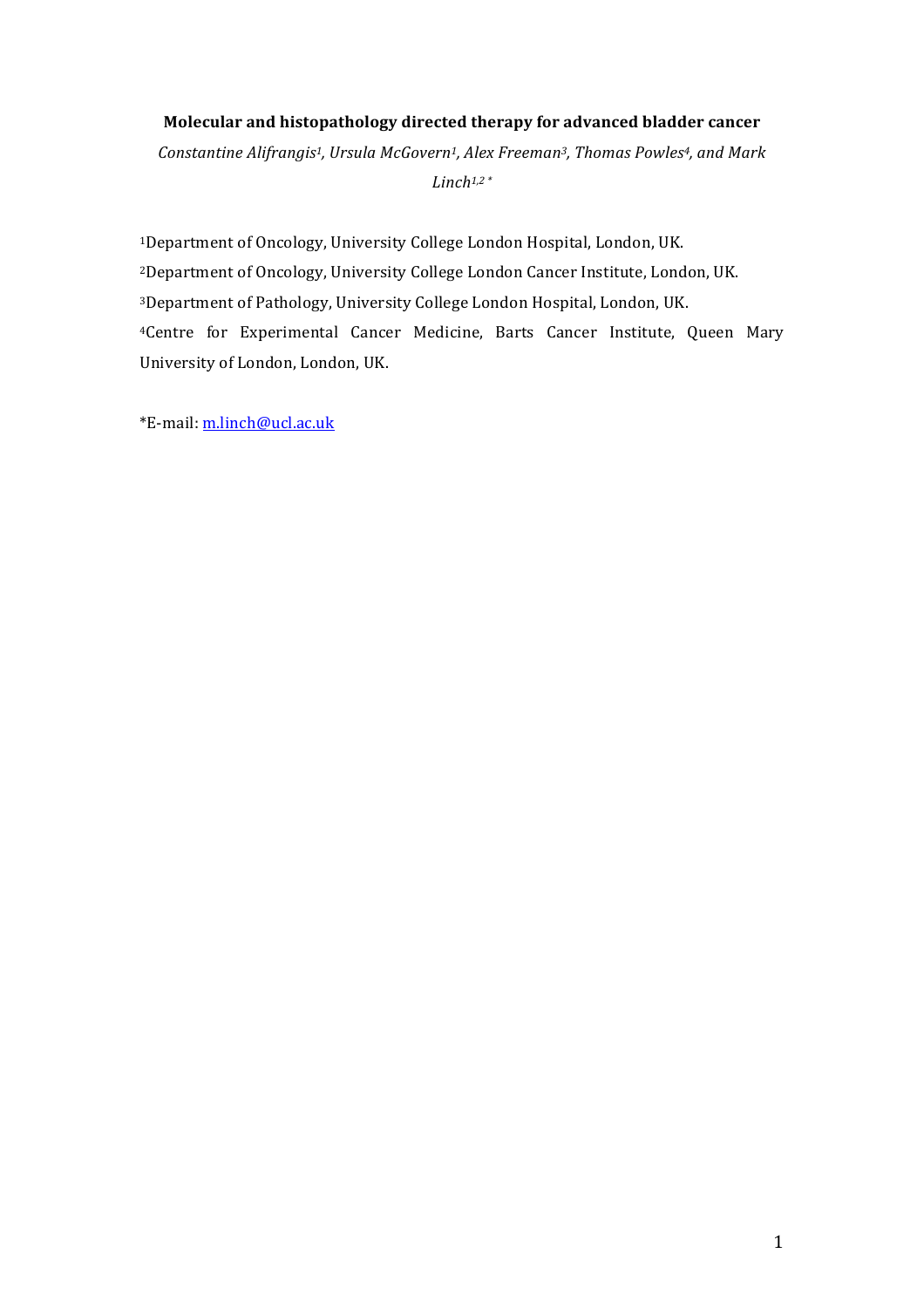# **Key points**

- Combining sequencing and transcriptomic technologies might improve the identification of clinically relevant bladder cancer subgroups.
- Molecular subtyping has helped us to identify bladder tumours that respond well to cytotoxic chemotherapy.
- Targeted therapies have had a limited role in bladder cancer management, but the next generation of specific targets are showing promise, as exemplified by fibroblast growth factor receptor 3 (FGFR3).
- Immune checkpoint inhibition leads to deep and durable responses in a small subgroup of patients.
- Composite molecular signatures are showing promise as predictors of treatment response and should be tested in prospective clinical trials.
- Real-time serial biopsies during the course of treatment will be required to help direct therapy in an evolving tumour landscape.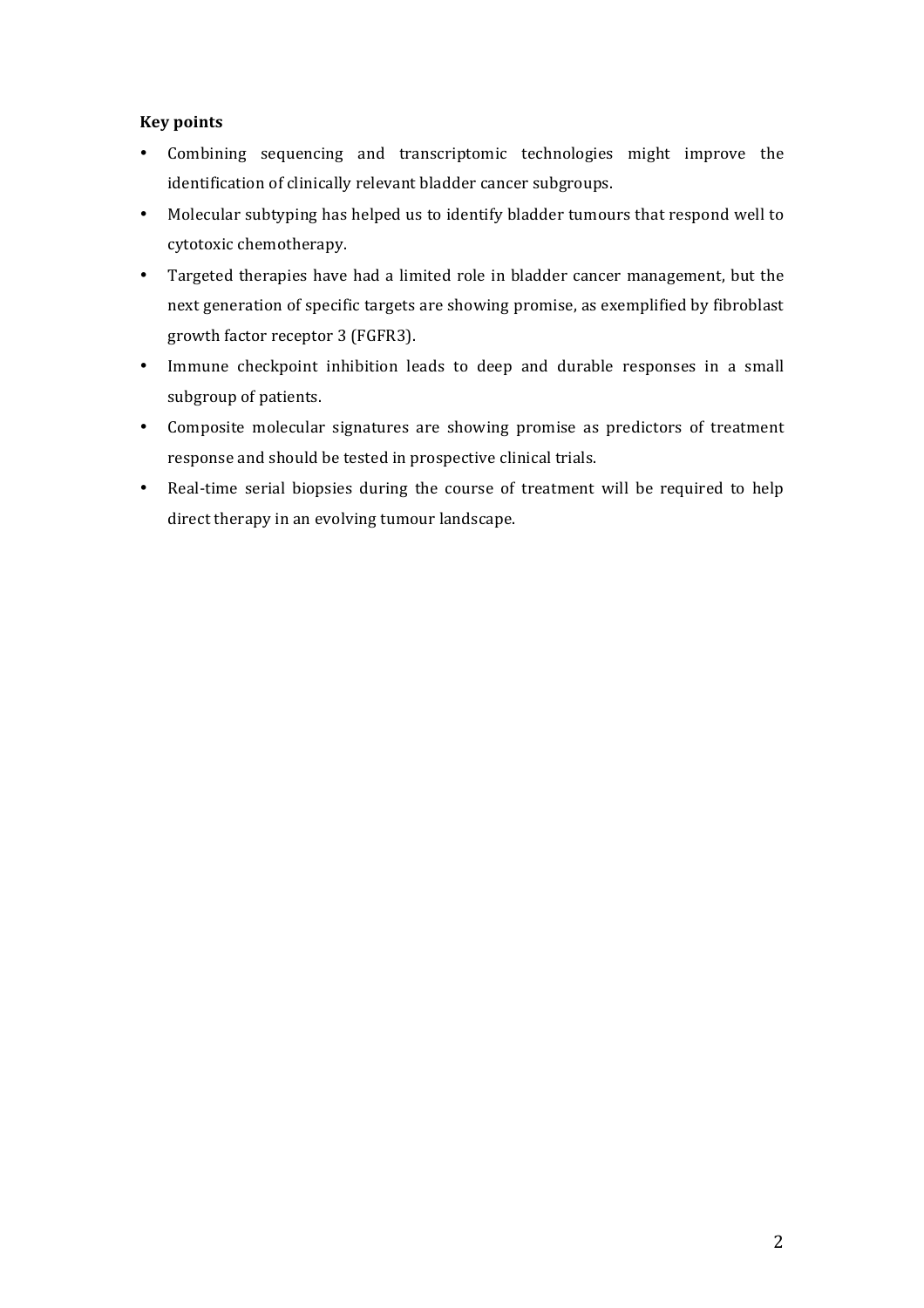#### **Abstract**

Bladder cancer is a heterogeneous group of tumours with at least 40 histological subgroups that leads to  $\sim$ 165,000 deaths worldwide each year<sup>1</sup>. Patients with localized disease can be cured with surgical resection or radiotherapy, but such curative options are limited in the setting of recurrent disease or distant spread, in which case systemic therapy is used to control disease and palliate symptoms. Cytotoxic chemotherapy has been the mainstay of treatment for advanced bladder cancer, but high-quality evidence is lacking to inform the management of rare subgroups that are often excluded from studies. Advances in molecular pathology, the development of targeted therapies, and the resurgence of immunotherapy has led to the reclassification of bladder cancer subgroups and rigorous efforts to define predictive biomarkers for cancer therapies. In this Review, we present the current evidence for the management of conventional, variant, and divergent urothelial cancer subtypes, as well as nonurothelial bladder cancers, and discuss how the integration of genomic, transcriptomic and proteomic characterisation of bladder cancer could guide future therapies.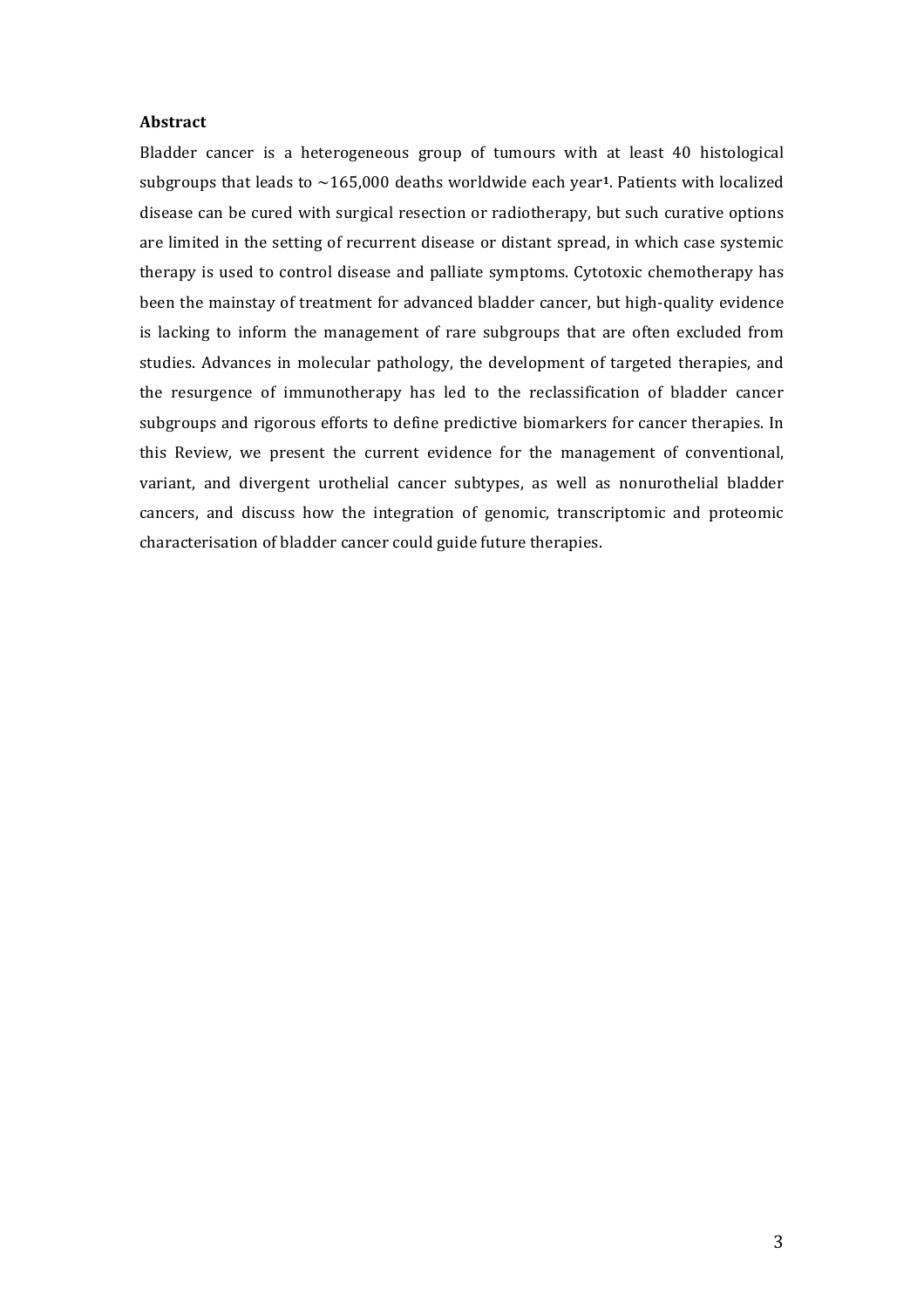#### **[H1] Introduction**

For the first time in over 30 years, the treatment algorithm for advanced bladder cancer is rapidly evolving, with an expanded range of effective therapies beyond cytotoxic chemotherapy now approved (**FIG. 1**). With novel and still-emerging therapeutic advances in the fields of immunotherapy and molecularly targeted therapy, a renewed focus on bladder cancer subtypes has emerged in an attempt to personalize systemic therapy. The vast majority of bladder cancers are urothelial carcinomas, but up to  $10\%$ are nonurothelial carcinomas [G]<sup>2</sup>. Urothelial carcinomas (previously known as transitional cell carcinoma) can be subdivided according to their histopathological characteristics into conventional urothelial carcinoma [G], urothelial carcinoma with divergent differentiation  $\begin{bmatrix} G \end{bmatrix}$ , or variant urothelial carcinoma  $\begin{bmatrix} G \end{bmatrix}^3$ . The importance of these categorisations for the correct diagnosis, treatment, and prognostication of bladder cancer is recognized in the 2016 WHO revised classification and pathology guidelines for urogenital cancers<sup>3</sup> (TABLE 1). However, most therapeutic clinical trials have historically not included patients with nonurothelial carcinoma and have not reported on the divergent or variant urothelial carcinoma subgroups. The management of these rare histologies, therefore, has been based on extrapolated data from other tumour types and limited clinical experience (for example, small case series) without a deep biological understanding.

In this Review, we outline how new molecular approaches, such as DNA sequencing and RNA profiling, have uncovered distinct biological subtypes of urothelial carcinoma that are prognostic, predictive of treatment responses, and, in many instances, align with the morphological phenotype. We discuss how this molecular taxonomy and histopathological evidence could support the deployment of chemotherapy, immune-checkpoint inhibitors (ICIs), and targeted agents for advanced bladder cancer. In addition, we discuss the pathology-driven management of variant urothelial carcinoma and nonurothelial carcinoma and comment on promising future therapies.

## [H1] Molecular profiling and classification

Advances in sequencing technology over the past 15 years have enabled international collaborative efforts to catalogue the spectrum of somatic mutations in solid tumours, including urothelial bladder cancer<sup>4</sup>. Our understanding of the pattern of genomic aberrations and their influence on tumour biology and behaviour has changed substantially as a direct result of this work. Early work exploring phenotypes of bladder cancer postulated that bladder cancer develops along two distinct pathways, the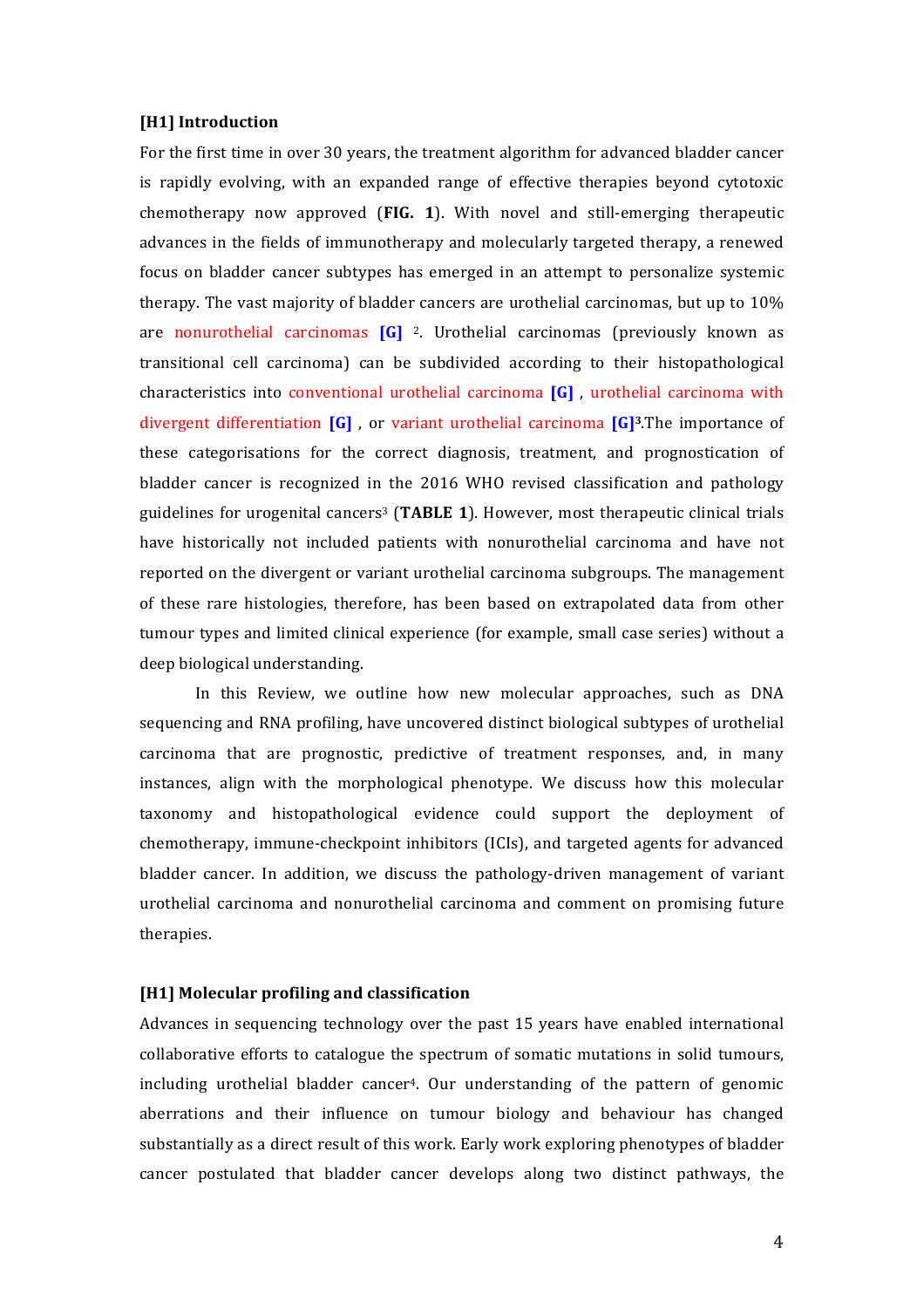papillary and non-papillary pathways. In this model, 80% of tumours are papillary exophytic lesions arising from hyperplastic epithelium and are non-muscle-invasive bladder cancers (NMIBCs) that have a propensity for recurrence but are rarely lifethreatening, whereas  $\sim$ 20% are non-papillary high-grade muscle-invasive bladder cancers (MIBCs) arising from carcinoma in situ that cause the most morbidity and have a propensity for metastatic spread<sup>5</sup>; these tumours rarely arise from papillary precursors.

Work over the past decade using gene expression and somatic mutational profiling in MIBC has defined the luminal **[G]** and basal **[G]** subgroups as commonly recurring subtypes, although discrepancies between the various classifications have beenreported **(FIG.** 2)<sup>6-9</sup>, and subsequent efforts have been made to consolidate the major molecular taxonomies. Substantial work in this area has been undertaken by groups at Lund University, The Cancer Genome Atlas (TCGA), University of North Carolina at Charlotte (UNCC), and MD Anderson Cancer Centre (MDACC).

Luminal bladder cancers can be further separated into urothelial-like urothelial carcinomas (TCGA cluster I), which are enriched for *FGFR3* and *KDM6A* mutations, and genomically unstable urothelial carcinomas (TCGA cluster II), which are characterized by overexpression of peroxisome proliferator-activated receptor  $\gamma$  (PPAR- $\gamma$ ) and enrichment for *TP53* and *ERCC2* mutations<sup>7</sup>, with some studies having demonstrated overexpression of the oestrogen receptor α  $(ERα)^{10}$ . The characteristics of basal-like tumours have been variously described by different groups, including the UNCC $^8$  and  $MDACC<sub>7,10</sub>$ , and these tumours correspond to the TCGA cluster III (and arguably the claudin-low TCGA cluster IV) and the Lund University squamous-like group<sup>9</sup>. Basal-like tumours are enriched for epithelial-mesenchymal transition (EMT) gene signatures<sup>11</sup>, with loss of *RB1* and *NFE2L2* as well as dysregulation of nuclear factor-κB (NF-κB) and hypoxia-inducible factor  $1-\alpha$  (HIF1 $\alpha$ ) signalling. A 2016 consensus meeting<sup>12</sup> clarified the molecular taxonomy with respect to the existence of a basal-squamous-like (BASQ) subset, defined by overexpression of cytokeratin 5 (KRT5) and KRT14 and concurrent downregulation of urothelial markers forkhead box protein A1 (FOXA1) and transacting T-cell-specific transcription factor GATA3 (GATA3).

Further incremental gains in molecular taxonomy have been made using multiplatform approaches for molecular phenotyping, which have expanded and revised the molecular classifications. A 2017 TCGA study of 412 MIBCs integrated the use of whole-exome sequencing, copy number analysis, methylation analysis, and RNA-based and proteomic inputs<sup>13</sup>. This study revealed  $>50$  recurrently mutated genes and that a high mutational burden in bladder cancer was related to apolipoprotein B mRNA editing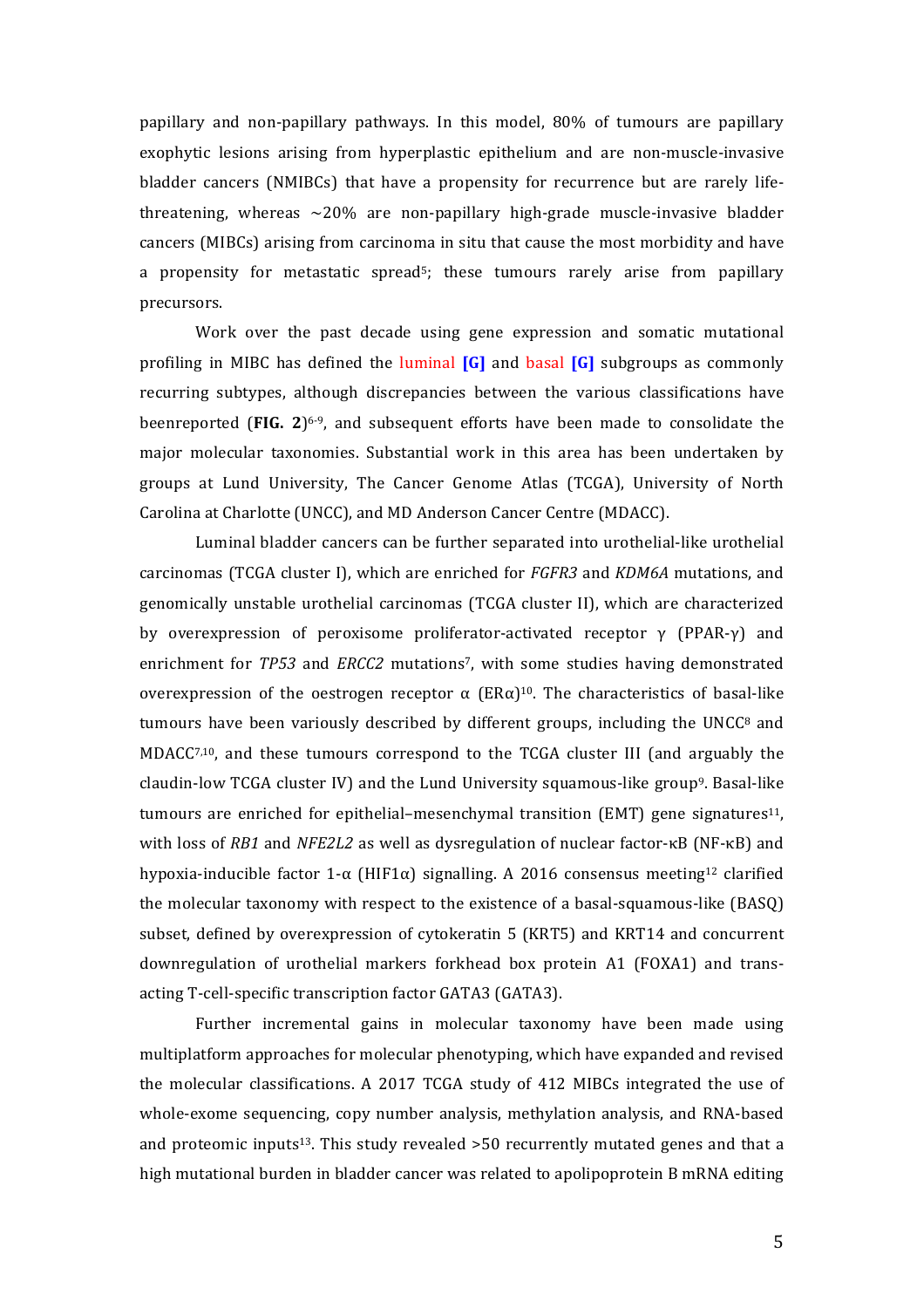catalytic polypeptide-like (APOBEC)-mediated mutagenesis. Studies from other solid tumours indicate that APOBEC cytidine deaminases, which are operative during physiological RNA editing, can cause clusters of somatic mutations, and APOBEC3A specifically has been linked with the phenomenon of hypermutation<sup>14</sup>. Moreover, APOBEC mutational signatures been shown to be responsible for up to  $68\%$  of all mutations seen in a number of solid tumours<sup>15</sup>. Of relevance to MIBC prognosis, unsupervised clustering by mutational signature revealed that tumours with a very high mutational burden had an improved prognosis (with a 5-year survival of  $75\%$ )<sup>13</sup>. Furthermore, comprehensive RNA profiling, including long noncoding RNA (lncRNA), microRNA (miRNA), and messenger RNA (mRNA) analysis identified 5 distinct transcriptional and genomic signatures, each of which correlated with a distinct clinical outcome<sup>13</sup>. The 'luminal papillary' group  $\sim 35\%$  of the cohort) had the best outcomes, whereas the novel 'neuronal' group  $({\sim}5\%$  of the cohort), which clinically behave similarly to neuroendocrine tumours but lack histological features of neuroendocrine or small cell differentiation, had the worst outcomes.

Molecular profiling and classification of tumour tissues has yielded insight into tumour biology and patient prognosis across populations. This approach has been explored further to inform the selection of molecularly targeted therapies for individual patients. Indeed, a panel gene sequencing study in 97 high-grade bladder cancer tumours demonstrated potentially druggable gene mutations in pathways such as the mitogen activated protein kinase (MAPK) pathway (for example, *BRAF* and *MEK1/2*) and the phosphoinositide 3-kinase (PI3K) pathway (for example, *PIK3CA*) in 61% of tumours<sup>16</sup>. In addition, international collaborative efforts applying massively parallel next-generation sequencing (NGS) to >100 metastatic urothelial cancers revealed activating mutations in the receptor tyrosine kinase (RTK)–RAS pathway (39% of tumours), including *FGFR3* (14% of tumours) and *ERBB3* (13% of tumours), and in the PI3K–RAC-alpha serine/threonine-protein kinase (AKT)–mechanistic target of rapamycin (mTOR) pathway (38% of tumours), including *PIK3CA* (16% of tumours) and *AKT3* (12% of tumours)<sup>17</sup>. Furthermore, the study was the first to identify activating fusion transcripts of the *FGFR3* gene (producing the FGFR3–TACC3 fusion protein) in three tumours. Many of these point mutations have previously been shown to have prognostic value; for example, *FGFR3* mutations are confer a good long-term cancerspecific survival in MIBC tumours<sup>18</sup>.

Moving beyond annotating mutation frequencies in known cancer genes, genomic and transcriptomic data across multiple cancer types coupled with new statistical algorithms have identified rare, mutually exclusive, cancer-associated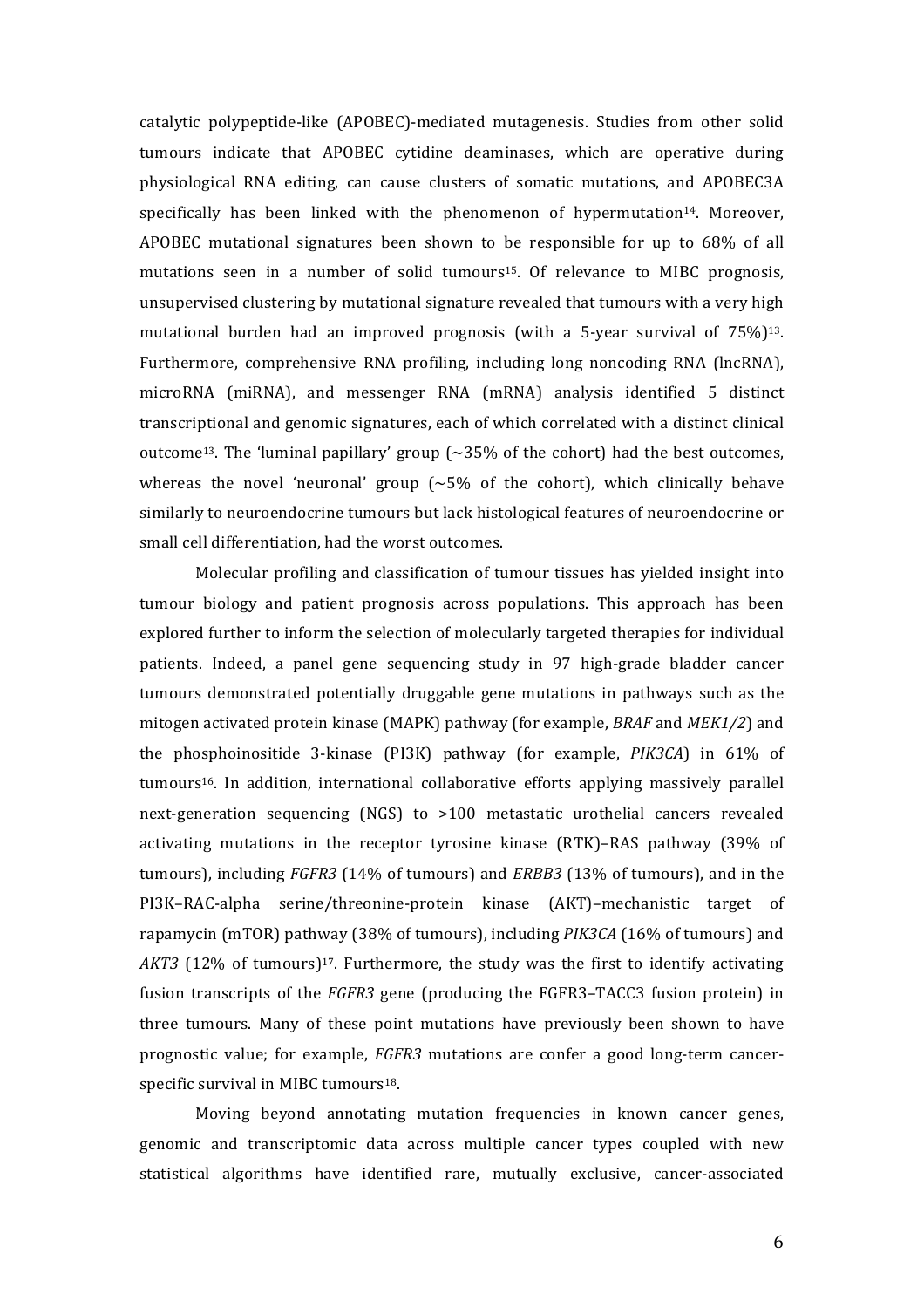mutations by virtue of the fact that they the gene products commonly cluster in the same protein complexes or signalling pathways. In bladder cancer, this approach identified rare somatic mutations in the switch/sucrose nonfermentable (SWI/SNF) chromatin remodelling complex and the ubiquitin carboxyl-terminal hydrolase BAP1  $(BAP1)$  deubiquitinase complex<sup>19</sup>. The identification of gene mutations in components of these complexes, such as *ARID1A* and *BAP1*, could potentially be exploited therapeutically20,21.

In summary, the aforementioned molecular phenotyping approaches have enabled the sophisticated annotation of distinct groups of invasive bladder cancer. This work is relevant for patients as it has clear implications for the aetiology, biological drivers, and prognosis of these tumours.

#### *[H2] Liquid biopsy*

The evolution of molecular and genomic changes that occur during treatment in other tumour types have been well annotated and can inform rational therapies. However, the need for repeat tissue biopsies over time to track and understand the clonal evolution of cancer is challenging for patients, as these biopsies are invasive and their associated sequelae are often unacceptable and are associated with risk. The technical advances in DNA amplification and sequencing that have enabled the attainment of comparable molecular information from liquid biopsies **[G]** have rapidly gained traction. A 2017 study of 51 patients with aggressive or metastatic urothelial carcinoma demonstrated the feasibility of acquiring a snapshot of therapeutically relevant information from circulating tumour  $DNA$  (ctDNA)<sup>22</sup>. Potentially tractable amplifications in *ERBB2* were seen in 20% of patients and hotspot mutations in *PIK3CA* were seen in another 20%. This promising real-time molecular data could negate some of the issues associated with inadequate sampling as a result of intratumoral heterogeneity that is inherent to single tissue biopsies, although this issue is counterbalanced by a false negative rate in patients with a ctDNA tumour fraction that is below the level of detection of currently available assays. In addition to plasma, urine has also been shown to yield important molecular information in advanced bladder cancer. Urinary detection of cell-free DNA (cfDNA) has been associated with metastatic relapse in bladder cancer<sup>23</sup>, and urinederived lymphocytes — which reflect the bladder tumour immune microenvironment  $-$  exhibit dynamic changes in the expression of immune checkpoint molecules during cytotoxic treatment<sup>24</sup>. Liquid biopsies will become increasing important for the molecular profiling of bladder cancer and, consequently, for prognostication and allocation of therapy.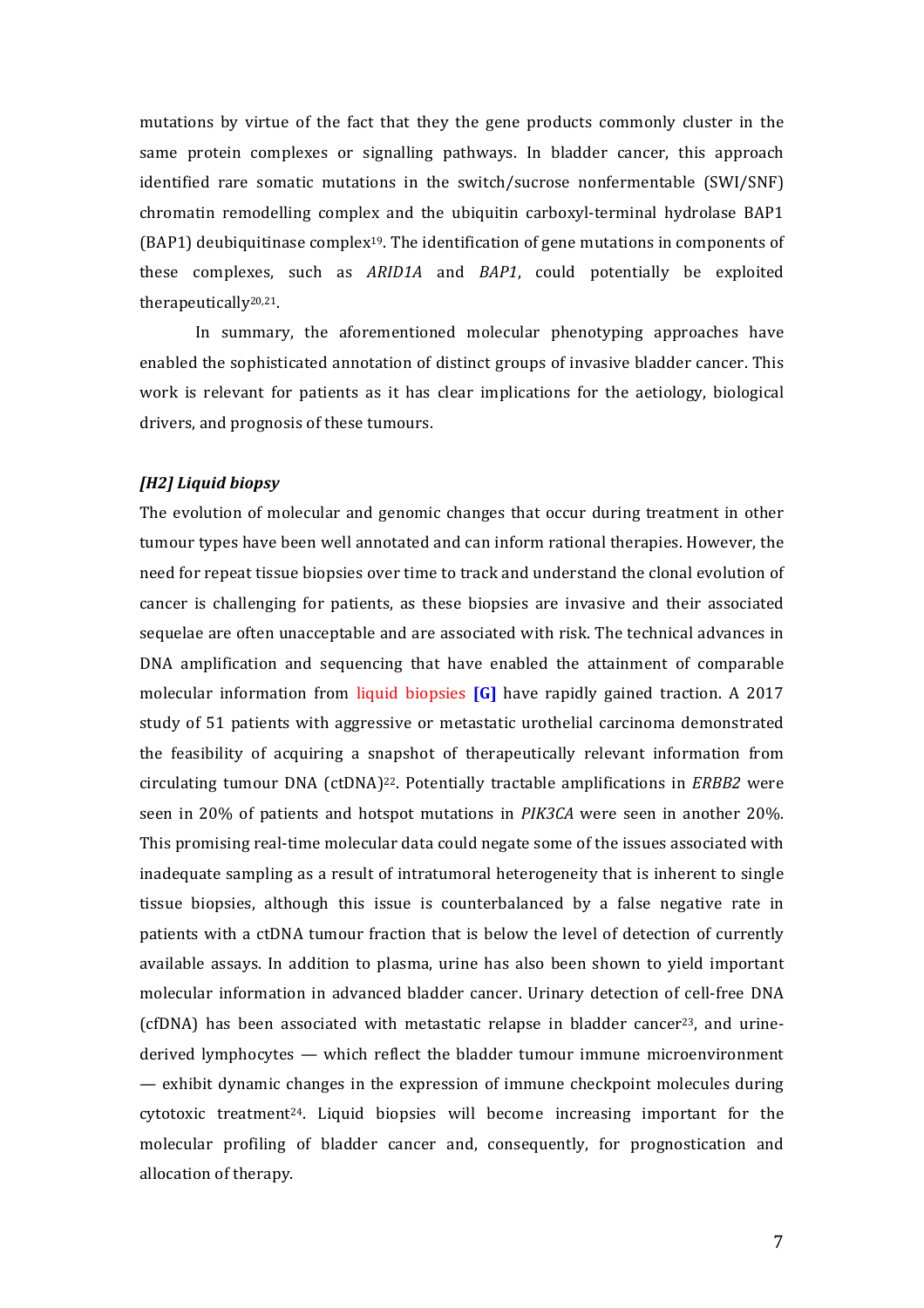#### [H1] Management of urothelial bladder cancer

Conventional urothelial carcinoma is characterised by exophytic papillary-like structures covered by atypical urothelial cells (TABLE 1, FIG. 3a)<sup>25</sup>. Importantly, urothelial carcinoma has a propensity for divergent differentiation <sup>26</sup>(TABLE 1, FIG. **3b,c)**, and a number of urothelial carcinoma variants exist (TABLE 1, FIG. 3d-m). Currently, most clinicians treat advanced conventional urothelial carcinoma, urothelial carcinoma with divergent differentiation, and variant urothelial carcinoma in the same way, as data to support a stratified approach is lacking. Thus, the main treatment options are chemotherapy and immune checkpoint inhibitors (ICIs), as well as molecularly targeted therapies within clinical studies (**FIG. 1, TABLE. 2**).

#### *[H2] Role of cytotoxic chemotherapy*

Combination chemotherapy has been the mainstay of treatment for advanced urothelial carcinoma, a disease that is responsive to chemotherapy in the short term. However, the durability of response is variable and the prognosis of patients with advanced disease remains poor<sup>27</sup>. The antitumour activity of cisplatin-based regimens has been established for decades<sup>28</sup>. Initially, the most frequently used platinum-based chemotherapy combination was methotrexate, vinblastine, doxorubicin and cisplatin (MVAC), on the basis of superior efficacy compared to cisplatin alone in a Phase III study<sup>29</sup>. However, MVAC has considerable toxicity with some studies identifying a  $3-4\%$ drug-related death rate<sup>29,30</sup>. The need for an alternative regimen with a similar survival benefit but without the inherent toxicity of MVAC was identified and the combination of gemcitabine and cisplatin (GC) was compared to MVAC in a large, international phase III study of 405 patients with advanced or metastatic bladder cancer<sup>27</sup>. At a median followup period of 19 months, the study showed similar overall survival (OS) benefit between the GC and MVAC groups (median OS  $13.8$  months versus  $14.8$  months; HR  $1.04$ ; *P*=0.75), and the GC group had the desired improved safety profile with lower rates of febrile neutropenia, neutropenic sepsis, and mucositis, as well as fewer drug-related deaths. A 5-year updated analysis confirmed that GC was noninferior to MVAC and, therefore, GC became the standard first-line regimen in many centres world-wide for advanced disease<sup>31</sup>. However, MVAC might still have a role, as a dose-dense regimen with growth factor support had improved efficacy and toxicity compared with standard MVAC; this regimen might be an option for select fit patients<sup>32</sup>.

The taxanes have been shown to have some activity in advanced disease. A 2012 study investigated GC in a three-drug regimen with paclitaxel<sup>33</sup>. A higher response rate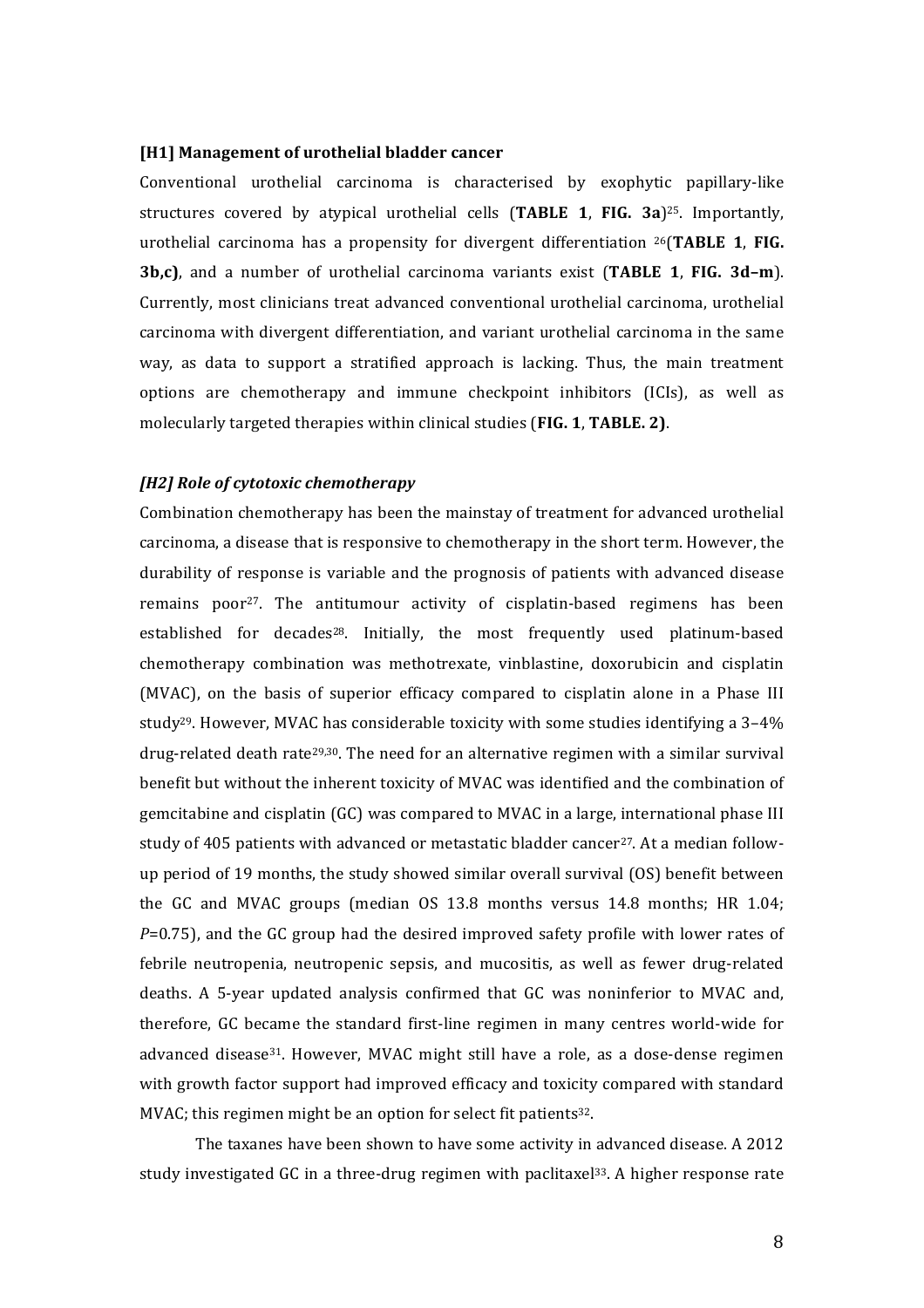was observed for the paclitaxel–cisplatin–gemcitabine regimen compared with GC, but the triplet did not reach the primary predefined end point of OS improvement, and toxicity was also increased in the triplet group. Other combinations in the first-line setting  $-$  cisplatin–paclitaxel, gemcitabine–paclitaxel, and docetaxel-based regimens  $$ have shown modest activity, but current data are insufficient to recommend these alternative first-line regimens.

In patients who are cisplatin-ineligible (owing to impaired renal function, poor performance status or comorbidities), carboplatin can used as an alternative to cisplatin. The doublet gemcitabine and carboplatin and the triplet methotrexate, carboplatin, and vinblastine (M-CAVI) are active in patients who are unfit for cisplatin with response rates in the order of  $30-40%$ , with less toxicity seen with the gemcitabine and carboplatin doublet<sup>34</sup>. However, patients with both poor performance status and impaired renal function derived limited benefit, and new strategies are needed.

Following first-line treatment, responses to second-line chemotherapy are highly variable, and progression-free survival (PFS) is short with both single-agent chemotherapy and combination treatments in the second-line setting<sup>35</sup>. Vinflunine, a third-generation vinca alkaloid, showed modest activity compared with best supportive care (ORR 8.6% versus 0%;  $P=0.006$ ), which was sufficient to gain approval in Europe in the second-line setting<sup>36</sup>. Single-agent paclitaxel is well tolerated with some activity<sup>37</sup>, but ICIs are now the preferred option in this setting.

Patients relapsing with advanced urothelial carcinoma might have previously received chemotherapy in the neoadjuvant setting. MVAC followed by radical cystectomy was found to improve survival compared with radical cystectomy alone<sup>38</sup>. Similar to the advanced setting, GC has since become a more favoured regimen over MVAC, owing to its more acceptable toxicity profile. Although no randomised trials have compared GC and MVAC in the neoadjuvant setting, as GC was noninferior to MVAC in the metastatic setting, GC has been adopted as the most commonly used regimen in the neoadjuvant setting<sup>28</sup>. Choice of first-line treatment for advanced disease might be influenced, in part, by the time to first progression with metastatic disease, with some rationale for re-challenge with platinum-based chemotherapy 39,40.

In summary, cisplatin-based regimens remain the mainstay of first-line cytotoxic treatment for advanced urothelial malignancy, with only modest activity seen with other drug combinations in both the first-line and second-line setting.

#### *[H3] Potential predictive biomarkers for chemotherapy response*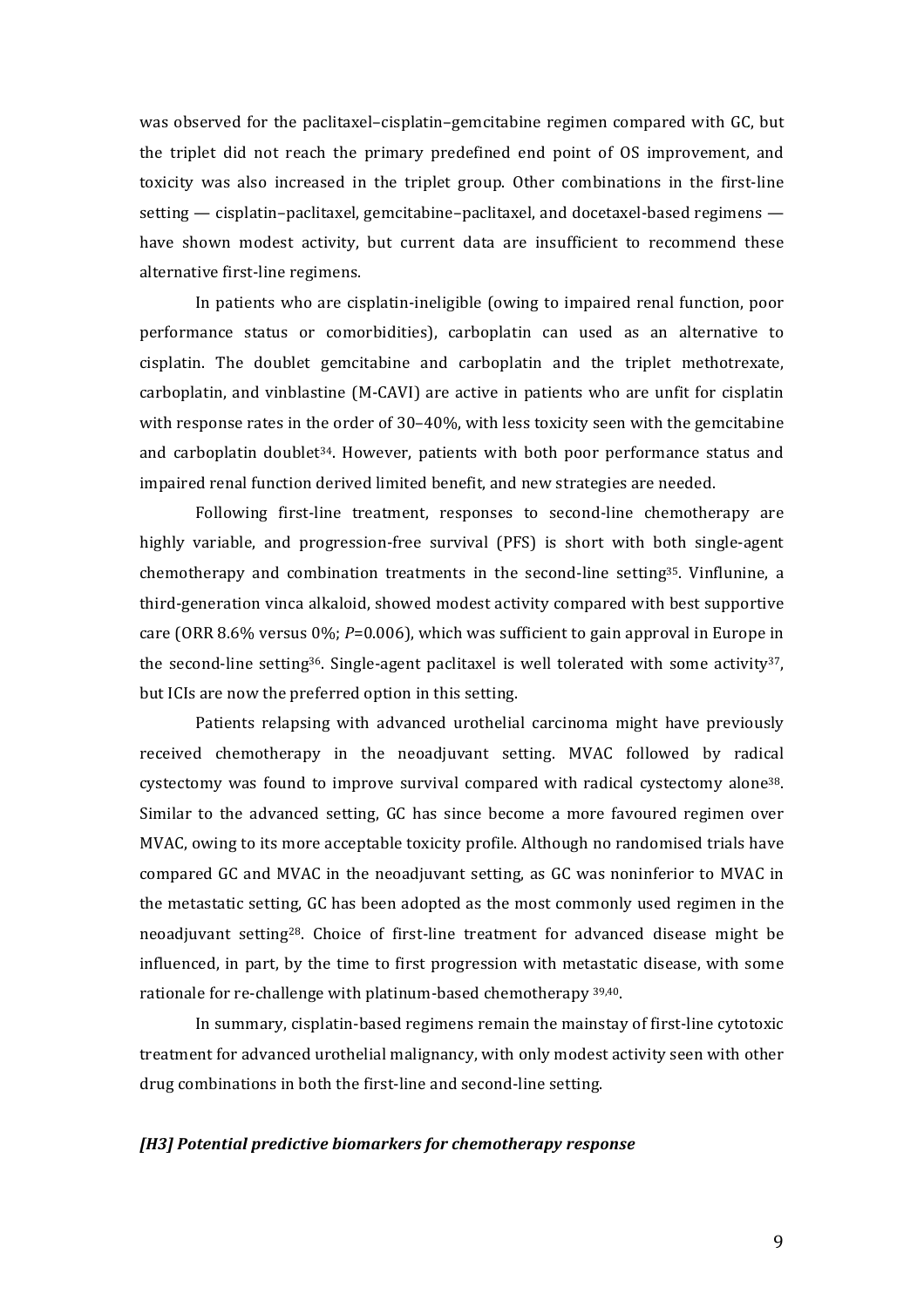In the future, predictive biomarkers for chemotherapy response will help to identify patients who are most likely to benefit from chemotherapy and, therefore, avoid unnecessary and perhaps ineffective treatment of those individuals who are unlikely to respond, in addition to avoiding unnecessary toxicity. Using the molecular taxonomy and extrapolating from data on neoadjuvant platinum-based chemotherapy in muscleinvasive, localized urothelial cancer, basal tumours and the comparable classifications of TCGA clusterIII, urobasal B, and Lund squamous cell carcinoma (SCC)-like seem to be more likely to benefit from chemotherapy than nonbasal groups<sup>41</sup>. This group of basal tumours are not perfectly aligned between the different classifications, as exemplified by the lack of chemotherapy benefit in the seemingly overlapping claudin-low and TCGA cluster IV groups<sup>42</sup>. Tumours with impaired DNA repair capacity might be expected to be more sensitive to DNA-damaging agents, as would p53 mutant tumours that are genomically unstable with high mutational burdens. For example, DNA repair pathway mutations in genes such as *ERCC2*, *FANCC*, *ATM*, *RB1*, among others, can predict responses to neoadjuvant platinum-based chemotherapies and to targeted therapies on the basis of mutational status<sup>43 44</sup>. Conversely, MIBC tumours expressing a wild-type  $p53$ gene expression signature have been shown to be resistant to neoadjuvant chemotherapy<sup>10</sup>. Thus, it might be possible in the future to select patients who are most likely to respond to specific cytotoxic agents.

#### *[H2] Emerging role of immunotherapy*

Immunotherapy has been used to treat bladder cancer for >40 years following the seminal work by Morales et al.<sup>45</sup> in 1976 demonstrating tumour responses using Bacillus Calmette-Guérin (BCG), a tuberculosis vaccine. However, the recent identification of immune checkpoint molecules that can be targeted using monoclonal antibodies has led to a paradigm shift in cancer therapy, with trials thus far suggesting that bladder cancer is one of the most immunotherapy-responsive solid tumours. The most thoroughly investigated immune checkpoint ligand and receptor pair to date is programmed cell death 1 ligand 1 (PD-L1) and programmed cell death 1 (PD-1), respectively. PD1 is an inhibitory T-cell surface receptor that promotes self-tolerance by suppressing T-cell activation  $46$ . Upon binding of its ligand, PDL1 (or PDL2), PD1 recruits a phosphatase, tyrosine-protein phosphatase non-receptor type 11 (SHP2), which abrogates SHP2 translocation to lipid rafts and, consequently, causes downregulation of SRC family kinase-dependent T-cell receptor (TCR) signalling<sup>47</sup>. PDL1 is often overexpressed in bladder cancer cells and in tumour-associated stromal compartments, and its expression is correlated with tumour aggressiveness $48$ . Moreover, high PD1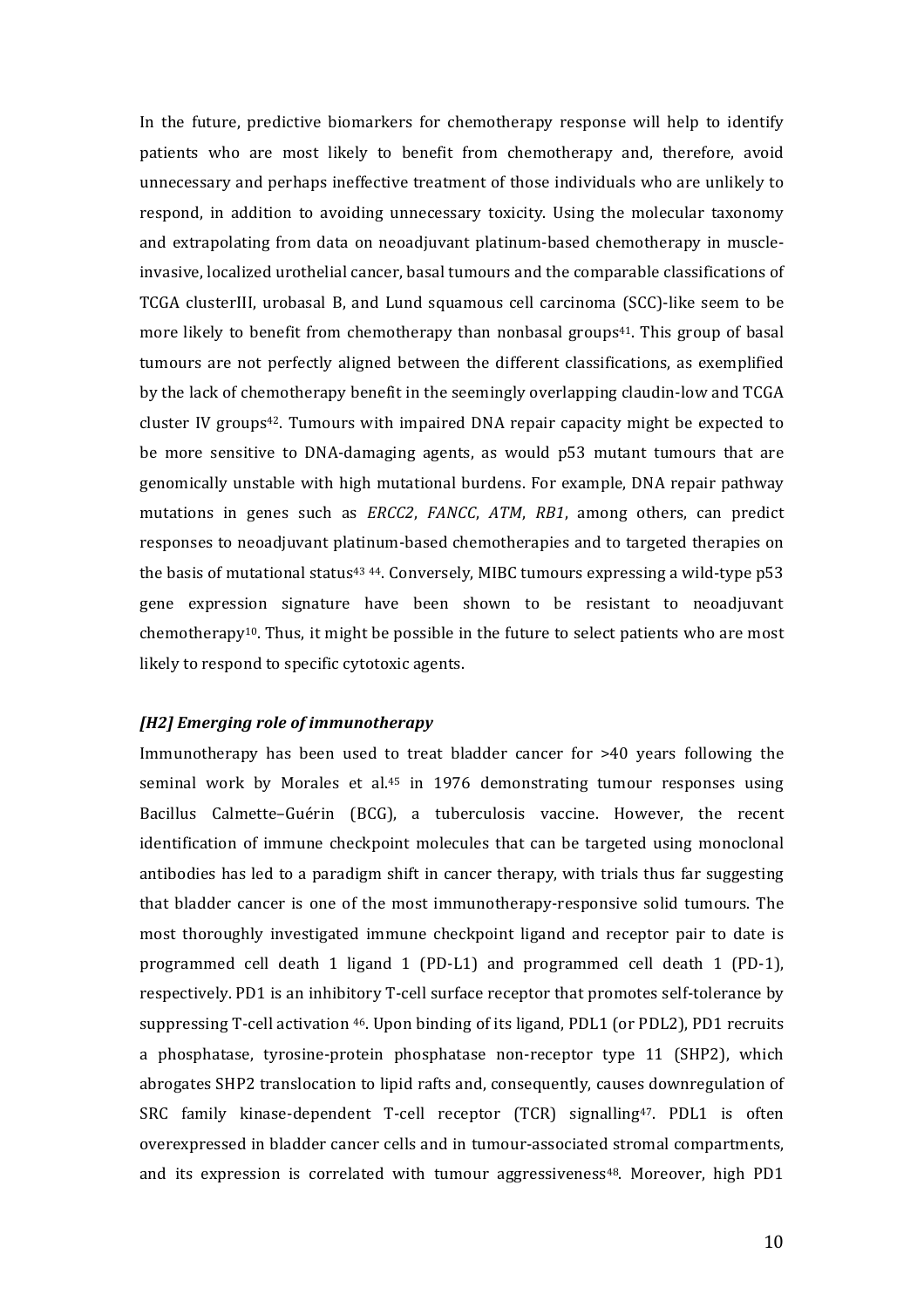expression in general is associated with **T-cell** exhaustion<sup>49</sup> [G]. Together, these data supported a rationale for testing anti-PD1 and anti-PDL1 agents in bladder cancer.

**[H3] PD-1 antibodies.** Nivolumab and pembrolizumab were the first two PD1 monoclonal antibodies (mAbs) to receive FDA approval in the USA. Both are  $\lg G4$ humanised mAbs that function predominantly by steric interference of PD1-PDL1 interaction and have been shown to have very similar molecular and preclinical characteristics50. 

Based on the promising activity seen in advanced urothelial cancer in the early phase KEYNOTE-012 study, which reported an overall response rate (ORR) of 26% **(TABLE 3)**, the phase III KEYNOTE-045 trial was conducted in 542 patients previously treated with platinum-based chemotherapy randomized to either pembrolizumab or physicians choice of chemotherapy. In KEYNOTE-045, pembrolizumab treatment led to a 2.9 month increase in OS and was associated with reduced toxicity<sup>51</sup> (TABLE 3). Pembrolizumab was also tested in 374 patients with bladder cancer who were ineligible to receive cisplatin-based chemotherapy in the phase II KEYNOTE-052 study. PD-L1 expression of tumour biopsies at study entry was centrally reviewed, and the study reported an ORR of 24% at data cut-off and a staggering durable response rate of 89% (percentage of responders), although the median follow-up duration was short at  $5$ months<sup>52</sup> (TABLE 3).

Nivolumab was tested in 86 patients with advanced urothelial cancer who had progressed on previous platinum-based chemotherapy in the phase I/II CheckMate 032 trial. Nivolumab monotherapy led to an ORR of  $24.4\%$  and grade  $3-4$  toxicity occurred in 22% of patients<sup>53</sup> (TABLE 3). Given the good tolerability and the substantial number and durability of responses, these findings led to the larger phase II Checkmate 275 study in the same patient population<sup>54</sup>. The median ORR was  $19.6\%$  (with a range of  $16.1-28.4\%$ ) and positively correlated with PD-L1 immunostaining on tumour cells; grade 3-4 adverse events occurred in 18% of patients.

**[H3] PD-L1 antibodies.** Atezolizumab, durvalumab and avelumab are fully humanised IgG1 MAbs targeting PDL1 that have demonstrated efficacy in bladder cancer. Crystallographic studies of durvalumab and avelumab show that they predominantly interact with the front  $\beta$ -sheet face of PD-L1, albeit from distinct orientations, and that the relative contribution of the heavy and light chain of the antibody differs between the antibodies<sup>55</sup>. In a binding assay in which the PDL1 protein was immobilised on a chip and the single chain variable fragments of durvalumab, atezolizumab, and avelumab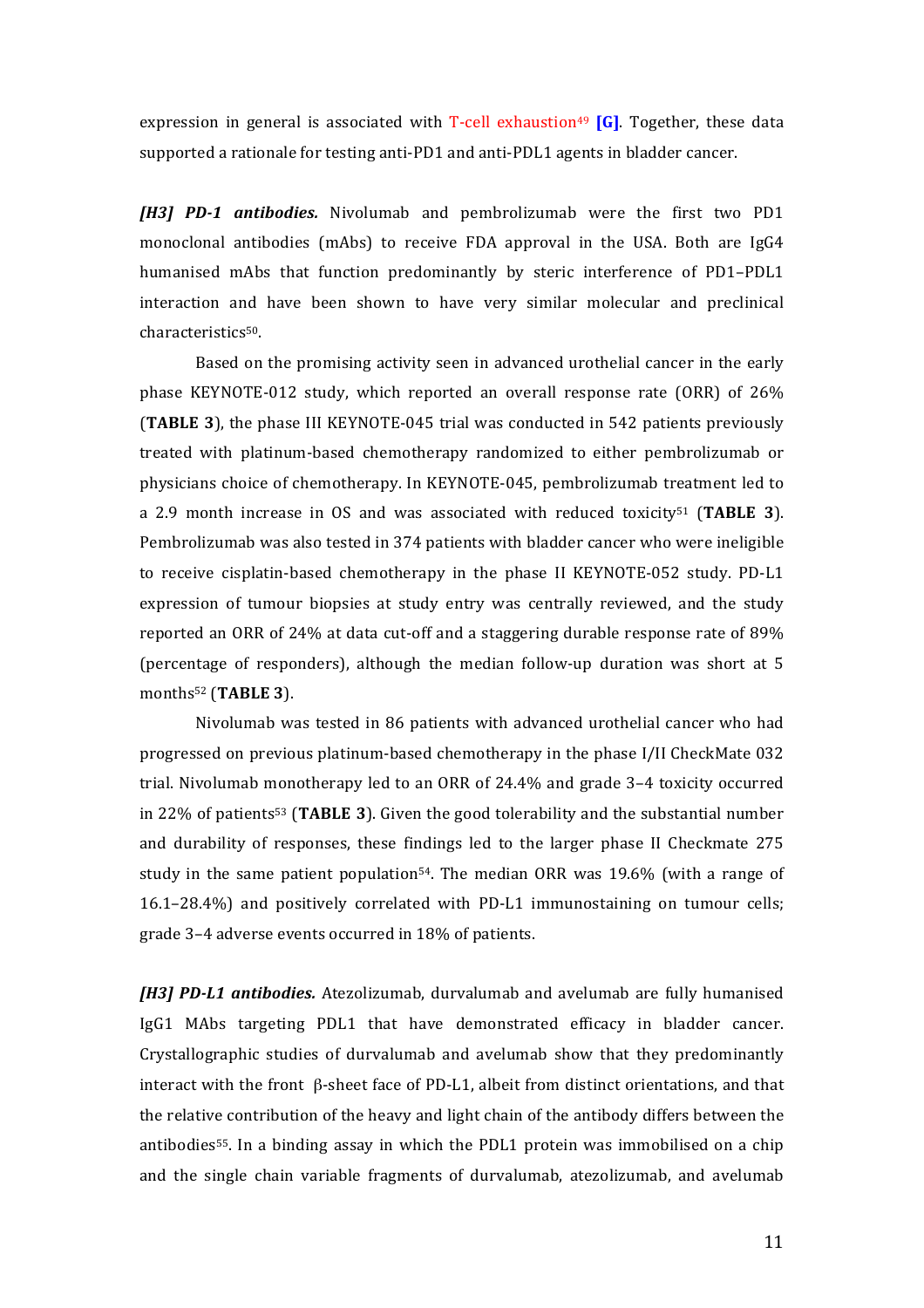were flowed over the chip, avelumab had the highest PDL1 binding efficacy, with durvalumab and atezolizumab demonstrating similar binding kinetics<sup>55</sup>.

Atezolizumab received FDA approval in May 2016 in the USA for patients who had progressed after either first-line platinum-based chemotherapy or within 1 year of neoadjuvant chemotherapy on the basis of results from the phase I PDC4989g study, showing safety and an ORR of 26.2%, and the phase II IMvigor 210 study, which showed appreciable response rates and notable durability of response<sup>56,57</sup>. In the IMvigor  $210$ study, which evaluated both first-line atezolizumab in cisplatin-ineligible patients (Cohort 1) and second-line atezolizumab (Cohort 2), the ORRs were  $23\%$  and  $15\%$ , respectively, and across the two studies ranged between 8-28%, depending on PD-L1 expression on infiltrating immune cells (ICs)<sup>56</sup>(TABLE 3). To confirm the efficacy of atezolizumab in the second-line setting, the phase III IMvigor 211 trial was conducted and randomised between atezolizumab and physicians choice of chemotherapy $58$ . The primary end point was OS stratified by level of PDL1 positivity on infiltrating ICs and, in contrast to the KEYNOTE-045 study, no difference in survival was observed (TABLE 3). In general, although the ORRs and the OS benefit were promising, this surprisingly negative trial outcome might be attributable to the unexpectedly high response rates of vinflunine in the control group. Furthermore, in the exploratory subgroup analysis of IMvigor 211, tumours with high tumour mutational burden and high PDL1 expression had a marked survival improvement in the atezolizumab arm, further stressing the importance of identifying robust predictive biomarkers in this disease.

In order to test the safety and activity of durvalumab in metastatic urothelial bladder cancer, a phase  $I/I$ I study was conducted in 61 patients. Enrollement of the first 20 patients was independent of PDL1 expression; however, following review, the protocol was amended to only recruit patients with a minimum PD-L1 expression of  $5\%$ on tumour cells. To assess the contribution of PD-L1 expression to response, patients were subsequently analysed and dichotomized according to PDL1-high  $\geq 25\%$  PDL1 expression level on either tumour cells or ICs) or PDL1-low (<25% on both tumour cells and  $\text{ICs}$ ) status. In these 61 patients, 42 were evaluable for response at the time of the initial report and demonstrated an ORR of  $31\%$  which was increased to  $46.4\%$  in the PDL1-high group<sup>59</sup> (TABLE 3). This study continued to recruit and an updated report, including patients with advanced urothelial cancer who were platinum-ineligible as well as patients previously treated with platinum, demonstrated a more modest ORR of 17.8%, ranging between 5.1–27.6% depending on PDL1 status60 (**TABLE 3**). 

The phase I JAVELIN study of avelumab in patients with advanced solid tumours initially included 44 patients with metastatic urothelial carcinoma that have previously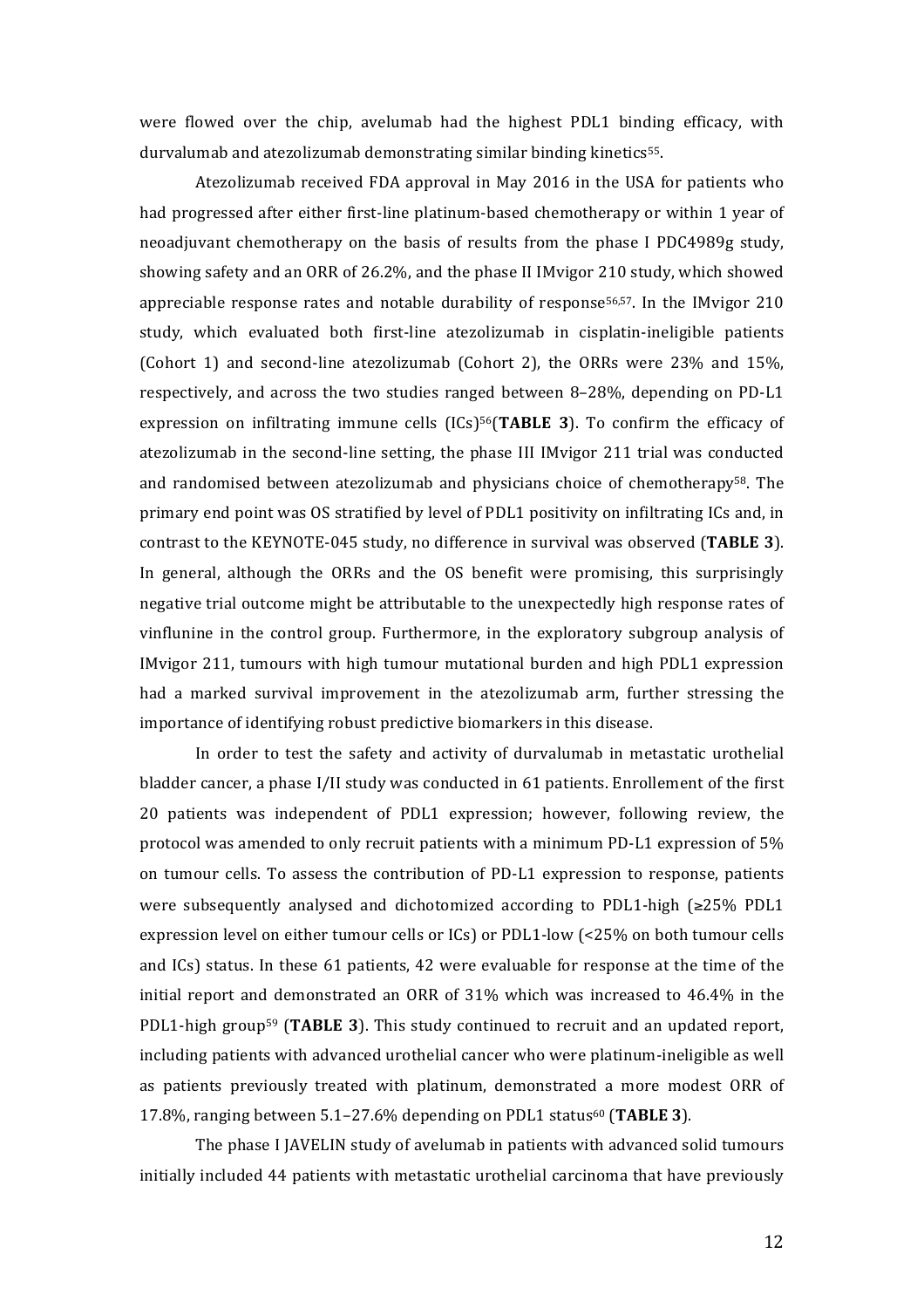received platinum-based chemotherapy and were unselected for PD-L1 expression. At a median follow up period of 11 months, the ORR was  $18.2\%$  (TABLE 3)  $61$ . Using a cut-off threshold for positive PD-L1 expression on tumour cells of  $\geq 5\%$ , the response rate was markedly higher  $(50.0\%$  versus 4.3%) and PFS at 24 weeks was prolonged  $(58.3\%$ versus  $16.6\%$ ) in the PDL1+ group compared with PDL1- group. For the expansion phase of the JAVELIN study, a protocol amendment was made to include patients who were platinium-naïve. This updated pooled cohort of 249 patients (including 161 evaluable patients that had previously received platinum-based chemotherapy for advanced disease) demonstrated a very similar ORR of 16%, although the influence of PDL1 positivity was less pronounced  $(24\%$  versus  $13\%)$  between PDL1+ and PDL1- groups<sup>62</sup>.

*[H3] Potential predictive biomarkers for ICI response.* Responses, particularly durable responses, with ICIs are exciting, but the majority of patients do not respond and, therefore, predictive biomarkers are clearly needed $63$ . The rate of immune-targeted drug development has been so rapid that a scientific rationale for their use in treatment has often lagged behind their implementation into the clinical arena. Early phase studies investigating ICIs in bladder cancer are now being analysed, which has shed some light on baseline predictive biomarkers.

Although PD1 and PDL1 monoclonal antibody therapies function by interrupting PD1-PDL1 inhibitory signalling at the T-cell immunological synapse [G], PDL1 protein expression (as determined by immunohistochemistry) in metastatic urothelial cancer does not reproducibly correlate with treatment response. For example, although a trend towards high response rates was observed in PDL1-high groups of the second-line pembrolizumab (KEYNOTE-012), second-line durvalumab, second-line avelumab  $(JAVELIN)$ , and first-line pembrolizumab  $(KEYNOTE-052)$  studies, no such relationship was noted in the studies of second-line nivolumab (CheckMate 275) or second-line pembrolizumab (KEYNOTE-045) (TABLE 3). Furthermore, even in the reports in which PDL1 expression correlated with response, the negative predictive value of this test was generally poor, meaning that it was unable to clinically discriminate between responders and nonresponders<sup>52,60,64</sup>. The interpretation of PD1 or PDL1 immunohistochemistry as a biomarker has been challenging due to nonconformity between different studies, which used different antibody clones, positivity thresholds, and cell types (tumour cells, ICs or a combination) (**TABLE 3**). Furthermore, the biomarker results are probably confounded by the complex biology of the immunological synapse and the plasticity and redundancy of a wide array of immune checkpoint molecules. These issues have led to a lack of harmonization of PD1 or PDL1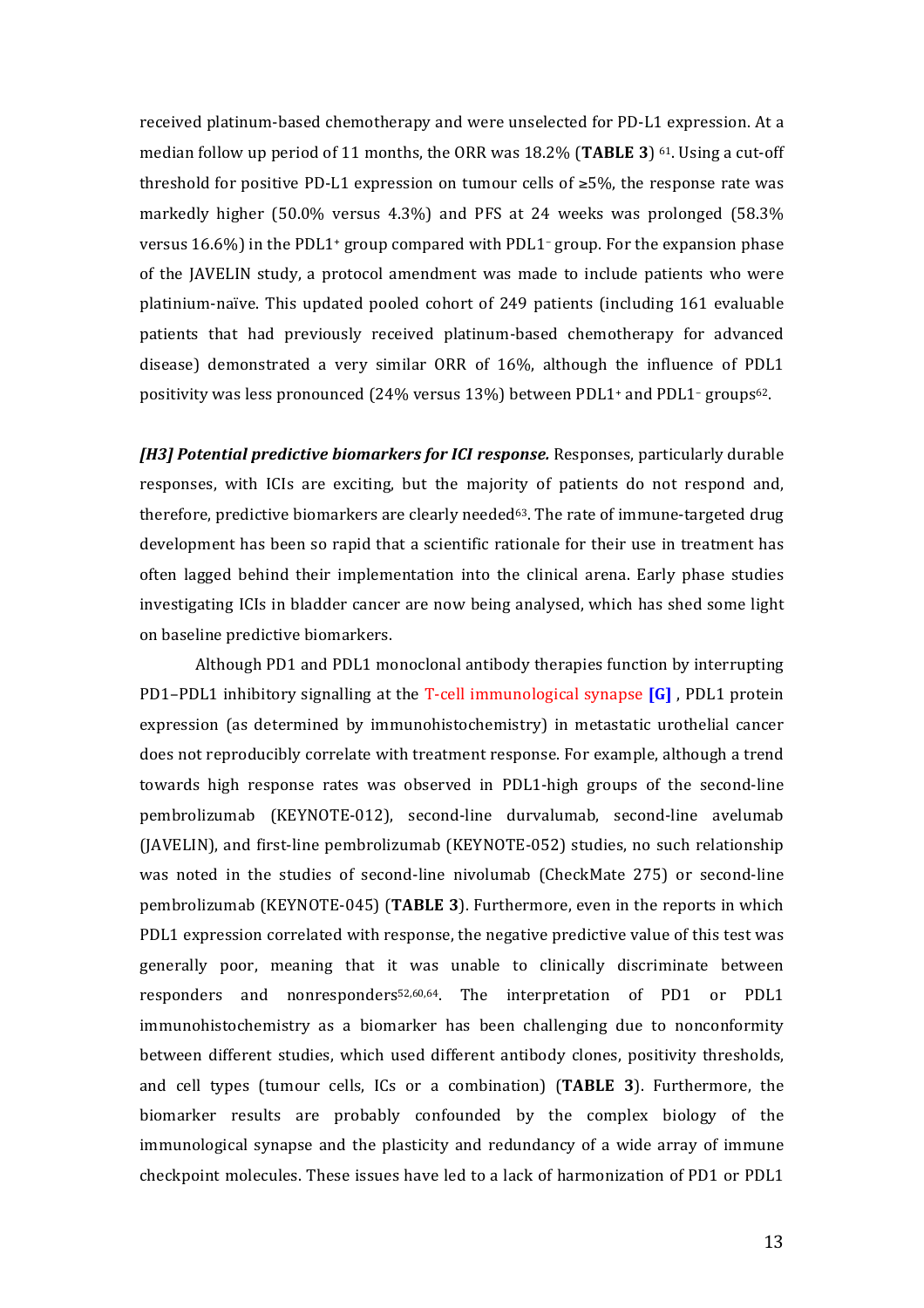immunohistochemistry as a predictive biomarker in advanced bladder cancer.

Metastatic urothelial cancer is characterized by a high somatic mutation rate<sup>65</sup>, particularly in the Lund Genomically Unstable (LGU) group and the TCGA cluster  $II^{9,17}$ . Importantly, high tumour mutational burden (TMB) has been correlated with response to ICIs in metastatic urothelial cancer<sup>66</sup>. Using a computational approach combining somatic nucleotide variation datasets from individual patients with the patient-specific human leukocyte antigen (HLA) genotype, predictions of neoantigens that might strongly bind to patient-specific major histocompatibility complex (MHC) class I molecules can be made, which have been shown to correlate with response to ICIs in several cancer types<sup>67-69</sup>. Using this approach, a 2018 analysis of the IMvigor 210 study confirmed that high levels of predicted neoantigens were positively associated with response to atezolizumab<sup>66</sup> and seemed to be a stronger predictor of response than TMB alone.

Gene mutations causing defective DNA mismatch repair (dMMR) and defective DNA damage repair (DDRD) have been shown to be predictive biomarkers for response to ICIs, possibly because they cause increases in  $TMB^{70,71}$ . Such mutations are being increasingly recognised in urothelial carcinoma. For example, germline mutations in DNA mismatch repair genes, such as occurs in Lynch syndrome **[G]**, leads to a 4.2-fold increased lifetime risk of urothelial carcinoma in men (from  $1.8\%$  to  $7.5\%$ )<sup>72</sup>. In 60 patients with metastatic urothelial carcinoma treated with either nivolumab or atezolizumab in clinical trials, detection of DDRD, particularly deleterious mutations in DDR genes, was strongly associated with response to anti-PD1 and anti-PDL1 agents and survival outcomes, and was superior to  $TMB^{71}$ . Conversely, in the analysis of the larger IMvigor210 dataset, TMB seemed to have a stronger association with ICI response than DDRD<sup>66</sup>; however, whether this relationship would have still been observed if only deleterious mutations were used in this analysis (which could account for differences in these two reports) is unclear.

Transforming growth factor  $\beta$  (TGF $\beta$ ) is a pleiotropic protein that is thought to be protumorigenic in advanced cancers through its role in stromal activation, angiogenesis, and  $EMT^{73}$ . In a gene-set analysis of patients in the IMvigor210 study, genes related to  $TGF\beta$  signalling within fibroblasts were enriched in nonresponders to ICIs, and expression of the two top-scoring TGFβ pathway genes, *TGFB1* and *TGFBR2*, were associated with reduced  $OS^{66}$ . The functional importance of TGFB was confirmed in two separate syngeneic mouse models (EMT6 and MC38) of immune-excluded tumours, in which physical exclusion of T-cells from the tumour parenchyma by the stromal barrier occurs. Using these models, co-treatment with monoclonal antibodies against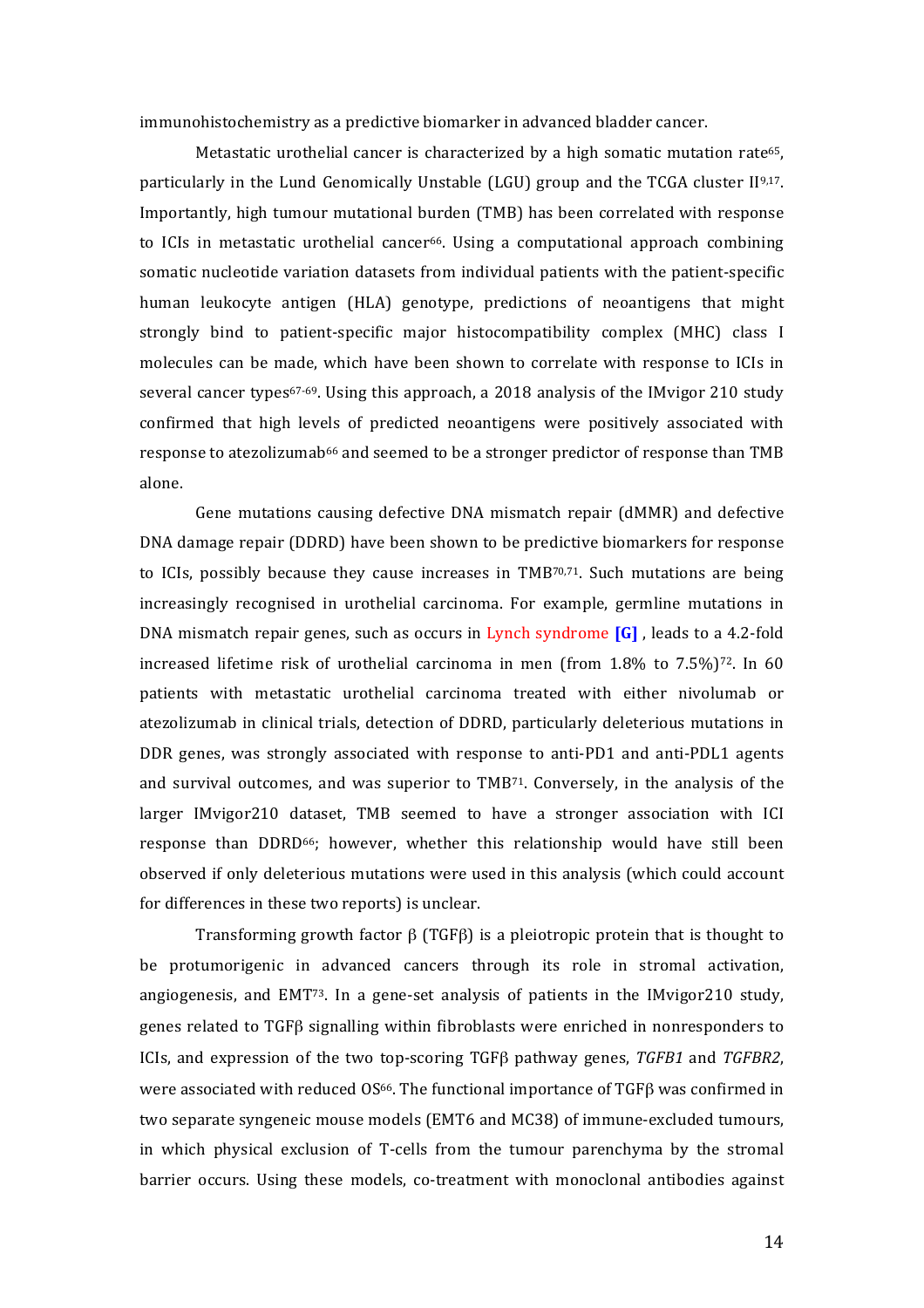both PDL1 and TGFβ, but not either antibody alone, led to increases in a CD8+T-effector  $(T_{\text{eff}})$  gene expression signature and tumour regression<sup>66</sup>.

The Cancer Genome Atlas (TCGA) molecular subtypes taxonomy of urothelial cancer defined in localized MIBC $74$ , has been applied to advanced disease and these subtypes have shown differential responses to atezolizumab, suggesting that the immune biology at least partially maps to the TCGA subtypes. In particular, in a post-hoc analysis of IMvigor 210, in which baseline tumour samples (primary  $61\%$ , metastatic  $39\%$ ) were subtyped using the TCGA nomenclature, responses were slightly more frequent in the TCGA cluster II subtype compared to other subtypes such as the TCGA cluster IV (29.7% versus 14.3%), although statistical comparison was limited by small patient numbers in each group<sup>75</sup>. In an attempt to improve the taxonomy of immuneresponsive tumours, the Powles group integrated the Lund classification with the TCGA classification to form three new subgroups  $-$  TCGA Luminal II only (TLII), Lund genomically unstable (LGU) only, or both TLII and LGU<sup>66</sup>. LGU tumours had a low CD8<sup>+</sup>  $T_{\text{eff}}$  gene signature expression and low TMB, but, surprisingly, up to 50% of patients responded to ICIs. TLII tumours had high  $CDS+T_{\text{eff}}$  gene signature expression and an intermediate level of TMB, and patients responded poorly to ICIs; moreover, these tumours were associated with a TGF $\beta$  gene signature in fibroblasts. The LGU-TLII group had high CD8+T<sub>eff</sub> gene signature expression, high TMB, and low TGF<sub>β</sub> gene signature expression in fibroblasts, which is the optimal triad of variables leading to almost  $20\%$ of patients attaining a complete response. The relative importance of these competing factors for immunotherapy response needs to be tested in prospective clinical studies.

*[H3] Clinical predictors of response to ICIs.* Clinical biomarkers have previously been proposed for patients with metastatic urothelial carcinoma who are treated with second-line chemotherapy<sup>76</sup>, and a similar preliminary prognostic model for second-line treatment with atezolizumab has been developed $77$ . Patients receiving atezolizumab in the IMvigor210 trial  $(n=310)$  and PCD4989g trial  $(n=68)$  were used as the training and validation cohorts, respectively. The factors included in the optimal prognostic model for OS (as they remained statistically significant in the multivariable analysis) were: Eastern Cooperative Oncology Group–Performance Status (ECOG-PS) 1 versus 0, liver metastasis, platelet count, neutrophil:lymphocyte ratio, lactate dehydrogenase (LDH) levels, and anaemia. Determining the general applicability of these results to other ICIs will require testing in other prospective trials and different patient cohorts, but these findings emphasize the potential importance of clinical 'low-tech' markers in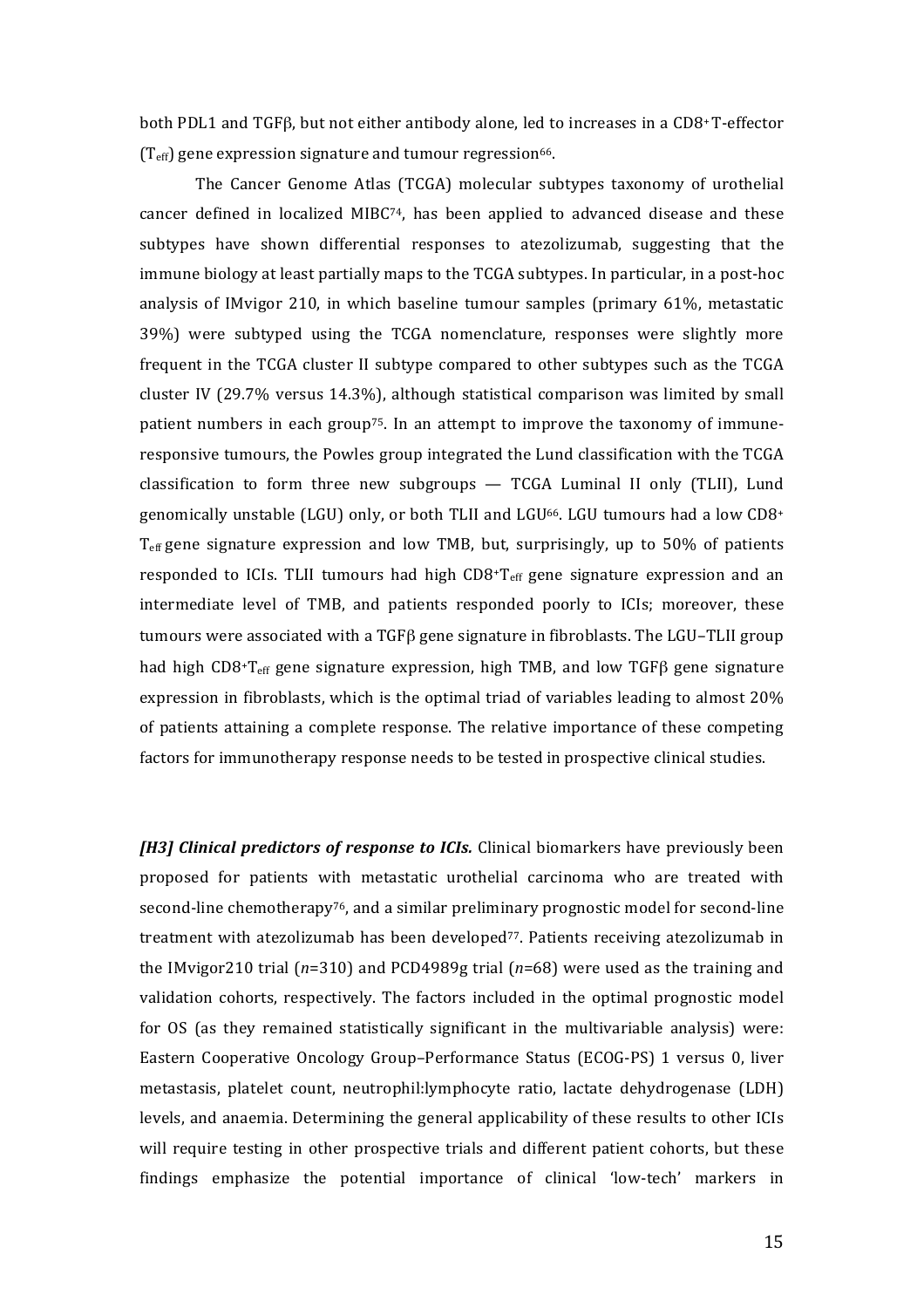prognostication.

#### *[H2] Role of molecularly targeted therapies*

Studies in a variety of solid tumours investigating novel targeted agents have demonstrated how predictive biomarkers can alter treatment paradigms and enable patient selection when developing new therapeutic strategies. Urothelial carcinomas are known to harbour a large proportion of recurrently mutated genes in key protumorigenic signalling pathways, and studies have investigated a number of potential molecular targets that have shown promise in the preclinical setting **(TABLE 4**, **FIG. 4**). 

The ubiquitous serine-threonine kinase mTOR is a downstream component of the  $PI3K$ –phosphatase and tensin homologue  $(PTEN)$ –AKT signalling pathway that has a key role in the regulation of cell growth, proliferation, protein synthesis, survival, and angiogenesis<sup>78</sup>. Two agents that inhibit mTOR, temsirolimus and everolimus, are approved for the treatment of patients with advanced kidney cancer<sup>79</sup>. Markers of mTOR activation include eukaryotic translation initiation factor  $4E$ -binding protein 1 ( $4E$ -BP1) and the 70 kDa ribosomal protein S6 kinase 1 (p70S6K1), and expression of both 4E-BP1 and  $p70S6K1$  is seen in urothelial carcinoma<sup>80</sup>, suggesting this pathway is active and that mTOR is a potential therapeutic target. Everolimus is known to inhibit the growth of bladder cancer cell lines in vitro and also has activity in nude mouse xenograft models in vivo<sup>81</sup>. A single-arm phase II study of everolimus in 45 patients with metastatic urothelial carcinoma, although not reaching its primary end point of PFS, showed one partial response, one near-complete response, and twelve minor regressions (TABLE 4) <sup>82</sup>. Thus, in a subset of patients with urothelial carcinoma, mTOR inhibitors might have clinically significant antitumour activity.

In 2009, second-line lapatinib was shown to be well tolerated with anti-tumour activity in a single-arm phase II study in locally advanced or metastatic bladder carcinoma<sup>83</sup>. A UK-based phase III placebo-controlled study published in 2016 evaluated lapatinib, an epidermal growth factor receptor (EGFR; also known as HER1) and human epidermal growth factor receptor 2 (HER2; also known as ERBB2) tyrosine kinase inhibitor (TKI), in patients with EGFR<sup>+</sup> or HER2<sup>+</sup> advanced and/or metastatic urothelial carcinoma<sup>84</sup> (TABLE 4). Patients had completed first-line chemotherapy for metastatic disease and were randomized to placebo or lapatinib, which was used with the primary aim of delaying progression and maintaining the response to chemotherapy. The results did not show any clinical benefit with maintenance lapatinib, even in tumours with the highest EGFR and HER2 protein expression  $(+3 \text{ immunohistochemistry score})$ ; the best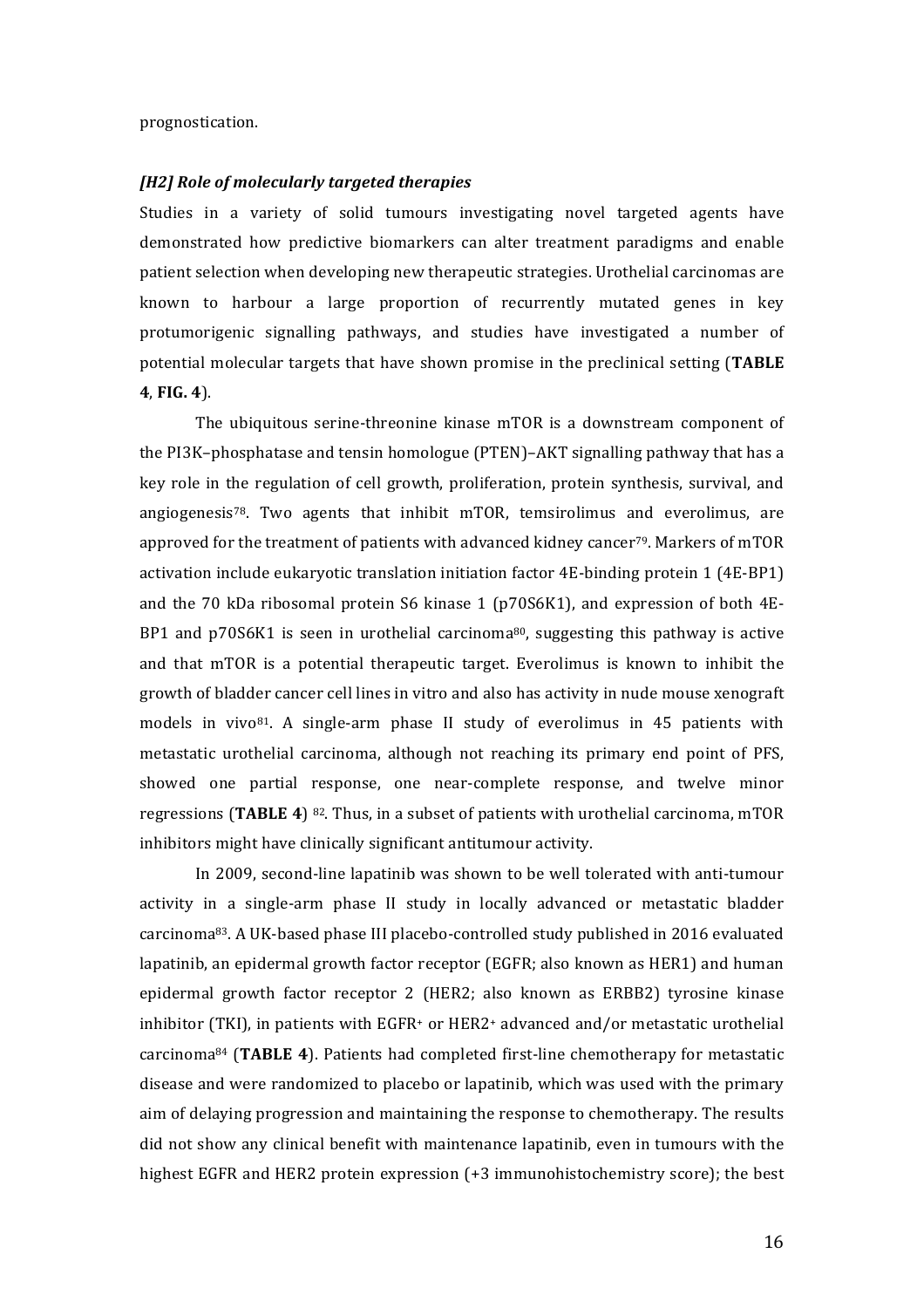response rate for lapatinib and placebo were  $14\%$  versus  $8\%$  ( $P=0.14$ ) and no statistically significant difference was observed in OS or PFS compared with placebo.

Studies have also investigated the fibroblast growth factor receptor (FGFR) family tyrosine kinases, which have known regulatory roles in tumour survival and growth<sup>85</sup>. The FGFR family consists of four isoforms and multiple ligands, which have roles in cell proliferation, differentiation, migration, and survival<sup>86</sup>. FGFR genetic aberrations are frequent in patients with urothelial carcinoma; 10-15% have *FGFR3* mutations, 6% have *FGFR3* translocations, 3% have *FGFR3* amplifications, and a further ~10% have similar aberrations in *FGFR1*, *FGFR2* and *FGFR4*87,88.

A phase II study of dovitinib, a multi-targeted TKI with activity against FGFR3 demonstrated limited efficacy in previously-treated, unselected patients with advanced urothelial carcinoma $89$  However, a phase I study of BGJ398, a pan-FGFR TKI, included a cohort of patient with urothelial carcinoma previously-treated with chemotherapy and reported an ORR of 38% in patients with *FGFR3* mutations90 (**TABLE 4)**. Erdafitinib, another FGFR TKI, has been tested in a phase II study in patients with metastatic urothelial carcinoma who had specific *FGFR2* and/or *FGFR3* mutations or translocations and were randomized to either continuous or intermittent dosing schedules<sup>91</sup> (TABLE **4**). The response rate in the continuous dosing arm was 35% compared to 24% in the intermittent arm. The response rates to FGFR TKIs in both of these trials, along with their manageable tolerability, is extremely promising given that *FGFR* aberrations are enriched in the TCGA luminal 1 subgroup, a group with limited successful treatment options as they seem to derive the least benefit from chemotherapy or ICIs<sup>41</sup>.

As an alternative to targeting the intrinsic tumour growth pathways, targeted therapies may be used modulate the tumour vasculature with a view to improving the tumour uptake of drugs such as chemotherapy. This strategy was tested in the RANGE study where 530 patients with platinum refractory metastatic urothelial carcinoma were treated with docetaxel chemotherapy with or without ramucirumab, a vascular endothelial growth factor receptor 2 (VEGFR2) antibody (**TABLE 4**). PFS was prolonged significantly in patients allocated ramucirumab plus docetaxel versus placebo plus docetaxel (median PFS:  $4.07$  months versus 2.76 months; HR  $0.76$ ,  $P=0.0118$ )<sup>92</sup>. Furthermore, exploratory analysis has revealed a ramucirumab exposure–activity relationship<sup>93</sup>, suggesting that dose optimisation could potentially enhance the benefit of this combination. This study was the first to show superior PFS for a cytotoxic and targeted therapy combination over chemotherapy alone in urothelial cancer, and has placed VEGFR2 inhibition firmly in the spotlight. A number of biomarker-directed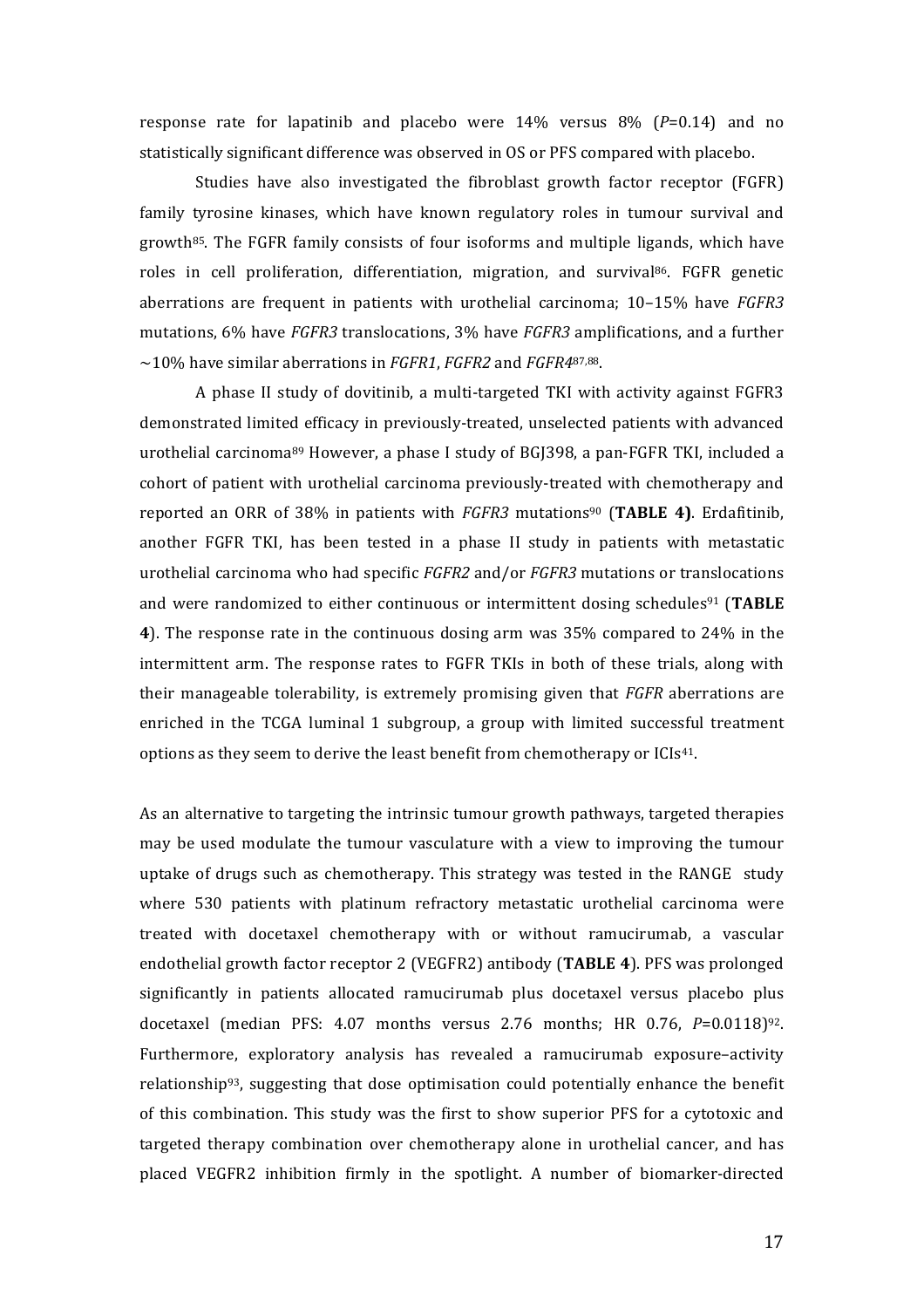combination studies are now underway, which, if positive, could markedly influence the management of advanced bladder cancer in the future.

#### **[H1] Management of variant urothelial cancer**

Variant urothelial bladder cancer describes a subset of rare cancers with different clinical and biological phenotypes. The defining characteristic of these rare cancers is their high morbidity relative to their incidence, and the limited prospective clinical trial data to guide clinicians in selecting the optimal therapy in metastatic disease. In the developed world, the most common of these unusual variants are micropapillary urothelial cancer (MPUC), sarcomatoid urothelial carcinoma (SUC), and plasmacytoid urothelial carcinoma (PUC).

#### *[H2] Micropapillary*

Micropapillary urothelial cancer (MPUC) is a rare variant that has been estimated to represent  $0.01-2.2\%$  of urothelial tumours<sup>94</sup>. Histologically, the MPUC tumour is comprised of infiltrating tight clusters of micropapillary aggregates that are typically associated with vascular and lymphatic invasion (FIG. 3E). Clinically, this variant is associated with high rates of metastasis and poor outcomes<sup>26</sup>. Given its rarity, the evidence regarding the influence of chemotherapy in MPUC is limited to a number of conflicting institutional reports of neoadjuvant therapy in the localized setting. A review of 869 patients with MPUC from the US National Cancer Database showed no benefit of neoadjuvant chemotherapy and radical cystectomy compared with radical cystectomy alone<sup>95</sup>. A cohort of 72 patients with MPUC from a Parisien series has also been reported<sup>96</sup>; although informative, these reports are confounded by their nonrandomised and retrospective nature. Similarly, a group at the Memorial Sloan Kettering Cancer Center did not report a survival advantage for neoadjuvant chemotherapy in 82 patients with MPUC<sup>97</sup>. However, compared to immediate cystectomy, treatment with neoadjuvant chemotherapy was associated with a significant increase in the rate of pathological downstaging to pT0  $(13\%$  versus  $45\%$ ;  $P=0.049$ <sup>97</sup>, which has been a reliable surrogate end point for OS benefit<sup>98</sup>. Given this downstaging effect of neoadjuvant chemotherapy in this MPUC cohort, we believe that the use of chemotherapy should not be overlooked in this subgroup, including in the advanced disease setting.

At the molecular level, global mRNA expression analysis in 43 patients with MPUC revealed that MPUC tumours were almost exclusively  $(42 \text{ of } 43 \text{ patients})$  of luminal subtype, split equally between TCGA clusters I (urothelial-like) and II (p53-like,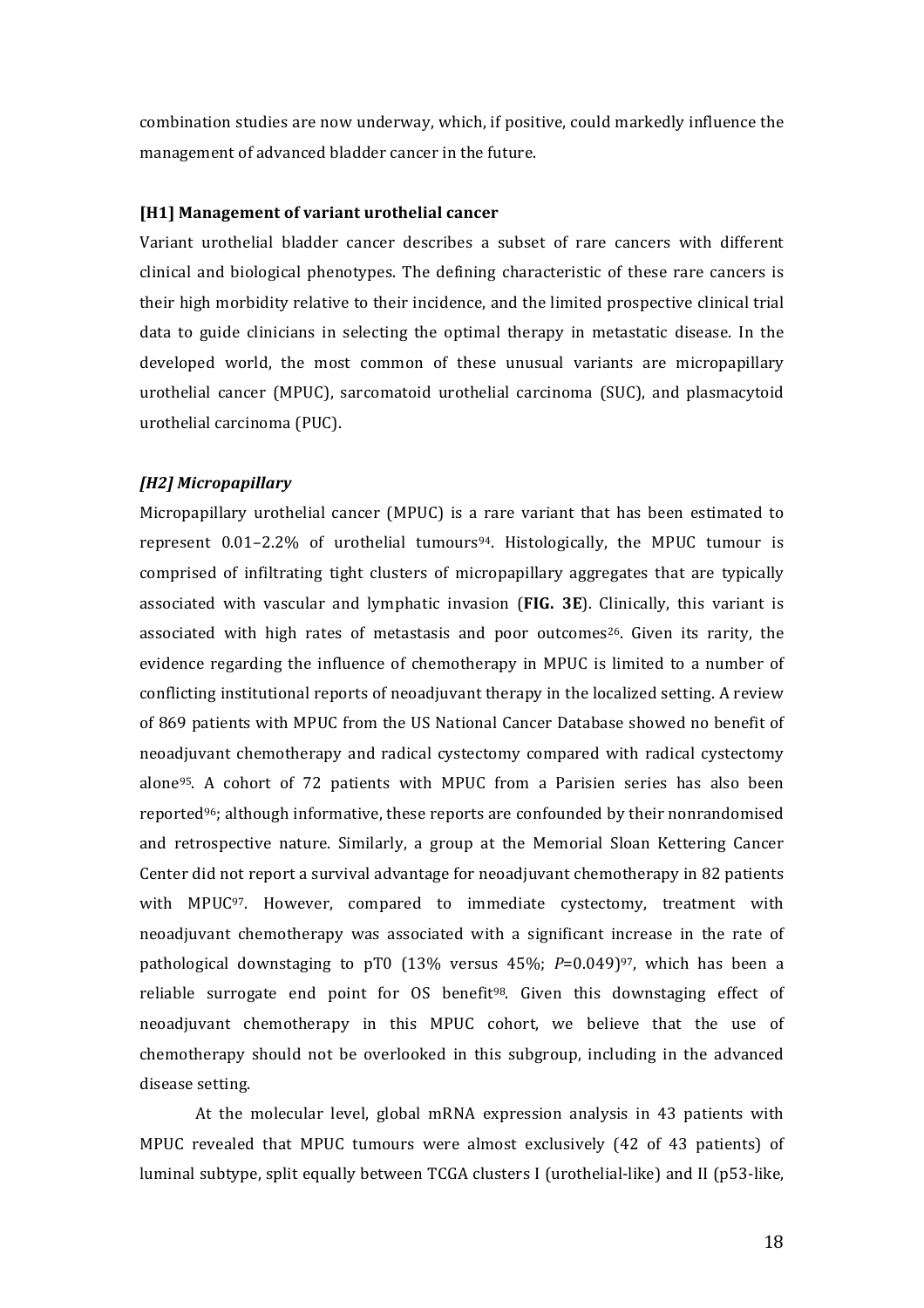infiltrated) $99$ . Given these transcriptomic profiles, targeted therapies and immunotherapy should be tested in prospective molecularly driven studies.

#### *[H2] Plasmacytoid*

Plasmacytoid urothelial carcinoma (PUC) is a rare histopathological variant of urothelial carcinoma, comprising 1-3% of urothelial tumours. PUC was first described in 1991 and its histological appearance resembles plasma cells with a dyscohesive pattern, abundant eosinophilic cytoplasm, and eccentric nuclei<sup>100</sup> (FIG. 3H). The cells are highly proliferative, with the majority expressing the proliferation marker protein Ki-67 (REF.<sup>101</sup>). PUC tends to extensively involve the bladder wall and frequently extends into adjacent organs and the perivesical soft tissues<sup>102</sup>. PUC also seems to have a predilection for peritoneal surfaces and has a characteristic pattern of local spread along pelvic fascial planes, and often results in surgical upstaging and positive margins at the time of cystectomy owing to involvement of perirectal and periureteric tissues<sup>102</sup>.

The rarity of PUC has led to a paucity of published data regarding treatment and outcomes of patients with this pathological variant, much of which is based on individual case reports or single institution experience. The reported outcomes in the literature suggest an aggressive clinical course with the potential for rapid systemic spread of disease<sup>26</sup>. However, it is clear that PUC can be a chemosensitive variant, but the duration of response can be short. In a  $2017$  case series of patients treated at Memorial Sloan Kettering Cancer Center in the US, 98 patients with PUC treated over a 19-year period were retrospectively identified<sup>103</sup>. Compared with patients with pure conventional urothelial carcinoma, patients with PUC were more likely to have higher stage disease, positive lymph nodes, and positive soft tissue surgical margins. In another US case series from MD Anderson Cancer Center published in 2013, 31 patients were identified with the PUC variant, a proportion of whom received platinum-based chemotherapy in the neoadjuvant setting<sup>104</sup>. Pathological downstaging was seen in 80% of patients who received neoadjuvant chemotherapy, but relapses were common and no difference in survival was seen between patients treated with neoadjuvant chemotherapy compared with initial surgery. The authors concluded that the survival outcomes of these patients was poor despite chemotherapy, and that the optimal chemotherapy regimen for this subtype remains unknown.

#### *[H2] Sarcomatoid urothelial cancer*

Sarcomatoid urothelial carcinoma (SUC; also known as carcinosarcoma) is a rare  $(0.1 0.3\%$  of all bladder tumours) and aggressive variant of urothelial carcinoma that is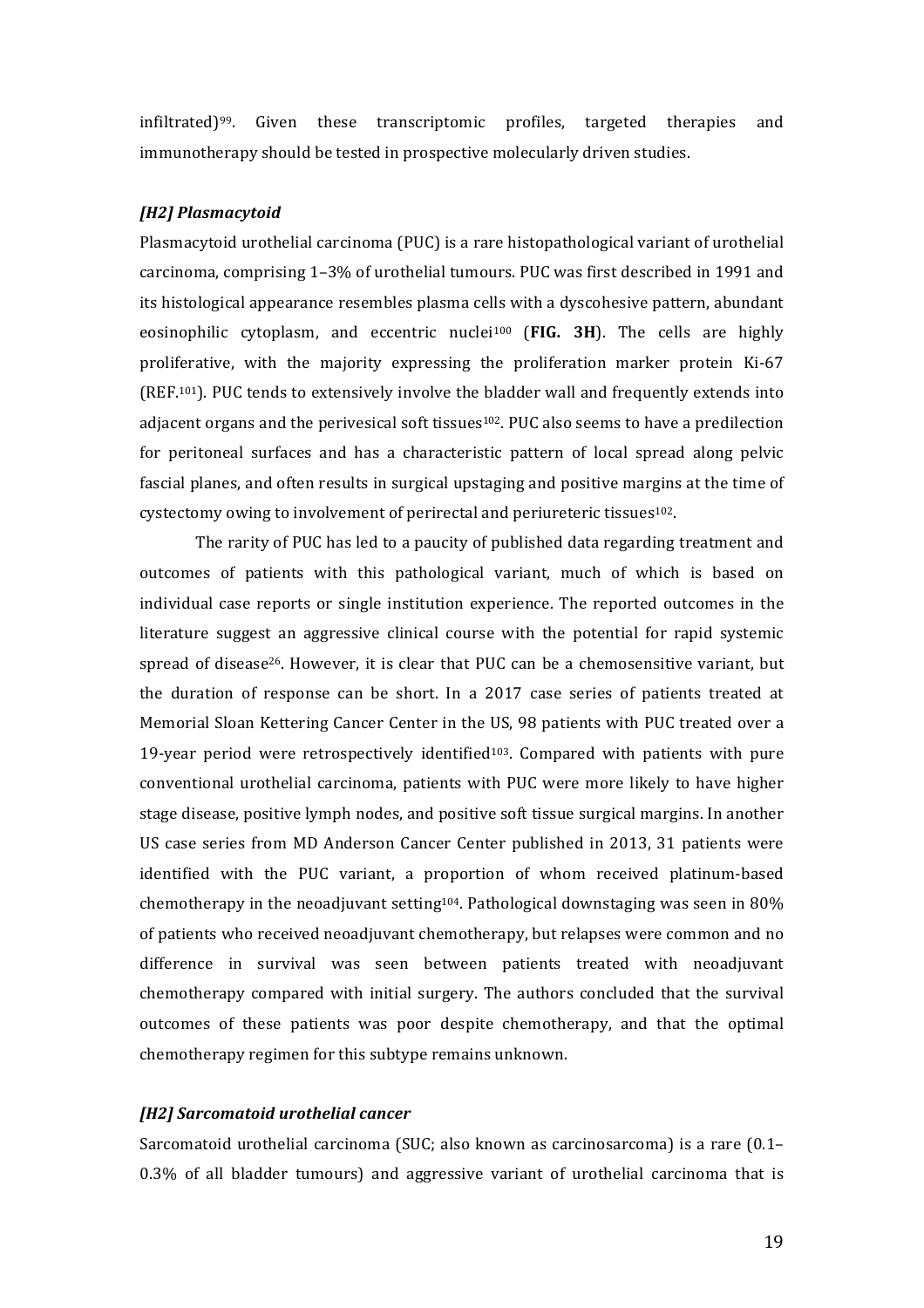characterized by high-grade pathology with sarcomatous components (**FIG. 3J**). SUC has been associated with a history of cyclophosphamide therapy or radiation, presents as metastatic disease in  $\sim$  50% of cases<sup>105</sup>, and has a poor prognosis<sup>89</sup>. Evidence is limited, but mutational data are in favour a common clonal origin with divergent differentiation<sup>106</sup>. Treatment strategies in SUC are undefined and have been based on small case series. Froehner et al.<sup>107</sup> reported a single case study of a patient with metastatic SUC who had a complete response to GC, the same regimen commonly used to treat metastatic urothelial carcinoma. Extrapolating data from a phase II study of 55 patients with metastatic endometrial carcinosarcoma who were treated with carboplatin plus paclitaxel, which demonstrated an ORR of 54%, a median OS of 15 months, and reasonably good tolerability<sup>108</sup>, we consider this regimen for patients with SUC.

#### [H1] Management of nonurothelial cancer

In addition to rare variant urothelial cancers, another rare subset of tumours with high morbidity compared with urothelial carcinomas are the nonurothelial subgroup of bladder cancer, including SCC of the bladder, neuroendocrine variants, adenocarcinoma and urachal carcinoma, mesenchymal tumours, and tumours of mullerian type.

#### *[H2] Squamous cell carcinoma of the bladder*

Pure SCC of the bladder is comprised of cohesive tumour cells with intervening intracellular bridges and central keratinization, and typically arises on a background of **keratinizing squamous metaplasia [G] (FIG. 3N).** The incidence of SCC of the bladder in Western bladder cancer cohorts is estimated to be  $\sim$ 2–3%<sup>109</sup>, and SCC of the bladder was seen in 2.4% of patients in a large US cohort of  $>160,000$  bladder cancers<sup>110</sup>. SCC of the bladder, although rare in Western countries, is more common in certain parts of Africa owing to its association with untreated *Schistosoma haematobium* infection and the resultant chronic fibrotic inflammation in the bladder wall<sup>111</sup>. This association with chronic infection or inflammation might explain the increased incidence of SCC of the bladder among patients with long-term indwelling catheters or spinal cord injury<sup>112</sup>.

Localized SCC of the bladder is predominantly treated with surgery, and recurrence is predominantly locoregional  $(>80\%)$ <sup>113</sup>. Given its rarity, the evidence for improved outcomes with current approaches is largely based on retrospective case series reviews, and historical data have been conflicting as to whether platinum-based chemotherapy is effective, both in the perioperative and metastatic setting. One small study reported poor outcomes following neoadjuvant chemotherapy, with 5 of 8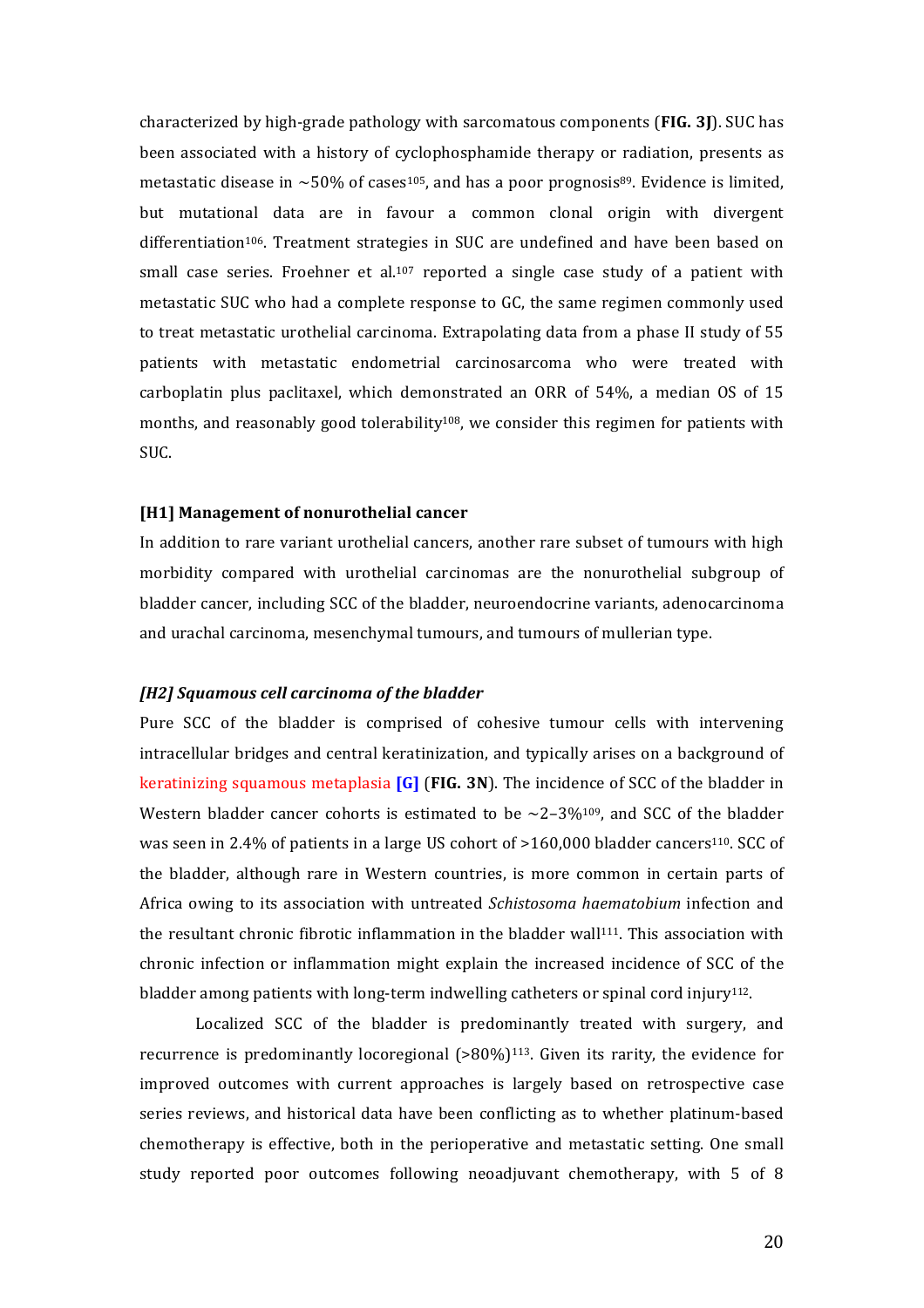patients progressing following chemotherapy and becoming inoperable<sup>114</sup>, which permeated a belief within the oncological community that SCC of the bladder does not respond to chemotherapy. However, this observation might simply be a reflection of the aggressive underlying biology of this variant rather than a measure of chemosensitivity per se, and perhaps responses are better than previously thought. In urothelial carcinoma, the Lund SCC-like subgroup (TCGA group III and Basal group) was the most likely tumour type to benefit from chemotherapy<sup>42</sup> but extrapolation is needed to apply this data to advanced nonurothelial carcinoma. However, a number of studies support the activity of platinum-based chemotherapy in advanced SCC of the bladder. A large study of >400 patients with advanced bladder cancer treated with platinum-based chemotherapy demonstrated no difference in response rate between conventional urothelial carcinoma  $(n=389)$ , pure SCC of the bladder  $(n=15)$ , and the SCC variant of urothelial carcinoma  $(n=41)$  (RR 44% versus 27% versus 34%;  $P=0.21$ )<sup>115</sup>. A phase II study of patients with advanced bilharzial-associated bladder cancer **[G]**, including 22 patients with urothelial carcinoma and 14 patients with SCC, demonstrated similarly high response rates to GC (RR  $60\%$  versus 50%;  $P=0.5$ )<sup>116</sup>. Some clinicians would advocate the use of taxanes in this population given its widespread use in SCC of the lung or head and neck cancer<sup>117,118</sup>. Additionally, in a prospective study of paclitaxel, ifosfamide and cisplatin (TIP) combination chemotherapy in 20 patients with nonurothelial carcinoma histology, including 8 patients with SCC of the bladder, clinical activity was seen with a median survival of 8.9 months and 2 complete responses for the whole cohort<sup>119</sup>. However, substantial toxicity  $(45\% \text{ grade } 3-4 \text{ myelosuppression})$ occurred, which has limited the use of the TIP regimen in the metastatic setting.

Dedicated molecular characterization of pure SCC of the bladder is limited. Studies comparing urothelial carcinoma with squamous cell cancers using fluorescence in situ hybridization (FISH) or comparative genomic hybridization (CGH) techniques, have reported differences, including a predilection for loss of chromosome  $3p^{120}$ . A preliminary dataset (in abstract form) comparing matched squamous and urothelial carcinoma areas in urothelial carcinoma with squamous cell differentiation concluded that, although the somatic mutation burden does not diverge, the gene expression signature for these two components of the same tumour can be extremely divergent<sup>121</sup>. This finding suggests that gene regulation mechanisms, such as epigenetics and noncoding RNAs, have a key role in the differentiation and phenotype of bladder cancer. Extrapolating data from SCCs located at a variety of other anatomical sites suggests an "essential commonality" in the genetic determinants of squamous differentiation  $$ specifically, the *NOTCH*, *TP63*, and *SOX2* genes<sup>122</sup> Consideration of these shared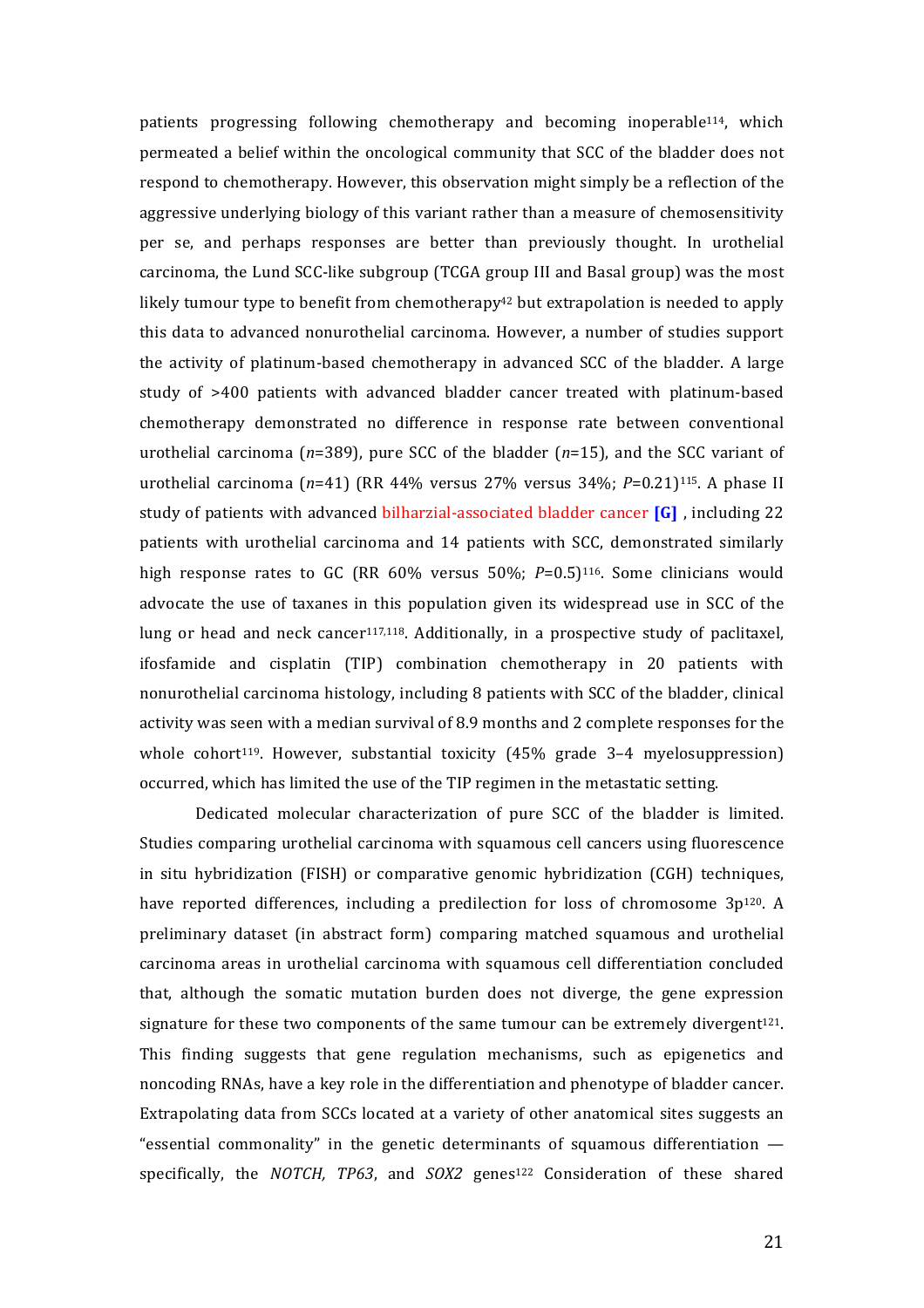determinants learned from other tumour sites might enable progress in targeted and combinatorial therapeutics in rare entities such as SCC of the bladder.

## *[H2] Neuroendocrine variants*

The bladder is the most common site for genitourinary extrapulmonary neuroendocrine (small cell) carcinoma. Accounting for  $\langle 1\% \rangle$  of primary bladder tumours, neuroendocrine carcinoma is a rare but aggressive histological subtype that is characterized by advanced stage at diagnosis and rapidly progressive disease<sup>26</sup>. Again, owing to its rarity, treatment is based on evidence obtained from case reports and retrospective analyses. Histologically, neuroendocrine tumours consist of sheets of small, round, blue (on H&E stain) hyperchromatic cells with a small cytoplasm, and stain positive for neuroendocrine markers (for example, chromogranin, synaptophysin,CD56 and neuron-specific enolase) (**FIG. 30**). Of clinical significance, 38–70% of cases also exhibit a co-existing non-small-cell carcinoma component (urothelial carcinoma, adenocarcinoma, or  $SCC$ ) <sup>123</sup>. This observation supports the hypothesis that these neuroendocrine tumours arise from a single cancer stem cell that then differentiates into diverse cell types.

Opinion remains divided as to whether neuroendocrine tumours should be managed similarly to urothelial bladder tumours or other small cell tumours such as small-cell lung cancer (SCLC). Even with disease localized to the bladder, the median OS for neuroendocrine carcinoma is poor  $\left( < 20 \right)$  months), suggesting that integration of systemic therapy is crucial to optimize outcomes<sup>124</sup>. In addition, the potential quality-oflife benefit of a bladder-sparing approach should certainly be considered in this setting, as many patients will have distant recurrence and, therefore, might not necessarily benefit from an aggressive surgical approach.

Most chemotherapy approaches for neuroendocrine carcinoma of the bladder favour platinum and etoposide, which has been extrapolated from the standard management of SCLC. No prospective studies exist on the use of these treatments in neuroendocrine bladder cancer. Based on the limited retrospective experience in the literature, both neoadjuvant chemotherapy followed by radical cystectomy and neoadjuvant and/or concurrent chemotherapy with radiation therapy are considered reasonable treatment options for localized disease<sup>125-127</sup>. Optimization of systemic therapy is essential owing to the aggressive metastatic potential of this disease. Given that ICIs are now showing activity in  $SCLC^{128}$ , immunotherapy might have a future role in management of this aggressive variant.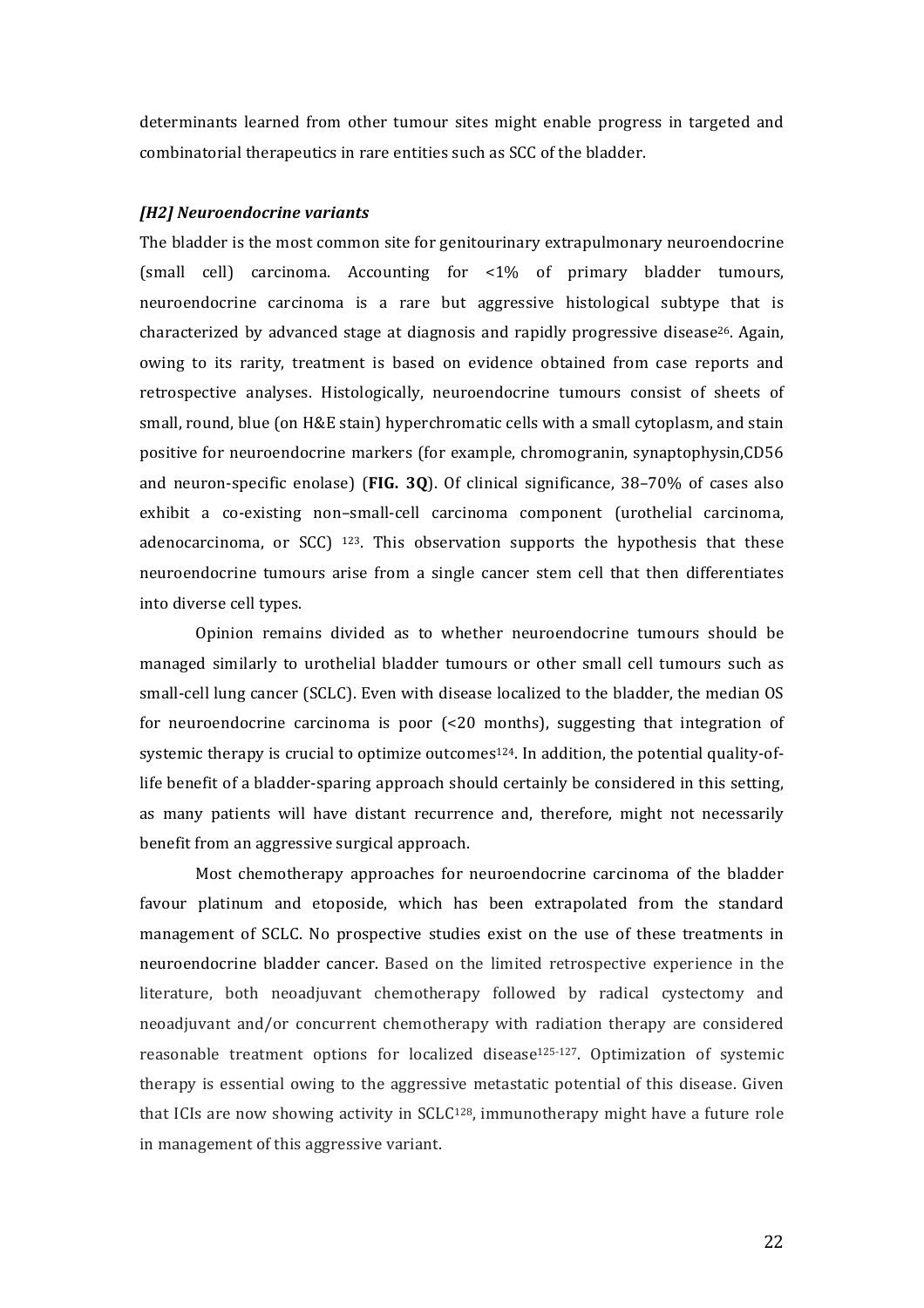#### *[H2] Adenocarcinoma and urachal carcinoma*

Adenocarcinoma of the bladder can have a papillary, nodular, flat or ulcerated architecture and most commonly affects the trigone and posterior bladder wall<sup>129</sup>. Microscopically, these tumours show well-to-moderately differentiated colonic-type glandular morphology, with or without abundant mucin (FIG. 30). In a Surveillance Epidemiology and End Results (SEER) database study of 306 patients with bladder adenocarcinoma, no statistically significant decrease in outcomes was reported in this population compared with a urothelial carcinoma cohort matched for age and stage<sup>130</sup>. Urachal carcinoma (FIG. 3P) comprises  $\sim$ 10% of bladder adenocarcinomas and affects the dome and anterior aspect of the bladder wall<sup>129</sup> In another SEER outcome study, patients with urachal carcinoma tended to be younger and had better survival outcomes than patients with non-urachal adenocarcinoma<sup>131</sup>.

Nonurachal adenocarcinoma and urachal carcinoma are treated via surgical resection with wide excision margins and, in the case of urachal carcinoma, improved outcomes are associated with en bloc resection of the urachus and umbilicus<sup>131</sup>. Compared with nonurachal adenocarcinoma, patients with urachal carcinoma tend to present later as a result of the anatomical location of the site of the tumour, and have a higher risk of metastatic disease, particularly within the peritoneum, which is again thought to be related to site of origin. Although few data exist to guide optimal therapy in these patients, historical retrospective datasets suggest that patients with involved nodes, or positive margins, have a high risk of recurrence<sup>132</sup>.

Studies have confirmed the similarities between colorectal adenocarcinoma and both bladder adenocarcinoma<sup>133</sup> and urachal carcinoma<sup>134</sup>. Cytoplasmic expression of  $\beta$ catenin is seen histologically<sup>135</sup> and amplification of *EGFR* has been reported at the genomic level alongside mutations in MAPK pathway genes and *APC*<sup>133,134</sup>. These findings suggest that clinicians should perhaps treat advanced adenocarcinoma of the bladder akin to a colorectal cancer. Indeed, response rates for platinum-5-fluorouracil (5-FU)-based chemotherapy in metastatic urachal carcinoma or bladder adenocarcinoma, which form the backbone of systemic therapy in colorectal adenocarcinoma, have been reported to be as high as  $48\frac{136}{136}$ . Based on this finding, many practitioners would recommend treatment such as folinic acid, infusional 5-FU, and oxaliplatin (FOLFOX) or capecitabine–oxaliplatin (CAPOX). Given the rarity of nonurachal adenocarcinoma and urachal carcinoma, few clinical trials in bladder cancer are open to patients with this unusual subtype. However, a clinical trial of infusional 5-FU, gemcitabine and cisplatin in metastatic urachal carcinoma has recently completed accrual at the MD Anderson Cancer Center and the results are eagerly awaited<sup>137</sup>. The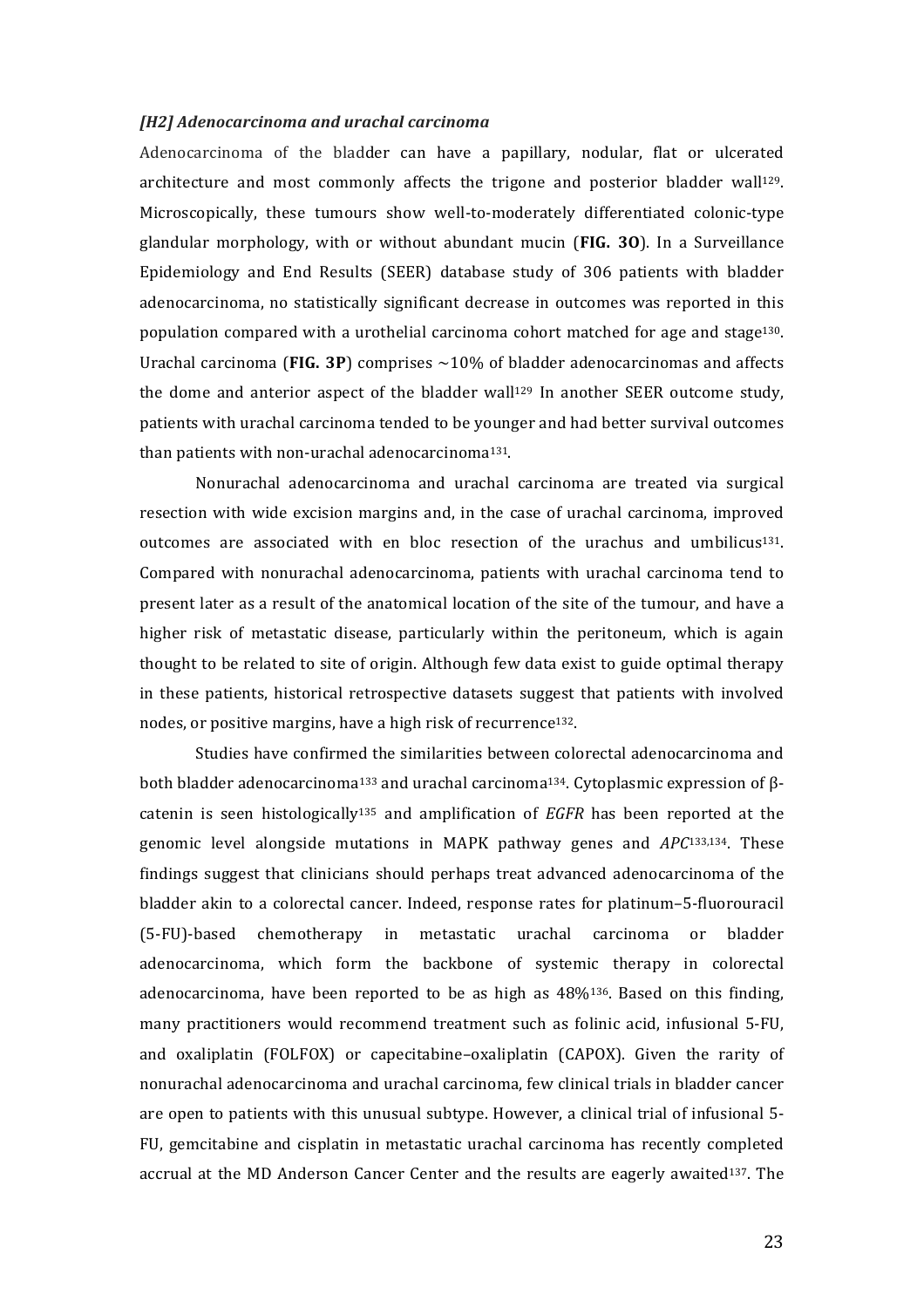molecular aberrations that characterize adenocarcinoma of the bladder also have implications for targeted approaches, and responses have been reported to appropriately selected molecular therapeutics such as cetuximab<sup>134</sup> and sunitinib<sup>138</sup>.

#### *[H2] Mesenchymal tumours*

Pure sarcomas of the bladder are rare, comprising  $\sim 0.7\%$  of high-grade urothelial cancers, and the most common subtypes are leiomyosarcoma [G] followed by rhabdomyosarcoma **[G]** and angiosarcoma **[G]** <sup>139</sup>. Leiomyosarcomas are characterized histologically by interwoven fascicles of malignant spindle cells<sup>140</sup> (FIG. 3R). The prevelance of leiomyosarcoma is thought to be increased in patients who have received pelvic radiotherapy or chemotherapy, who are treated according to sarcoma guidelines, independent of the anatomical location<sup>140,141</sup>. For patients with leiomyosarcoma, singleagent doxorubicin remains the standard of care following the observation of no improvement in OS in randomized controlled trials with either the addition of ifosfamide to doxorubcin<sup>142</sup> or the alternative regimen of gemcitabine and docetaxel<sup>143</sup>.

## *[H2] Tumours of mullerian type*

Tumours of Mullerian type, such as primary clear-cell carcinoma or endometrial cell carcinoma of the urinary bladder, are extremely rare, with true incidence figures unknown. Indeed, a study has highlighted that a total of only  $47$  patients with siuch tumours have been reported in the literature to date<sup>144</sup>. The gross histopathological features exactly replicate those of such tumours arising in the female genital tract, such as nuclear enlargement and hyperchromasia, brisk mitotic activity, and basophilic or eosinophilic secretions. Such tumours have been postulated to arise from mullerian origin tissue **[G]** in the bladder and, in keeping with this hypothesis, positivity of the ovarian carcinoma antigen CA125 (also known as mucin-16) has been reported<sup>144</sup>. The differential diagnosis includes nephrogenic metaplasia **[G]** and, importantly, local extension or metastasis from a pelvic gynaecological malignancy should be excluded<sup>145</sup>. Given the rarity of tumours of Mullerian type, little is known about optimal cytotoxic treatment strategies, but reported case series suggest that the clinical course is aggressive145.

#### **[H1] Future therapies**

The next steps for drug development in urothelial cancer remain uncertain. The initial work with ICIs has not been universally successful in platinum-refractory disease<sup>58</sup>, and recent restrictions by the FDA and European Medicines Agency (EMA) of ICI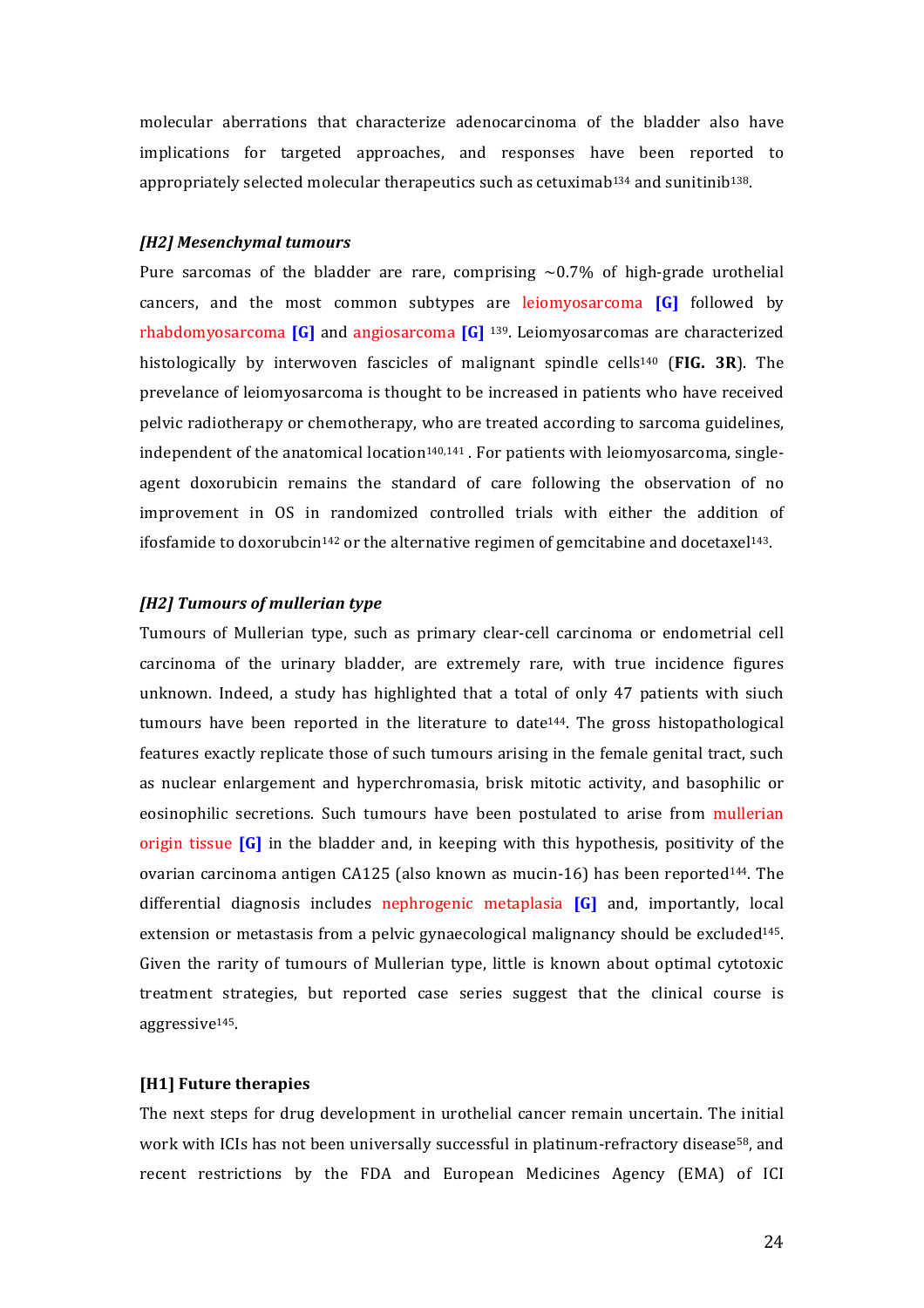monotherapy to PD-L1-high subgroups  $-$  following interim analyses of first-line atezolizumab and pembrolizumab studies in  $mUC -$  questions their use as singleagents in previously untreated patients with metastatic disease<sup>146,147</sup>. Thus, other avenues are required to take this group of drugs forward  $-$  three initial programmes are evaluating novel approaches.

The first approach is to explore combinations of PD1 or PDL1 inhibitors with other immune agents as the therapeutic backbone. Initial data with immune combinations of PD1 or PDL1 inhibitors and cytotoxic T-lymphocyte-associated antigen 4 (CTLA-4) inhibition have not been ground-breaking<sup>148</sup>. DANUBE, a randomised phase III trial evaluating the combination of durvalumab and CTLA-4 antibody tremilimumab versus chemotherapy in patients with unresectable stage IV urothelial bladder cancer will be the first pivotal front-line trial to be reported<sup>149</sup>. Other randomized immune combination studies such as indoleamine 2,3-dioxygenase (IDO) inhibitor epicadostat plus pembrolizumab have been aborted following underwhelming results of the trials evaluating this combination in melanoma and pancreatic cancer<sup>150</sup>. Other combinations, including chemotherapy with PD1 or PDL1 inhibition seem promising, particularly in light of the positive results of this combination in metastatic non-small-cell lung cancer (NSCLC)<sup>151</sup>, but this strategy remains experimental in urothelial carcinoma and is being investigated in ongoing trials<sup>152,153</sup>. BISCAY is a study exploring targeted therapy such as poly(ADP-ribose) polymerase (PARP) or FGFR3 inhibition with durvalumab in molecularly selected tumours with relevant mutations<sup>154</sup>. This trial design, whereby all patients are able to receive a novel therapy or novel combination therapy tailored to individualised molecular profiles, is attractive, but the strategy remains unproven.

The second approach is to test ICIs earlier in the disease course, such as in MIBC  $(T2-4aN0M0)$ . Early data from two separate phase II studies suggest that 2-3 cycles of either atezolizumab or pembrolizumab prior to cystectomy is associated with a high pathological complete response (pCR) rates, comparable to the 25-41% historical pCR rates seen with neoadjuvant platinum-based chemotherapy<sup>38,155</sup>. The overall pCR rate in 88 patients treated with atezolizumab was 31%, which this was increased to 37% in patients who were PD-L1-positive<sup>156</sup>. Similarly, in the 50 patients treated with neoadjuvant pembrolizumab, the pCR rate was  $41\%$ , which was increased to  $54\%$  in the 35 patients who were PD-L1-positive (combined positive score (CPS)  $\geq 10\%$ )<sup>157</sup>. Perioperative trials will probably change the treatment paradigms if these data are reproduced in randomized trials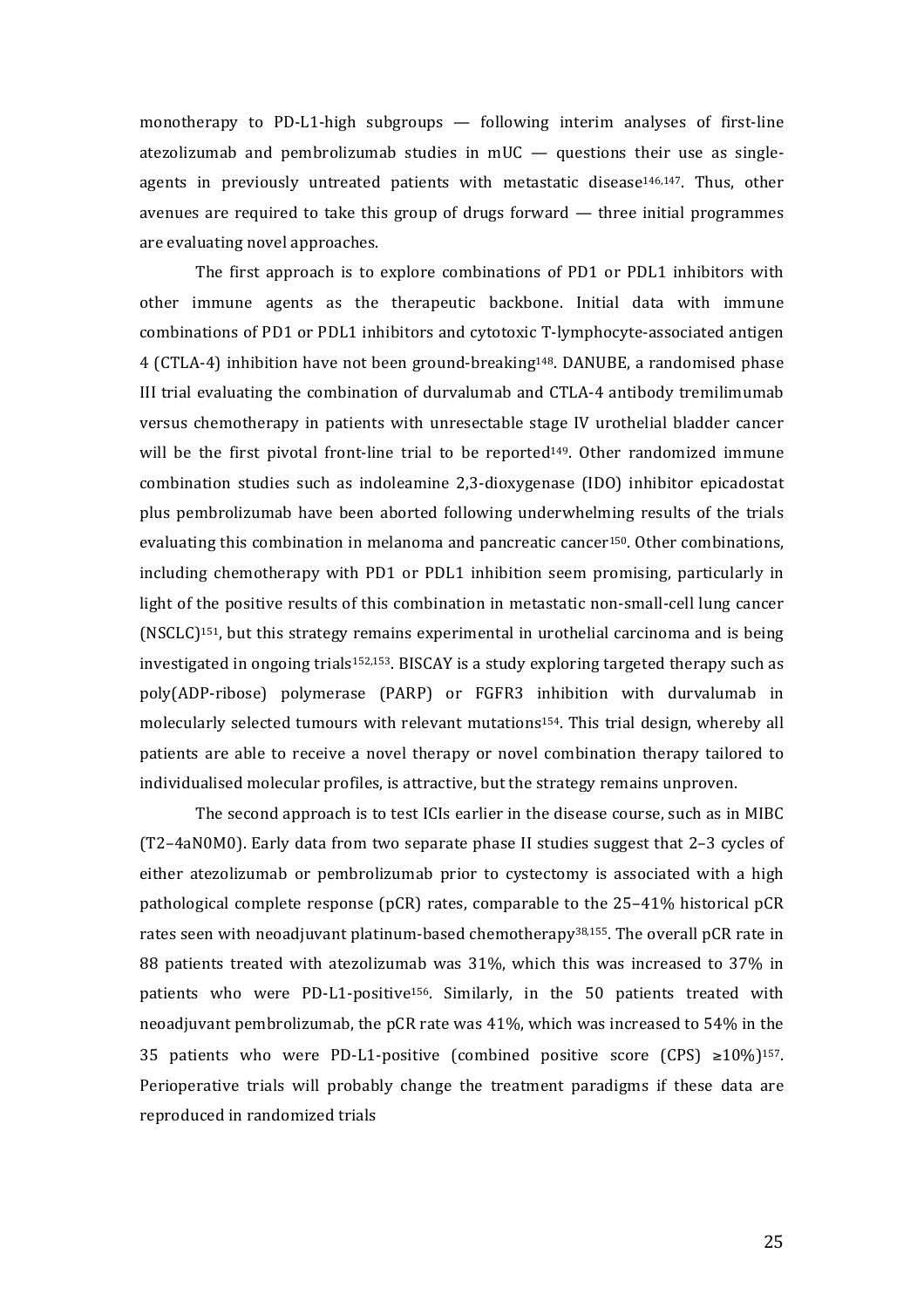The third approach is selecting patients for therapy on the basis of composite biomarkers such as TMB and  $TGF\beta$  gene signature expression, particularly as early data suggest that tumours with such aberrations can be targeted successfully<sup>66,158</sup>.

Beyond immune checkpoint blockade, two current targets stand out  $-$  FGFR3, as its encoding gene (*FGFR3*) is commonly mutated, amplified, or translocated in urothelial carcinoma, and nectin-4, which is abundantly expressed in  $60\%$  of urothelial carcinomas<sup>87,159</sup>. Early studies in selected patients with metastatic or unresectable urothelial carcinoma and *FGFR* alterations treated with the pan-FGFR TKI erdafitinib have shown response rates of up to  $35\%$ <sup>91</sup>. Phase II data on efortumab vedotin (EV), an antibody-drug conjugate composed of an nectin-4 mAb attached to a cytotoxic agent, has shown promising response rates in patients with metastatic urothelial carcinoma who were previously treated with ICIs<sup>160</sup>. These promising data have led to FDA breakthrough status for EV and accelerated approval for erdafitinib<sup>161</sup>, and randomised phase III trials are underway<sup>162,163</sup>.

## [H1] Conclusions

Chemotherapy remains the standard of care for advanced urothelial carcinoma, but the histological subtype and the presence of nonurothelial bladder cancer can influence the choice of chemotherapy. Conventional pathology augmented by genotyping and transcriptional profiling will increasingly direct choice of systemic therapy, particularly between chemotherapy, immunotherapy, or novel targeted agents. Technological and bioinformatic advances have identified molecular signatures and signalling pathways or complexes in urothelial cancer that could be exploited using targeted therapy and immune strategies. Future clinical trial design must reflect this molecular knowledge with the use of carefully selected biomarkers to help identify appropriate pharmacological inhibition of targets as well as putative predictive and prognostic factors. We would also argue for an effort to direct resources at some of the aforementioned rare bladder cancer tumours, which remain relatively poorly understood. Further mechanistic understanding of the molecular pathology of bladder cancer and how it changes through treatment will be required to enable the effective combination of chemotherapy, immunotherapy, and other targeted agents, and will be essential to improve future care for patients with bladder cancer.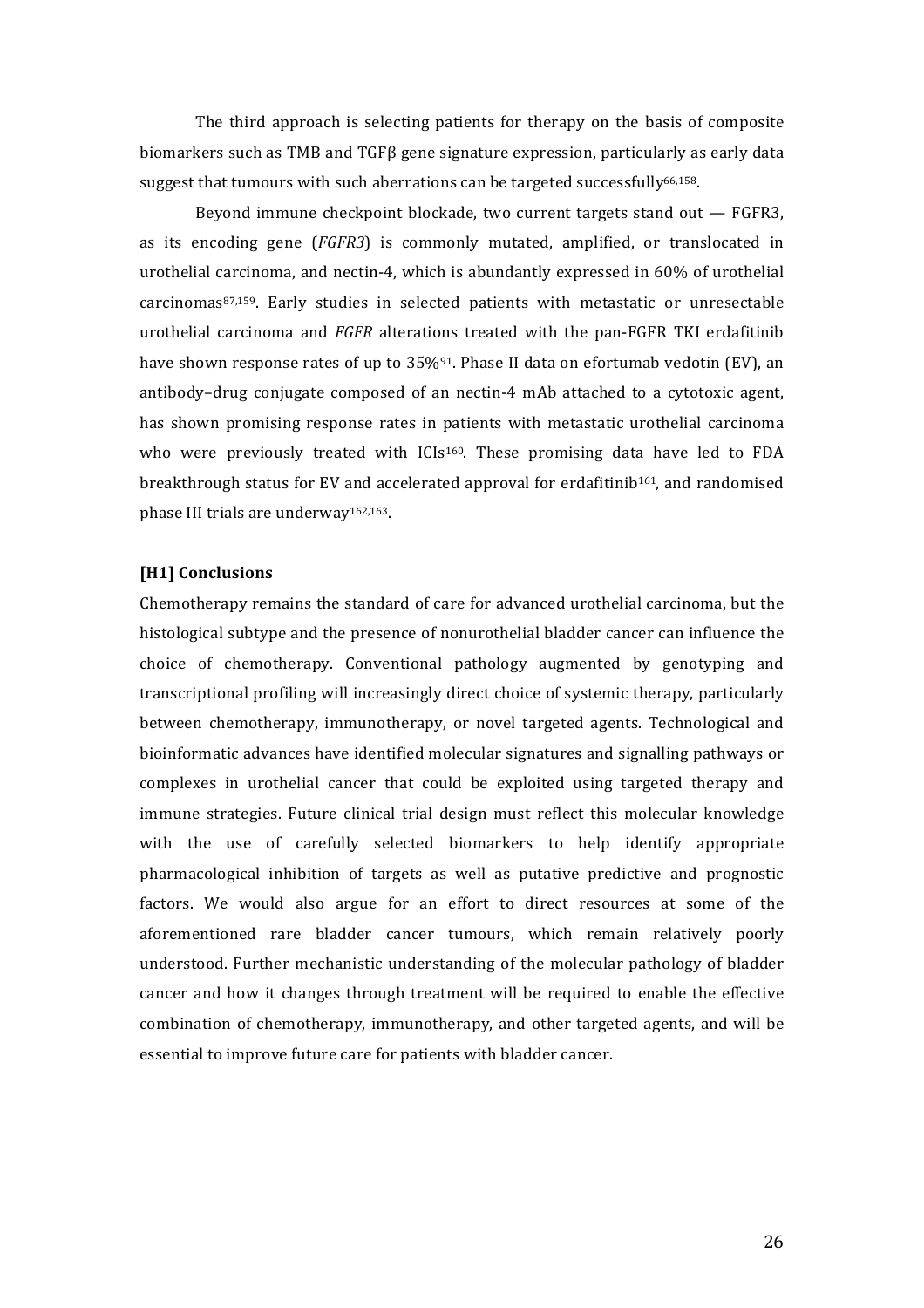## **Acknowledgements**

M.L. and A.F. are supported by the National Institute for Health Research and the University College London Hospitals Biomedical Research Centre (no grant numbers apply). M.L. receives funding from Cancer Research UK, the Rosetrees trust, and a BMS II-ON grant (no grant numbers apply).

# **Author contributions**

All authors researched data for the article, made substantial contributions to discussion of the article contents, wrote the manuscript, and reviewed and/or edited the manuscript before submission.

# **Competing interests**

M.L. has received research funding from Bristol-Myers-Squibb, AstraZeneca/MedImmune and Astellas, and has received consulting fees from Janssen Pharmaceuticals. T.P. receives research funding from AstraZeneca/MedImmune, Genentech/Roche, and Novartis, and consulting fees from Genentech/Roche, Pfizer, GlaxoSmithKline and Merck.

# **Publisher's note**

Springer Nature remains neutral with regard to jurisdictional claims in published maps and institutional affiliations.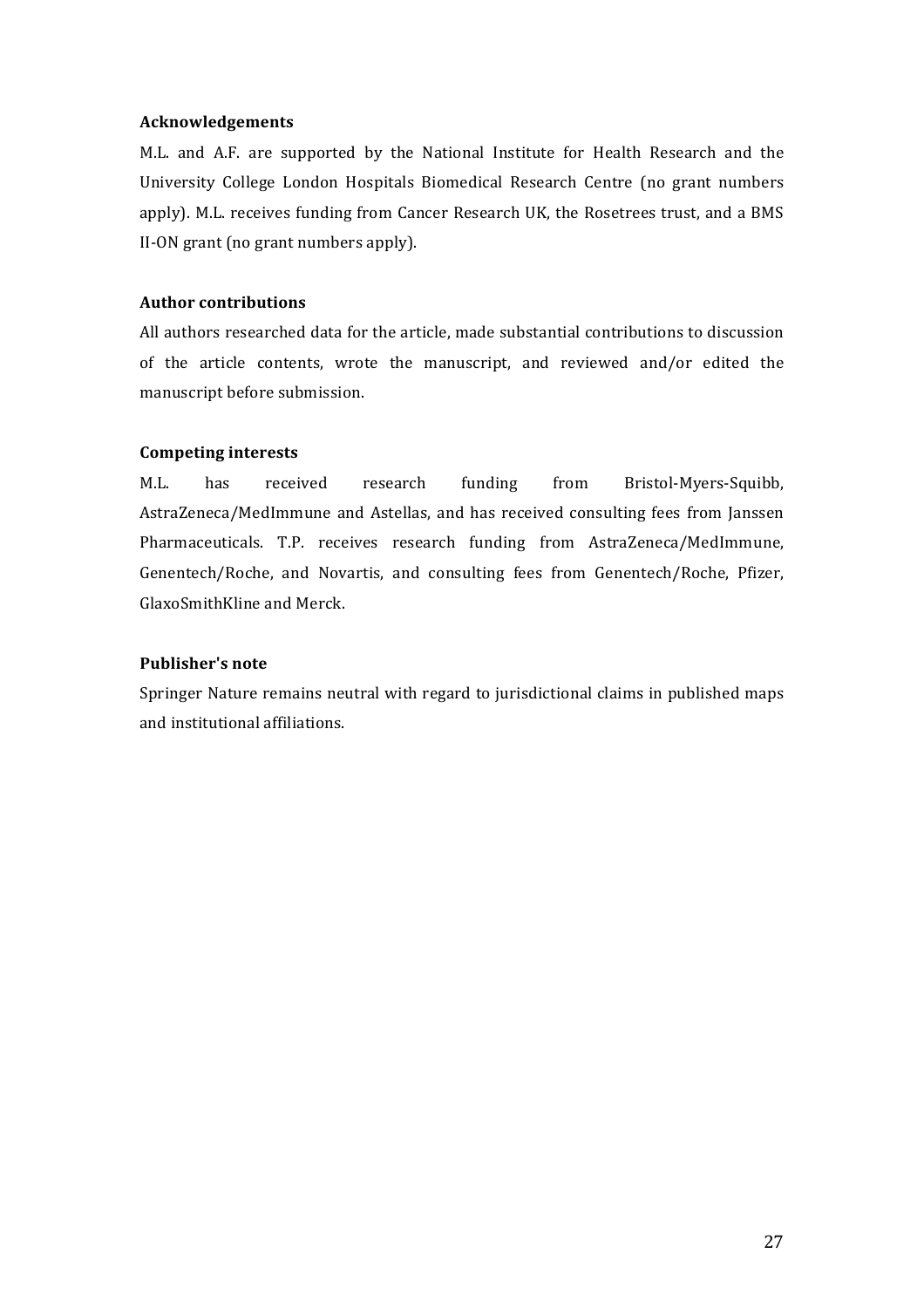## **-ONLINE ONLY-**

## **Subject categories**

Health sciences / Urology / Urogenital diseases / Urological cancer / Bladder cancer [URI /692/4025/2768/589/1336] Health sciences / Oncology / Cancer / Cancer therapy / Cancer immunotherapy [URI /692/4028/67/1059/2325] Health sciences / Oncology / Cancer / Cancer therapy / Chemotherapy [URI /692/4028/67/1059/99] Health sciences / Oncology / Cancer / Cancer therapy / Targeted therapies [URI /692/4028/67/1059/602] Health sciences / Health care / Diagnosis / Pathology [URI /692/700/139/422] Health sciences / Oncology / Cancer / Cancer genomics [URI /692/4028/67/69]

## **Table of contents blurb**

In this Review, the authors discuss the molecular and histopathological evidence supporting pathology-driven therapy for advanced bladder cancer, including rare histological subtypes of urothelial carcinoma and nonurothelial carcinomas, and highlight novel molecular taxonomies, relevant biomarkers, and promising future therapies.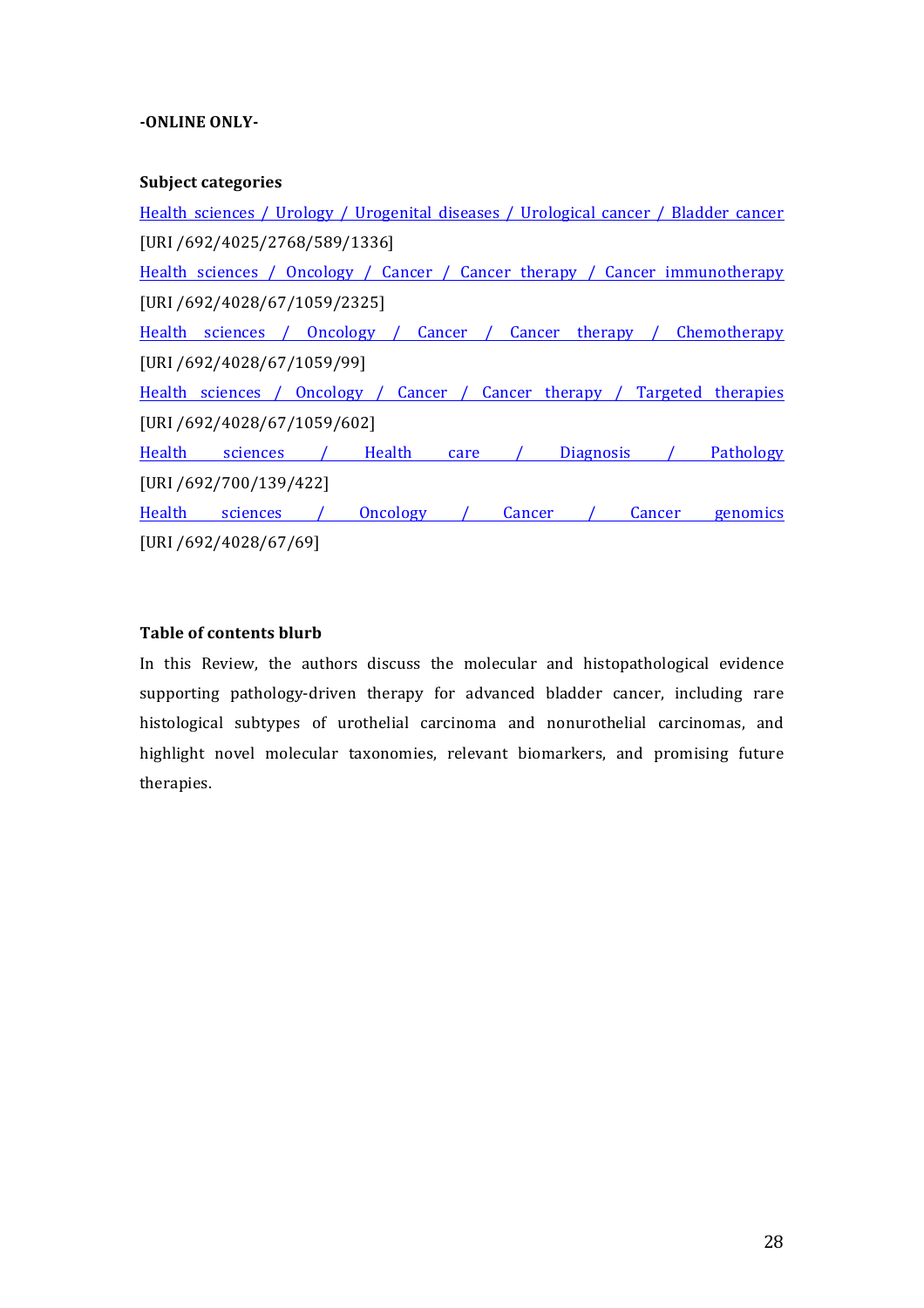#### **Glossary**

Angiosarcoma: A malignant tumour arising from blood vessels.

Basal: In gene expression studies, basal describes a group of bladder cancers lacking epithelial markers but expressing markers of mesenchymal or sarcomatoid differentiation.

Conventional urothelial carcinoma: The most common type of bladder carcinoma, arising from uroethelial cells lining the bladder and urinary tract, also known as the transitional epitheilium.

Keratinizing squamous metaplasia: A precancerous condition of squamous cells.

Blharzial-associated bladder cancer: Bladder cancer arising following chronic infection with schitosomiasis (infection also known as snail fever and bilharzia).

Leiomyosarcoma: A malignant tumour arising from smooth muscle.

Liquid biopsies: The use of circulating (dynamic) tumour-derived nucleic acids to inform tumour-specific somatic mutations.

Luminal: In gene expression studies, luminal describes a group of bladder cancers expressing epithelial markers.

Lynch syndrome: Also known as hereditary nonpolyposis colorectal cancer (HNPCC). An inherited autosomal dominant condition that increases the risk of certain solid tumours such as colorectal and endometrial cancer; caused by mutations in DNA mismatch repair genes, such as MLH1 and MSH2.

Nonurothelial carcinoma: The minority of urothelial carcinoma that arises from cells other than urothelial cells, most commonly pure squamous cell carcinoma or pure adenocarcinoma.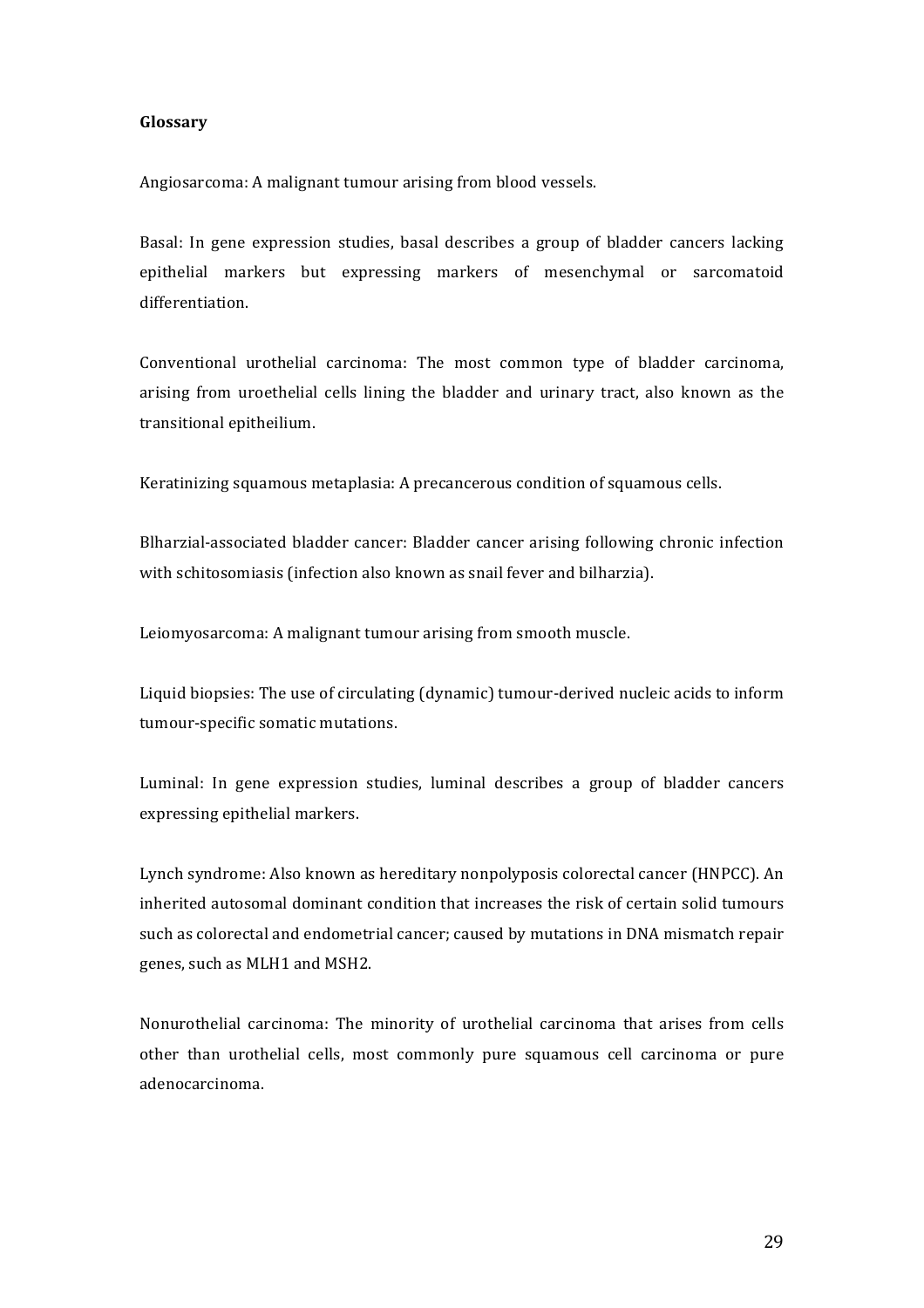T-cell exhaustion: A state of T cell dysfunction that exists in many chronic diseases and cancer due to prolonged antigen stimulation; defined by expression of inhibitory receptors and loss of effector function in T cells.

Urothelial carcinoma with divergent differentiation: Otherwise known as variant urothelial carcinoma. A urothelial carcinoma with varying amounts of differentiation to other histological entities, of which 13 are currently recognised, including sarcomatoid and squamous differentiation.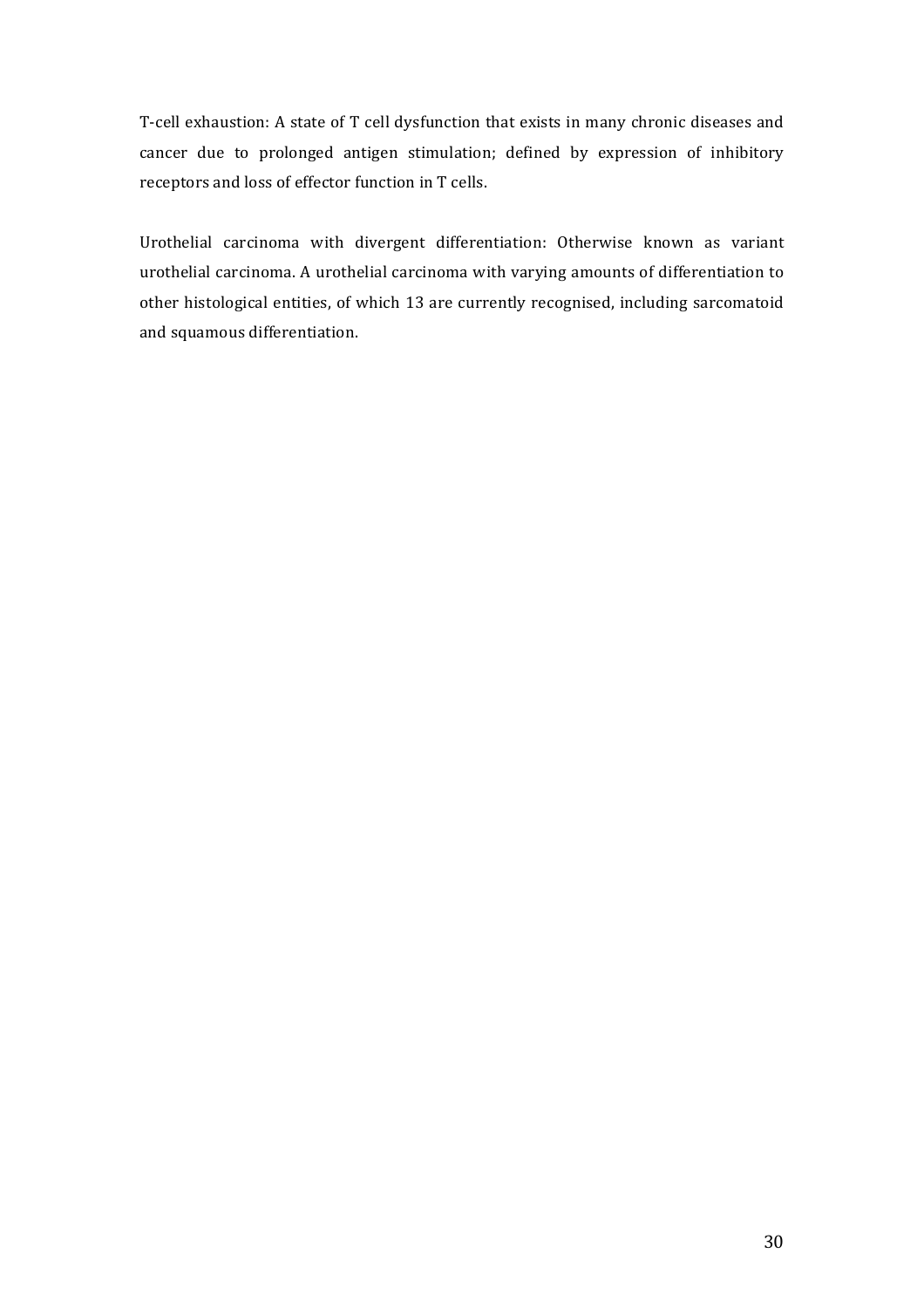Figure 1 | **Timeline of discoveries and therapeutics relevant to advanced bladder cancer.**

BCG, Bacillus Calmette-Guérin; CTLA-4, cytotoxic T-lymphocyte-associated antigen 4; MAGE-1, melanoma associated antigen 1; MVAC, mitomycin-C, vincristine, adriamycin and cisplatin chemotherapy; PD-1, programmed cell death 1; PD-L1, programmed cell death 1 ligand 1; TCGA, The Cancer Genome Altas; UC, urothelial carcinoma; WHO, world health organisation.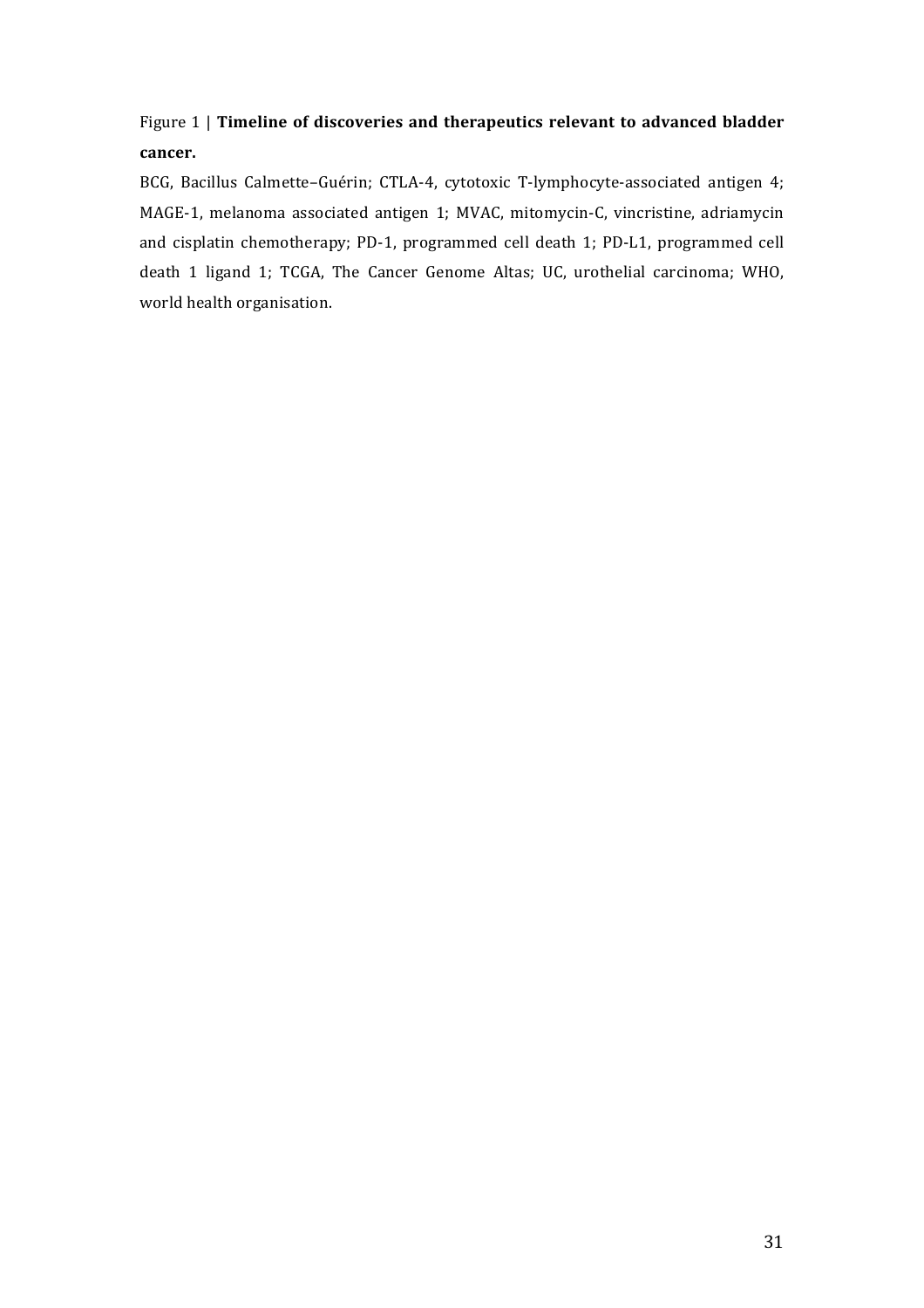#### Figure 2 | **The major classifications of urothelial carcinoma.**

Intersecting themes and commonalities of the major grouping classifications of urothelial carcinoma are shown. Studies have highlighted a number of phenotypically distinct groups within the broad basal and luminal classifications, which are indicated with the study title and the number of patients analyzed in each study<sup>6-9</sup>. The 2016 consensus study aimed to align some of these classifications, the result of which being an agreement on the existence of a basal-squamous-like classification<sup>12</sup>. UNCC, University of North Carolina at Charlotte: TCGA, The Cancer Genome Atlas.

#### Figure 3 | **Immunohistochemistry of bladder cancer.**

Representative haemotoxylin and eosin (H&E)-stained images ( $\times$ 200 magnification) of conventional urothelial carcinoma (UC), UC with divergent differentiation, UC variants, and nonurothelial carcinoma variants. **a** | Conventional UC; characterized by exophytic papillary structures covered by atypical urothelial cells. **b** | **UC** with squamous differentiation; predominantly features of UC but in areas the cells show evidence of intercellular bridges and keratinisation consistent with squamous differentiation. **c** | UC with glandular differentiation; predominantly features of UC but the tumour cells form gland-like structures consistent with glandular differentiation.  $\mathbf{d}$  | Nested variant. The tumour cells are arranged as well-circumscribed nests of mildly pleomorphic cells with a rounded margin and may mimic von Brunn's nest. **e** | Micropapillary; small, cohesive clusters of tumour cells with a micropapillary appearance that are typically associated with lymphovascular invasion and show an infiltrative growth pattern. **f** | Microcystic, cords of tumour cells forming a network of small intervening cystic spaces. **g** | Lymphoepithelioma-like, small groups of tumour cells with florid chronic inflammatory cell infiltrate in the intervening stroma **h** | Plasmacytoid; single or small groups of discohesive tumour cells with abundant eosinophilic cytoplasm and an eccentrically placed nucleus. **i** | Signet ring. tumour cells are filled with abundant intracytoplasmic mucin that displaces the nucleus to one edge **j** | Sarcomatoid, tumour cells show marked pleomorphism with presence of elongated (spindle cell) nuclei **k** | Giant cell, tumour shows scattered epithelial tumour 'giant' cells with markedly enlarged, hyperchromatic nuclei that may be multinucleated. **I** | Lipid-rich, tumour cells contain abundant intracytoplasmic lipid imparting a 'foamy' appearance to the cytoplasm. **m** | Clear-cell, tumour cells contain intracytoplasmic glycogen that is dissolved out of the tissue during processing and results in the cells appearing to have 'vacuolated' or 'clear' cytoplasm. **n** |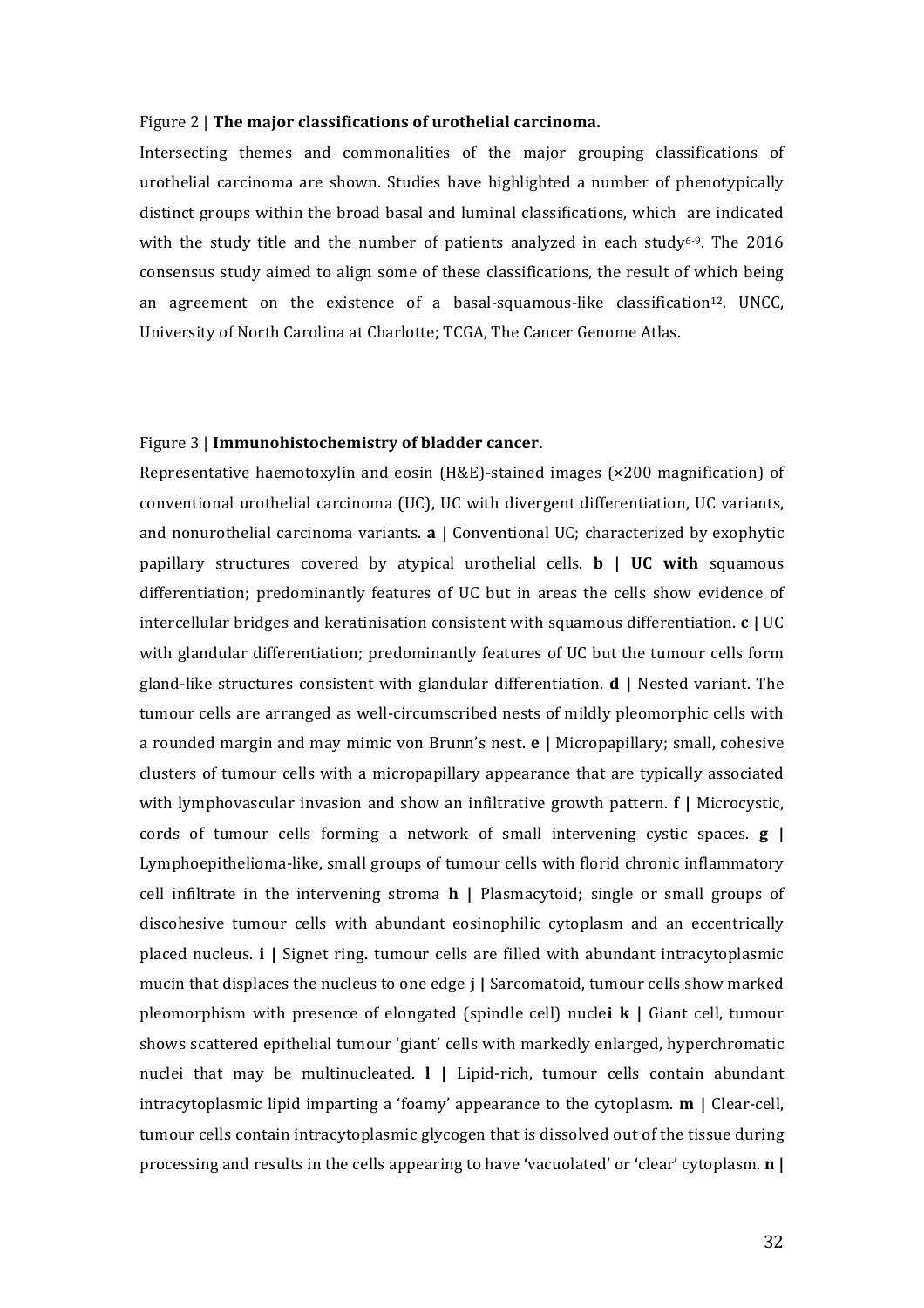Pure SCC; tumour is entirely composed of cohesive nests of cells with presence of intercellular bridges and keratinisation. **o** | Adenocarcinoma; tumour shows prominent gland formation and may show mucin production similar to that seen in adenocarcinoma from other sites (particularly GI tract). **p** | Urachal carcinoma; tumour arising from embryological urachal remnants of the bladder, predominantly at the dome, and usually showing features of a mucin-producing adenocarcinoma. **q** | Small cell; solid sheets of tumour cells with hyperchromatic nuclei and scant cytoplasm resulting in a 'small, round blue' cell appearance microscopically, positive for neuroendocrine markers and usually requiring systemic therapy **r** | Mesenchymal differentiation; tumour composed of interlacing fascicles of malignant spindle cells with immunocytochemical or molecular evidence of sarcomatous transformation..

## Figure 4 | Signalling pathways for targeted therapies in urothelial carcinoma.

Receptor tyrosine kinases (RTKs), such as epidermal growth factor receptor (EGFR), HER2, and fibroblast growth factor receptor 3 (FGFR3), are often activated in UC through mutations, amplification or, for FGFR3, translocations<sup>74</sup>.. Small molecule inhibition of the intracellular domain of FGFR (Erdafitinib, Dovitinib and BGJ398) or EGFR/HER2 (Laptinib) leads to decreased bladder cancer cell proliferation via the RAS/MEK/ERK pathway and to reduced protein synthesis and growth via the PI3K/AKT/MTOR pathway. Vascular epithelial growth factor (VEGF), which is found at high levels in bladder cancer, binds to VEGFR2 on endothelial cells. Treatment with the human monoclonal antibody to VEGFR2, Ramucirumab, has been shown to reduce bladder tumour angiogenesis. Normal signalling functions of VEGFR2 upon exposure to VEGF in endothelial cells, which likely account for the anti-angiogenic function of Ramucirumab, include the reduced endothelial cell permeability via SRC dependent activation of vascular endothelial (VE) cadherin and nitric oxide (NO). Furthermore, VEGFR2 becomes internalised into early endosome antigen 1 (EEA1)-positive early endosomes and subsequent PLC $\gamma$  and PKC dependent RAF/MEK/ERK signalling resulting in proliferation<sup>164</sup>. PLCγ, Protein Lipase C γ; DAG, diacylglycerol; Ca<sup>2+</sup>, calcium;  $cPKC$ , conventional protein kinase C; eNOS, endothelial nitric oxide synthatase;  $IP<sub>3</sub>$ , inositol 1,4,5-triphosphate; endothelial cells, including the conversion of endothelial nitric oxide synthatase (eNOS)-dependent production of nitric oxide (NO). This, combined with VEGFR2-SRC-dependent activation of vascular endothelial (VE) cadherin, leads to increased endothelial permeability; GRB2, Growth factor receptor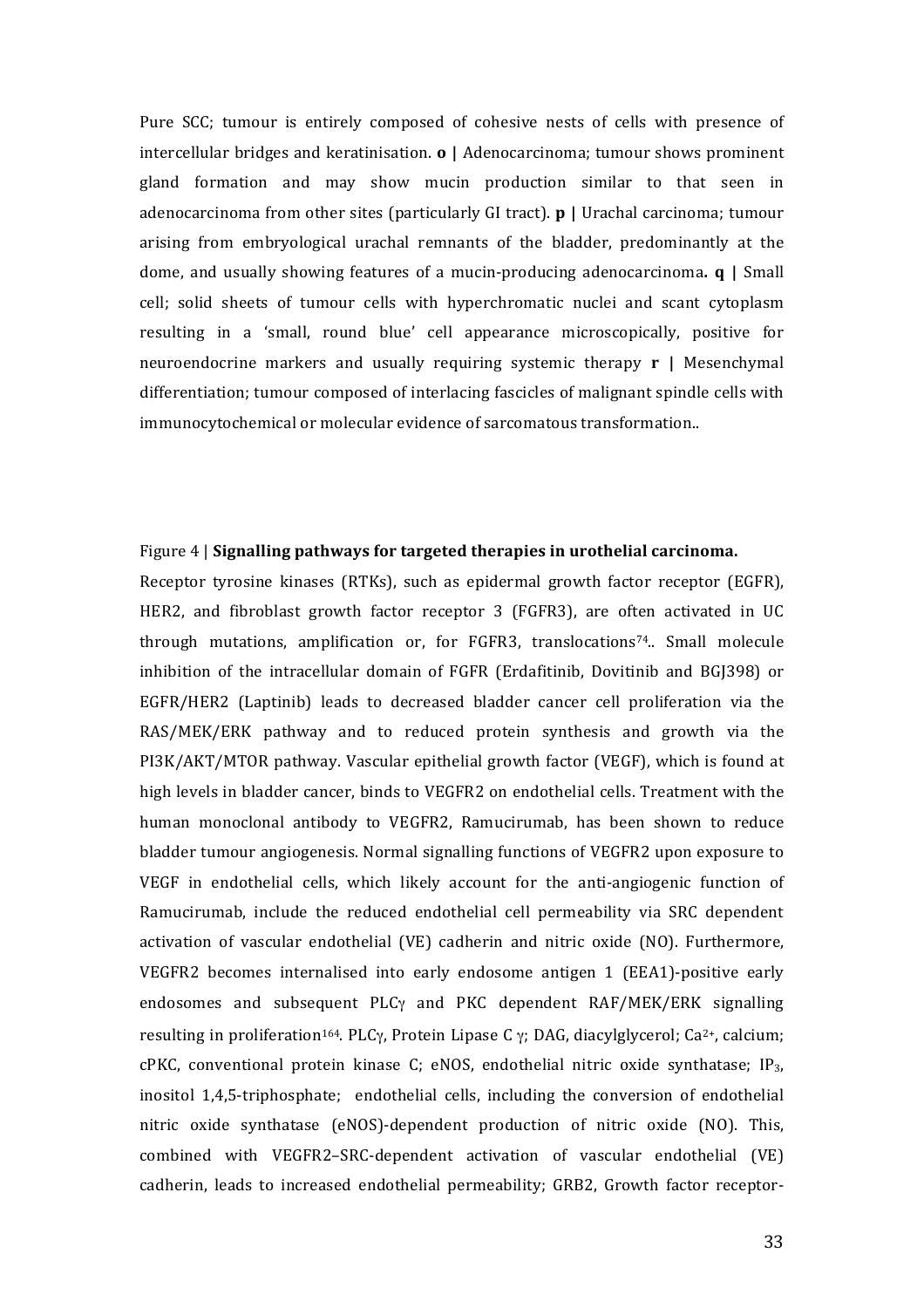bound protein 2; SOS, son of sevenless (SOS); PIP<sub>2</sub>, phosphatidylinositol 4,5biphosphate, PIP<sub>3,</sub> phosphatidylinositol-3,4,5-triphosphate; PDK1, 3-phosphoinositidedependent protein kinase 1; MTORC, mTOR complex; AKT, RAC-alpha serine/threonineprotein kinase.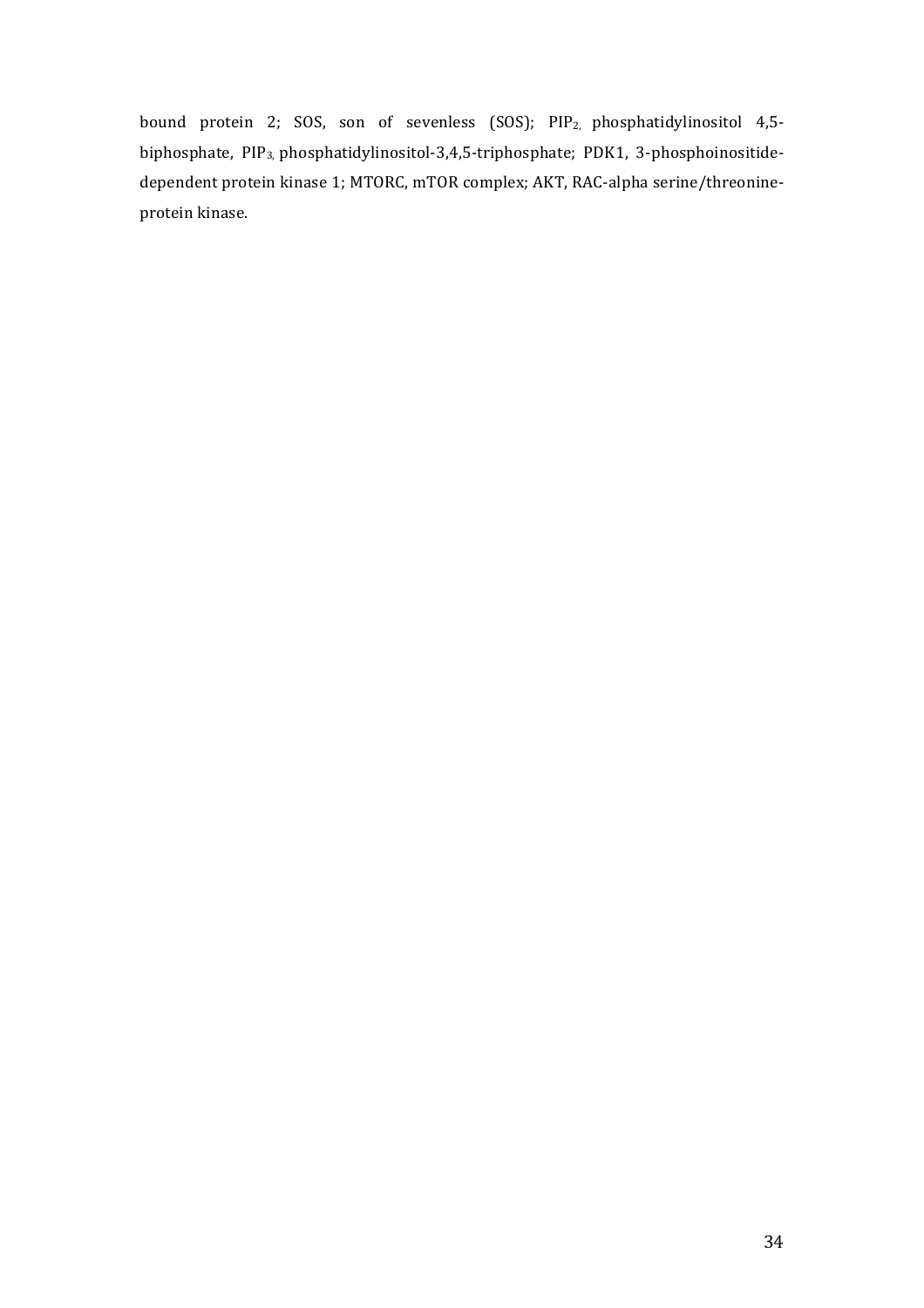| <b>Histological classification</b> |                        |                    | <b>ICD</b> code |
|------------------------------------|------------------------|--------------------|-----------------|
| <b>Histological group</b>          | <b>Main histology</b>  | Submorphology      |                 |
| Urothelial                         | Conventional UC        | <b>NOS</b>         | 8120/3          |
| (transitional cell)                | UC with divergent      | With squamous cell | a               |
| tumours                            | differentiation        | differentiation    |                 |
|                                    |                        | With glandular     | a               |
|                                    |                        | differentiation    |                 |
|                                    |                        | With trophoblastic | a               |
|                                    |                        | differentiation    |                 |
|                                    |                        | <b>Other</b>       | $\mathbf{a}$    |
|                                    | Nested                 | $\blacksquare$     | a               |
|                                    | Microcystic            | $\blacksquare$     | a               |
|                                    | Micropapillary         | $\blacksquare$     | 8131/3          |
|                                    | Lymphoepithelioma-     |                    | 8082/3          |
|                                    | like                   |                    |                 |
|                                    | Plasmacytoid/signet    | ä,                 | $\mathbf{a}$    |
|                                    | ring/diffuse           |                    |                 |
|                                    | Sarcomatoid            |                    | 8122/3          |
|                                    | Giant cell             | $\blacksquare$     | 8031/3          |
|                                    | Poorly differentiated  | $\blacksquare$     | 8020/3          |
|                                    | Lipid-rich             | $\blacksquare$     | a               |
|                                    | Clear-cell             | $\blacksquare$     | a               |
| Squamous cell                      | Pure squamous cell     | $\blacksquare$     | 8070/3          |
| neoplasms                          | carcinoma              |                    |                 |
|                                    | Verrucous carcinoma    | $\blacksquare$     | 8051/3          |
| Glandular neoplasms                | Adenocarcinoma         | <b>NOS</b>         | 8140/3          |
|                                    |                        | Enteric            | 8144/3          |
|                                    |                        | Mucinous           | 8480/3          |
|                                    |                        | Mixed              | 8140/3          |
| Urachal carcinoma                  |                        | $\blacksquare$     | 8010/3          |
| <b>Tumours of Mullerian</b>        | Clear cell carcinoma   | $\blacksquare$     | 8310/3          |
| type                               | Endometrioid           | $\blacksquare$     | 8380/3          |
|                                    | carcinoma              |                    |                 |
| Mesenchymal                        | Rhabdomyosarcoma       | $\blacksquare$     | 8900/3          |
| tumours                            | Leiomyosarcoma         | $\blacksquare$     | 8890/3          |
|                                    | Angiosarcoma           | $\blacksquare$     | 9120/3          |
|                                    | Perivascular           |                    | 8714/3          |
|                                    | epitheloid cell tumour |                    |                 |
|                                    | Solitary fibrous       | $\blacksquare$     | 8815/1          |
|                                    | tumour                 |                    |                 |
|                                    | Granular cell tumour   | $\blacksquare$     | 9580/0          |
| Urothelial tract                   |                        |                    | a               |
| haematopoietic and                 |                        |                    |                 |
| lymphoid tumours                   |                        |                    |                 |
| Miscellaneous                      | Carcinoma of Skene,    | $\blacksquare$     | 8140/3          |
| tumours                            | Cowper, and Littre     |                    |                 |
|                                    | glands                 |                    |                 |
|                                    | Metastatic tumours     | $\blacksquare$     | a               |
|                                    | and tumours from       |                    |                 |
|                                    | other organs           |                    |                 |
|                                    | Epithelial tumours of  | $\blacksquare$     | $\mathbf{a}$    |
|                                    | the upper urinary      |                    |                 |
|                                    | tract                  |                    |                 |
|                                    | Tumours arising in a   |                    | 8144/3          |
|                                    | bladder diverticulum   |                    |                 |
|                                    | Urothelial tumours of  |                    | a               |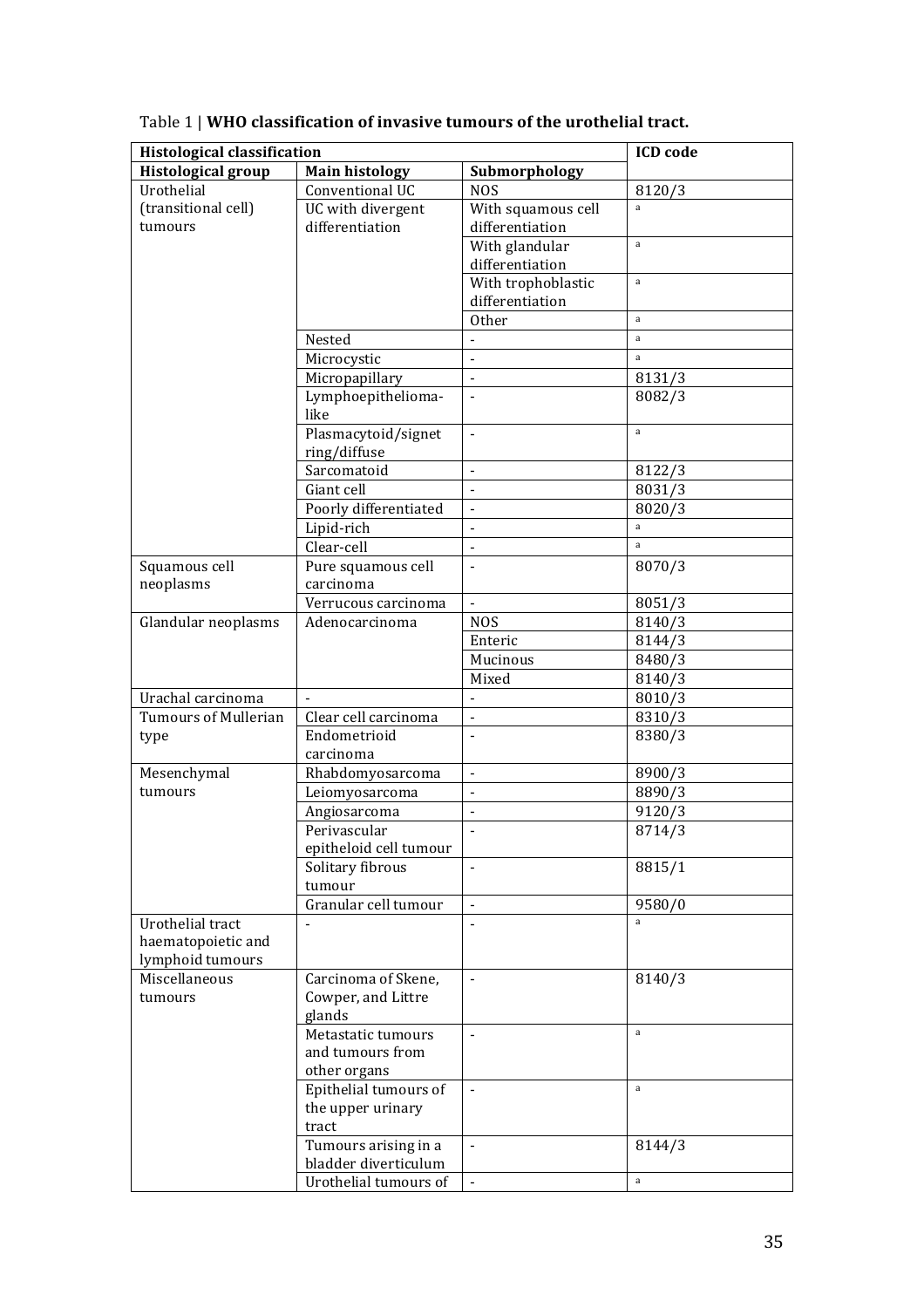| . |  |
|---|--|
|   |  |

UC, urothelial carcinoma; NOS, not otherwise specified; <sup>a</sup>Currenty no recognised ICD-10 code. Adapted from REF.<sup>3</sup>.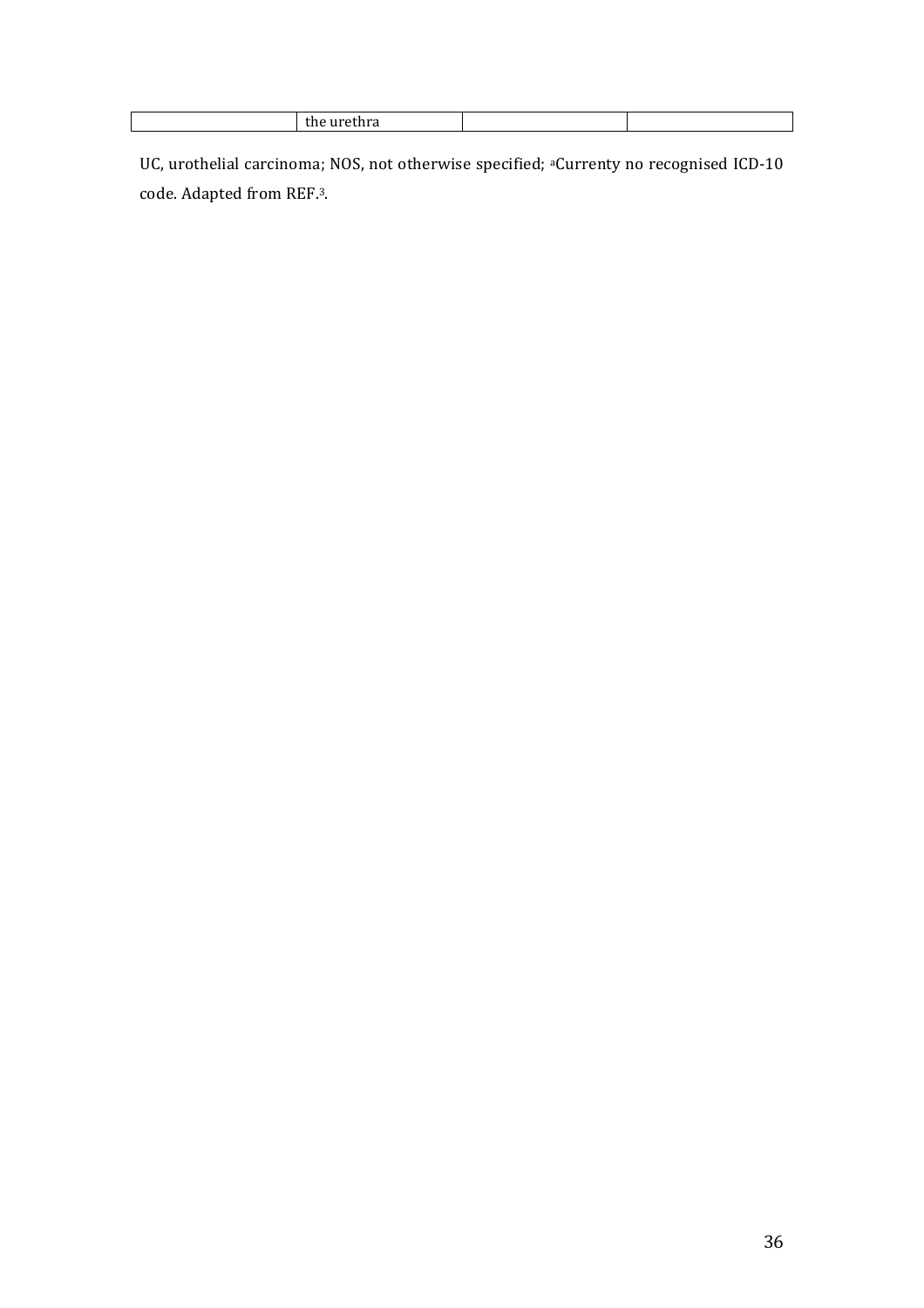| Pathology              | First-line systemic therapy                                   | Level of evidence | references |
|------------------------|---------------------------------------------------------------|-------------------|------------|
|                        | Algorithm for advanced disease according to pathologic review |                   |            |
| Urothelial carcinomas  | $\bullet$<br>Platinum and gemcitabine                         | 1 a               | 27 31      |
|                        | Anti-PDL1<br>anti-PD1<br>$\bullet$<br>or                      | 2 <sub>b</sub>    | 56         |
|                        | antibody if patients are                                      |                   |            |
|                        | platinum-ineligible<br>and                                    |                   |            |
|                        | express high levels of PD-                                    |                   |            |
|                        | L1 protein                                                    |                   |            |
| cell<br>Squamous       | Platinum and gemcitabine<br>$\bullet$                         | 3 <sub>b</sub>    | 115,116    |
| carcinoma              | Carboplatin and paclitaxel<br>$\bullet$                       |                   | 117-119    |
| Neuroendocrine         | Platinum and etoposide<br>$\bullet$                           | $\overline{4}$    | 125-127    |
| Adenocarcinoma<br>and  | Oxaliplatin<br>$5-$<br>$\bullet$<br>and                       | $\overline{4}$    | 136        |
| urachal Carcinoma      | fluorouracil                                                  |                   |            |
| Sarcomatoid urothelial | $\bullet$<br>Platinum and gemcitabine                         | 4                 | 107        |
| cancer                 | Carboplatin/paclitaxel<br>$\bullet$                           |                   | 108        |
| Sarcoma of the bladder | Doxorubicin and Ifosfamide<br>$\bullet$                       | $\overline{4}$    | 142        |
|                        | Gemcitabine and Docetaxel<br>$\bullet$                        |                   | 143        |
|                        | Horizon scanning: molecular pathology-driven therapy for UC   |                   |            |
| TCGA cluster I         | Novel targeted therapy                                        | $\overline{5}$    |            |
| <b>TCGA</b> cluster II | Immunotherapy                                                 | 5                 |            |
| TCGA cluster III       | Platinum and gemcitabine (or                                  | 5                 |            |
|                        | chemoimmunotherapy)                                           |                   |            |
| <b>TCGA</b> cluster IV | Novel targeted therapy                                        | 5                 |            |

Table 2 | Therapeutic algorithm for advanced bladder cancer.

The levels of evidence are based on the Oxford (UK) CEBM Levels of evidence<sup>165</sup>. 1a, systematic reviews of randomised controlled trials; 2b, individual cohort study or low quality RCT; 3b, individual case controlled studies; 4, case series; 5, expert opinion.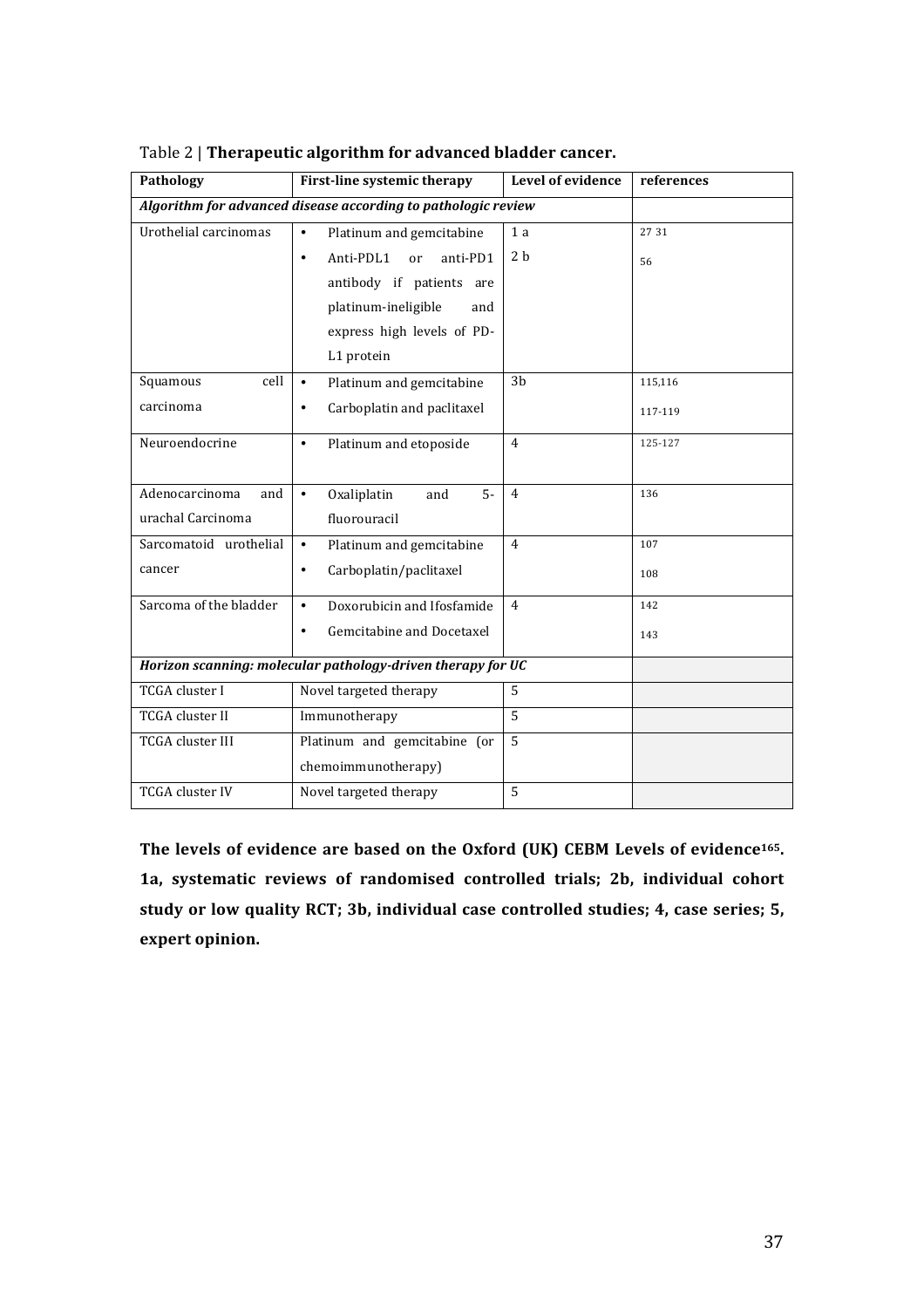| Name                   | Phase        | End<br>points                              | Patient<br>selecti<br>on                             | Treatm<br>ent<br>Arms                                                                                                                     | Patient<br>s(n)                | ORR<br>(%)             | <b>RR</b> by<br>PDL1<br>expres<br>sion<br>(%)                                                                                         | Surviva<br>1<br>(month<br>s)                                                                                                                                                                               | Grade<br>$3 - 4$<br>toxicity<br>(%) | IHC<br>mAb<br>and<br>comme<br>nts                                                                                                                                                                           | Refs |
|------------------------|--------------|--------------------------------------------|------------------------------------------------------|-------------------------------------------------------------------------------------------------------------------------------------------|--------------------------------|------------------------|---------------------------------------------------------------------------------------------------------------------------------------|------------------------------------------------------------------------------------------------------------------------------------------------------------------------------------------------------------|-------------------------------------|-------------------------------------------------------------------------------------------------------------------------------------------------------------------------------------------------------------|------|
| <b>KEYNO</b><br>TE-012 | Ib           | Safety,<br>tolerabi<br>lity,<br><b>ORR</b> | aUC,<br>post-<br>PLT<br>setting                      | Pembro<br>lizumab                                                                                                                         | 33<br>(27)<br>evaluab<br>le)   | 26                     | $PD-L1$ <sup>+</sup> :<br>38                                                                                                          | mPFS: 2<br>mOS:<br>13                                                                                                                                                                                      | 15                                  | <b>DAKO</b><br><b>22C3</b><br>mAb                                                                                                                                                                           | 64   |
| <b>KEYNO</b><br>TE-045 | III          | Co-<br>primary<br>ŕ.<br>OS and<br>PFS      | aUC,<br>second-<br>line<br>setting                   | Pembro<br>lizumab<br>or<br>physicia<br>ns<br>choice<br>of<br>chemot<br>herapy<br>(vinflun<br>ine,<br>paclitax<br>el, or<br>docetax<br>el) | 542                            | 21.1<br>versus<br>11.4 | CPS<br>$≥10%$ :<br>21.6<br>versus<br>6.7                                                                                              | OS:10.3<br>versus<br>7.4 (HR<br>0.73;<br>$P = 0.00$<br>2)<br>PFS: 2.1<br>versus<br>3.3 (HR<br>0.98,<br>$P=0.42$<br>mOS for<br>CPS<br>$\geq 10\%$ :<br>:8<br>versus<br>5.2 (HR<br>0.57;<br>$P = 0.00$<br>5) | 15.0<br>versus<br>49.4              | <b>DAKO</b><br><b>22C3</b><br>mAb<br>Benefit<br>of<br>pembro<br>lizumab<br>in all<br>subgrou<br>ps,<br>includin<br>g the<br>PD-L1<br>$< 1\%$<br>group<br>and<br>patients<br>with<br>liver<br>metasta<br>sis | 51   |
| <b>KEYNO</b><br>TE-052 | $_{\rm II}$  | ORR                                        | mBC,<br>PLT-<br>ineligibl<br>$\mathbf{e}$<br>setting | Pembro<br>lizumab                                                                                                                         | 374<br>(370)<br>treated)       | 24                     | CPS<br>validati<br>on<br>cohort<br>$(n=270)$<br>CPS<br>$\geq 10\%$ :<br>39<br>CPS<br>$1 -$<br>$<10%$ :<br>20<br>CPS<br>$<1\%$ :<br>11 | mPFS: 2<br>(6)<br>month<br>OS:<br>67%)                                                                                                                                                                     | 15                                  | <b>DAKO</b><br><b>22C3</b><br>mAb<br>$PD-L1$<br>centrall<br>у<br>reviewe<br>d<br>Durable<br>respons<br>e rate                                                                                               | 52   |
| CheckM<br>ate 032      | I/II         | ORR                                        | aUC,<br>post-<br>PLT<br>setting                      | Nivolu<br>mab                                                                                                                             | 86<br>(78)<br>treated)         | 24.4                   | $\geq 1\%$ on<br>TCs:<br>24.0<br>$<$ 1% on<br>TCs:<br>26.2                                                                            | mPFS:<br>2.8<br>mOS:<br>9.7<br>mDR:<br>9.4                                                                                                                                                                 | 22                                  | <b>DAKO</b><br>$28 - 8$<br>mAb<br>Unselec<br>ted on<br>PDL1                                                                                                                                                 | 53   |
| CheckM<br>ate 275      | $_{\rm II}$  | ORR                                        | aUC,<br>post-<br>PLT<br>setting                      | Nivolu<br>mab                                                                                                                             | 270<br>(265)<br>evaluab<br>le) | 19.6                   | $≥5%$ on<br>TCs:<br>28.4<br>$1 - 4\%$<br>on TCs:<br>23.8<br>$<$ 1% on<br>TCs:<br>16.1                                                 | mPFS: 2<br>mOS:<br>8.7                                                                                                                                                                                     | 18                                  | <b>DAKO</b><br>28-8<br>mAb<br>Unselec<br>ted on<br>PDL1<br>25-gene<br>INFγ<br>respons<br>$\mathbf{e}$<br>signatu<br>re                                                                                      | 54   |
| <b>PCD498</b><br>9g    | $\mathbf{I}$ | Safety,<br>tolerabi<br>lity,<br>ORR        | mUBC,<br>any<br>line;<br>$72\%$ ${\geq}2$<br>lines   | Atezoliz<br>umab                                                                                                                          | 68 (67<br>evaluab<br>le)       | 26.2                   | PDL1<br>IHC 0-<br>1:11<br>PDL1<br>IHC 2-<br>3:43                                                                                      | Not<br>present<br>ed                                                                                                                                                                                       | $\overline{4}$                      | Ventana<br>SP142<br>Initially<br>PDL1+<br>only<br>and<br>then<br>expand<br>ed to all                                                                                                                        |      |

# Table 3 | **PDL1** and PD1 checkpoint inhibitor trials in advanced urothelial cancer.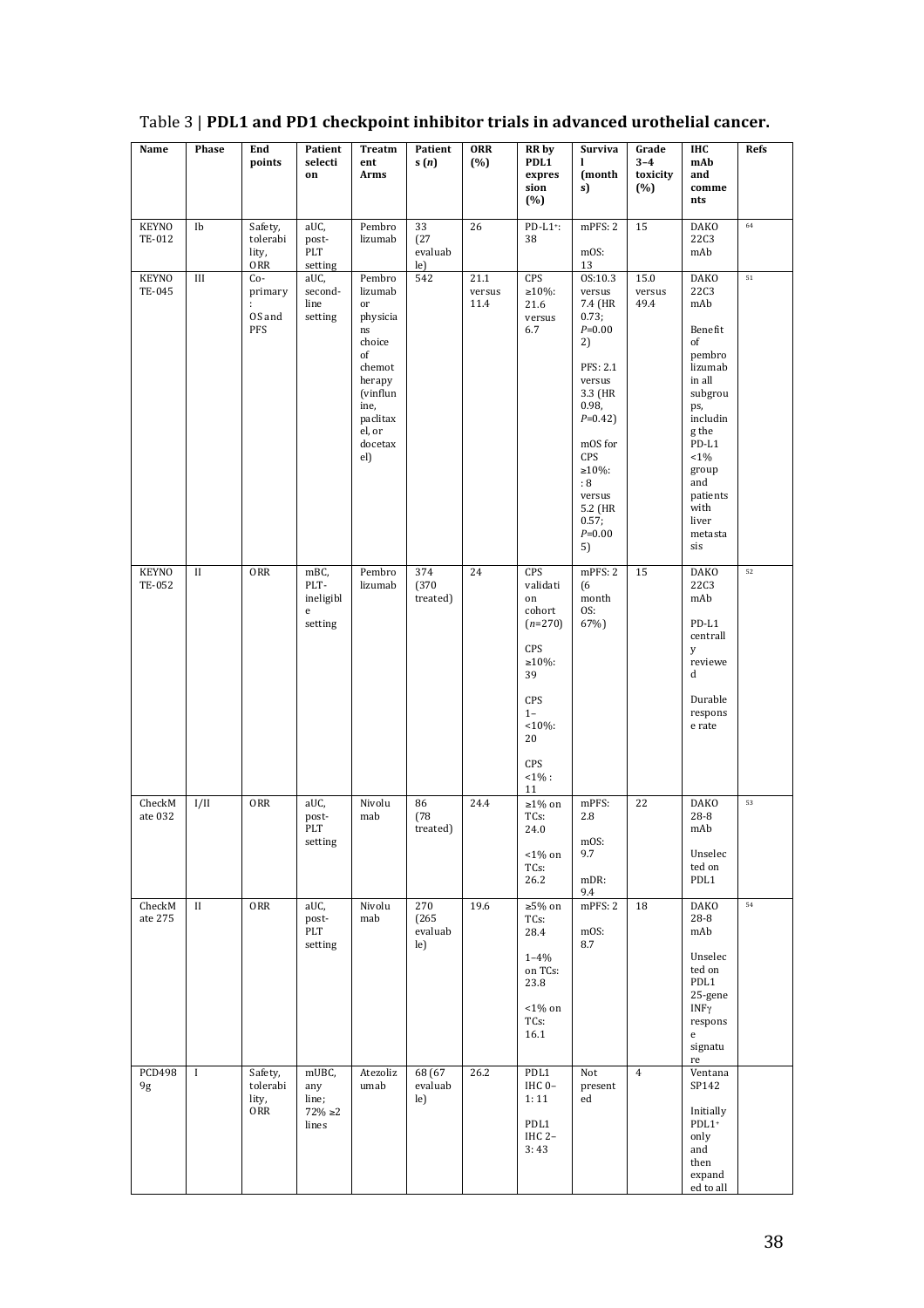| <b>PCD498</b><br>9g             | $\bf{I}$     | Safety,<br>tolerabi<br>lity,<br>ORR                                                   | mUBC,<br>any<br>line;<br>$72\% \ge 2$<br>lines            | Atezoliz<br>umab                                                                                                                                   | 95                             | 10.1               | ${\geq}5\%$ on<br>ICs: 40<br>$<\!\!5\!\, \%$ on<br>ICs: 11                           | mPFS:<br>2.7<br>mOS:<br>10.1<br>mDR:<br>22.1<br>mPFS<br>for PD-<br>$L1 \geq 5\%$<br>on ICs<br>: 5.5<br>mOS for<br>PD-L1<br>≥5% on                                                       | 9                  | Ventana<br>SP142<br>Similar<br>OS in<br>patients<br>aged<br>$\geq 65$<br>years<br>and $<$ 65<br>years |        |
|---------------------------------|--------------|---------------------------------------------------------------------------------------|-----------------------------------------------------------|----------------------------------------------------------------------------------------------------------------------------------------------------|--------------------------------|--------------------|--------------------------------------------------------------------------------------|-----------------------------------------------------------------------------------------------------------------------------------------------------------------------------------------|--------------------|-------------------------------------------------------------------------------------------------------|--------|
| IMvigor<br>210<br>(Cohort<br>1) | $_{\rm II}$  | ORR                                                                                   | aUC,<br>PLT-<br>ineligibl<br>e                            | Atezoliz<br>umab                                                                                                                                   | 123<br>(119)<br>evaluab<br>le) | 23                 | $1\%$ on<br>ICs: 21<br>$1 - 5\%$<br>on ICs:<br>21<br>${\geq}5\%$ on<br>ICs: 28       | ICs:<br>14.6<br>mPFS:<br>2.7<br>mOS:<br>15.9                                                                                                                                            | $\overline{7}$     | Ventana<br>SP263<br>mAb<br>High<br>ORR in<br><b>UTUC</b><br>TMB<br>predicts<br>ORR                    | 75     |
| IMvigor<br>210<br>(Cohort<br>2) | $_{\rm II}$  | ORR                                                                                   | aUC,<br>post-<br>$\ensuremath{\text{PLT}}$<br>setting     | Atezoliz<br>umab                                                                                                                                   | 315<br>(310)<br>treated)       | 15                 | $<\!\!1\!\!$ % on<br>ICs: 8<br>$1 - 5\%$<br>on ICs:<br>10<br>$≥5%$ on<br>ICs: 26     | mPFS:<br>2.1<br>mOS:<br>11.4<br>mDR:<br>13.7<br>(not<br>reached                                                                                                                         | 16                 | Ventana<br>SP263<br>mAb<br>TCGA-T<br>and<br>TMB<br>predicti<br>ve of<br>ORR                           | 56     |
| IMvigor<br>211                  | $\rm III$    | ORR in<br>PDL1+<br>patients<br>(≥5%<br>PDL1<br>express<br>ion of<br>immun<br>e cells) | aUC                                                       | Atezoliz<br>umab<br>versus<br>physicia<br>$\rm ns$<br>choice<br>of<br>chemot<br>herapy<br>(vinflun<br>ine,<br>paclitax<br>el, or<br>docetax<br>el) | 931                            | 13<br>versus<br>13 | ${\geq}5\%$ on<br>ICs:<br>23<br>versus<br>22                                         | OS for<br>PD-L1<br>$\geq 5\%$ on<br>ICs:<br>11.1<br>versus<br>10.6<br>(HR<br>0.87,<br>$P=0.41$<br>OS for<br>PD-L1<br>ITT<br>populat<br>ion:<br>8.6<br>versus<br>8.0 (HR<br>0.85;<br>NS) | 20<br>versus<br>43 | Ventana<br>SP142<br>mAb<br>PDL1<br>express<br>ion not<br>predicti<br>ve                               | 58     |
| Massar<br>d et al.<br>2016      | I/II         | Safety,<br>ORR                                                                        | mUBC,<br>any<br>line;<br>$31.1\%$<br>$\geq$ 3 lines       | Durvalu<br>mab                                                                                                                                     | 61<br>(42)<br>evaluab<br>le)   | 31                 | ${\geq}25\%$<br>on TCs<br>and ICs:<br>46.4<br><25%<br>on TCs<br>and ICs:<br>$\bf{0}$ | Not<br>reporte<br>d                                                                                                                                                                     | G3:4.9             | SP263<br>mAb<br>Median<br>FU 4.3<br>months                                                            | 59     |
| Powles<br>et al.<br>2017        | I/II         | Safety,<br>ORR                                                                        | aUBC,<br>any<br>line;<br>95.3%<br>post-<br>PLT<br>setting | Durvalu<br>mab                                                                                                                                     | 191                            | 17.8               | ${\geq}25\%$<br>on TCs<br>and ICs:<br>27.6<br><25%<br>on TCs<br>and ICs:<br>5.1      | mPFS:<br>1.5<br>mOS:<br>18.2<br>(Media<br>n FU<br>only 4.3<br>months<br>ſ                                                                                                               | 6.8                | SP263<br>mAb<br>High<br>ORR in<br>LN only<br>disease                                                  | $60\,$ |
| <b>JAVELI</b><br>N              | $\mathbf{I}$ | Safety,<br>tolerabi                                                                   | mUC,<br>post                                              | Avelum<br>ab                                                                                                                                       | 44                             | 18.2               | $≥5%$ on<br><b>TCs: 50</b>                                                           | mPFS:<br>2.9                                                                                                                                                                            | 6.8                | Dako<br>73-10                                                                                         | $61\,$ |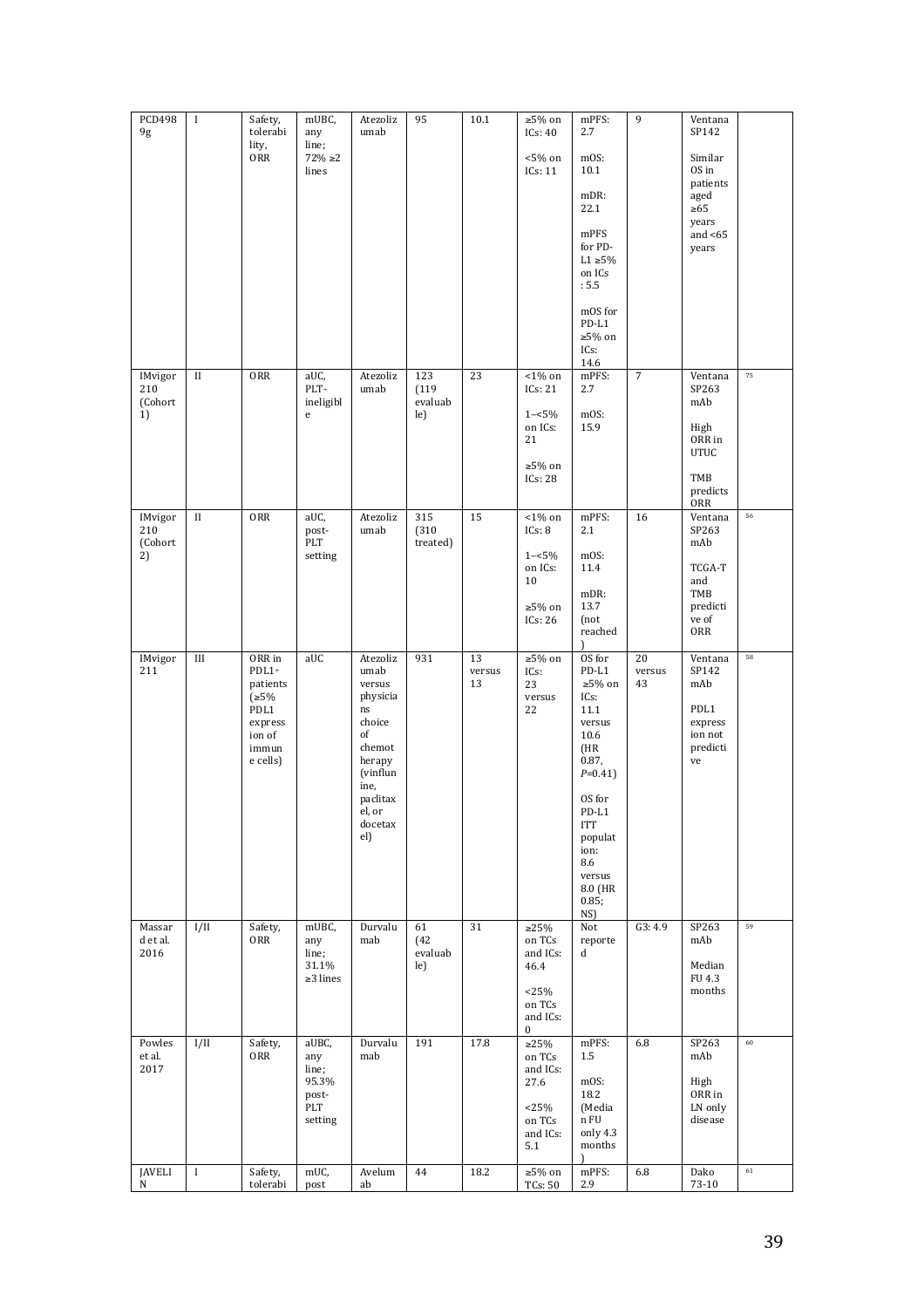|                                     | lity,<br><b>ORR</b>                        | PLT<br>setting                                                             |              |                                  |    | $< 5\%$ on<br>TCs: 4.3                                | mOS:<br>13.7                |   | mAb<br>5 CRs                                                  |  |
|-------------------------------------|--------------------------------------------|----------------------------------------------------------------------------|--------------|----------------------------------|----|-------------------------------------------------------|-----------------------------|---|---------------------------------------------------------------|--|
| <b>JAVELI</b><br>N<br>(update<br>d) | Safety,<br>tolerabi<br>lity,<br><b>ORR</b> | aUC,<br>post-<br>PLT<br>setting<br><sub>or</sub><br>PLT-<br>ineligibl<br>e | Avelum<br>ab | 249<br>(161)<br>second-<br>line) | 16 | $\geq 5$ on<br>$TCs$ %:<br>24<br>$<$ 5% on<br>TCs: 13 | mPFS:<br>1.6<br>mOS:<br>6.5 | 8 | Dako<br>73-10<br>mAb<br>Pooled<br>analysis<br>of 2<br>cohorts |  |

ORR, overall response rate; RR, response rate; mPFS, median progression free survival; mOS, median overall survival; mDR, median duration of response; CR, complete response; aUC, advanced (locally recurrent, locally advanced & metastatic) urothelial carcinoma (including renal pelvis, ureter & bladder); mUC, metastatic urothelial carcinoma; mUBC, metastatic urothelial cancer of bladder origin only; UTUC, upper tract urothelial carcinoma; PLT, platinum chemotherapy; IC, inflammatory cells; TCs, tumour cells; CPS, combined positive score of PD-L1 on immune and tumour cells; TCGA-T, Cancer genome atlas bladder subgroup taxonomy; TMB, tumour mutational burden; ITT, intention to treat; NS, not significant; NIVO, nivolumab; DURVA, durvalumab; AVELU, avelumab; mAb, monoclonal antibody for PD-L1; CT, chemotherapy; FU, follow up; LN, lymph node;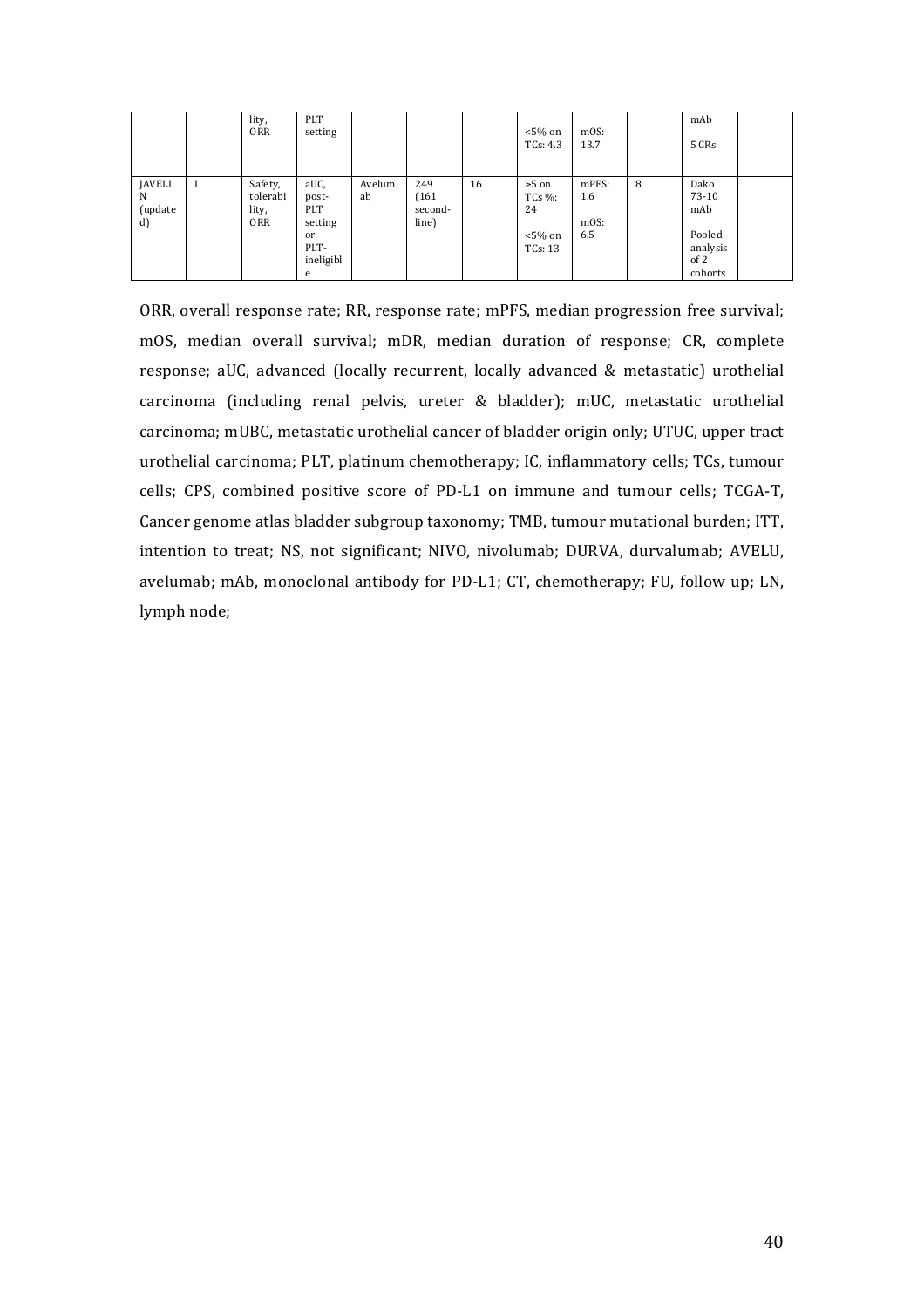| <b>Study</b> | Pha     | <b>Targeted</b> | End                | Patient        | <b>Treatme</b>            | Patie | <b>Respons</b>     | Re |
|--------------|---------|-----------------|--------------------|----------------|---------------------------|-------|--------------------|----|
|              | se      | agent           | points             | selection      | nt                        | nts   | and<br>$\mathbf e$ | fs |
|              |         |                 |                    |                | <b>Arms</b>               | (n)   | survival           |    |
|              |         |                 |                    |                |                           |       |                    |    |
| Milows       | II      | mTOR            | PFS                | mUC, post-     | Single                    | 45    | 1 PR, 1            | 82 |
| ky<br>et     |         | inhibitor       |                    | chemothera     | arm:                      |       | CR,<br>12          |    |
| al.          |         | evorolimu       |                    | py             | evorolimu                 |       | minor              |    |
| 2013         |         | S               |                    |                | $\boldsymbol{\mathsf{S}}$ |       | regressio          |    |
|              |         |                 |                    |                |                           |       | ns                 |    |
|              |         |                 |                    |                |                           |       | Median             |    |
|              |         |                 |                    |                |                           |       | PFS<br>2.6         |    |
|              |         |                 |                    |                |                           |       | months             |    |
| Powles       | III     | <b>HER</b>      | OS, PFS            | mUC, post-     | Lapatinib                 | 232   | RR 14%             | 84 |
| et al.       |         | family          |                    | first-line     | versus                    |       | versus             |    |
| 2017         |         | (EGFR/HE        |                    | chemothera     | placebo                   |       | 8%                 |    |
|              |         | R2)             |                    | py,            |                           |       |                    |    |
|              |         | inhibitor       |                    | $EGFR+$<br>or  |                           |       |                    |    |
|              |         | lapatinib       |                    | HER2+          |                           |       |                    |    |
| Nogov        | $\bf I$ | FGFR            | Determina          | Advanced       | Escalating                | 132   | 7 PR in            | 90 |
| a et al.     |         | mutation        | tion<br>$\sigma f$ | solid          | doses of                  |       | patients           |    |
| 2017         |         | inhibitor       | MTD<br>and         | tumours        | <b>BGJ398</b>             |       | with               |    |
|              |         | <b>BGJ398</b>   | RP2D               | FGFR<br>with   |                           |       | FGFR1              |    |
|              |         |                 |                    | alterations    |                           |       | amplifie           |    |
|              |         |                 |                    |                |                           |       | d NSCLC            |    |
|              |         |                 |                    |                |                           |       | and                |    |
|              |         |                 |                    |                |                           |       | <i>FGFR3</i>       |    |
|              |         |                 |                    |                |                           |       | mutant             |    |
|              |         |                 |                    |                |                           |       | UC.                |    |
|              |         |                 |                    |                |                           |       | <b>ORR</b>         |    |
|              |         |                 |                    |                |                           |       | 38%                |    |
| Loriot,      | II      | <b>FGRF2/3</b>  | RR                 | mUC<br>with    | Continuo                  | 78    | RR 35%             | 91 |
| Y. et al.    |         | inhibitor       |                    | specific       | us<br>or                  |       | in                 |    |
| 2018         |         | erdafitinib     |                    | <i>FGFR2/3</i> | intermitte                |       | continuo           |    |
|              |         |                 |                    | mutations,     | nt dosing                 |       | arm<br>us          |    |
|              |         |                 |                    | chemorefrac    | of                        |       | and 24%            |    |
|              |         |                 |                    | tory           | erdafitini                |       | in                 |    |
|              |         |                 |                    |                | $\mathbf b$               |       | intermitt          |    |
|              |         |                 |                    |                |                           |       | ent                |    |

Table 4 | **Targeted therapy trials in advanced urothelial cancer**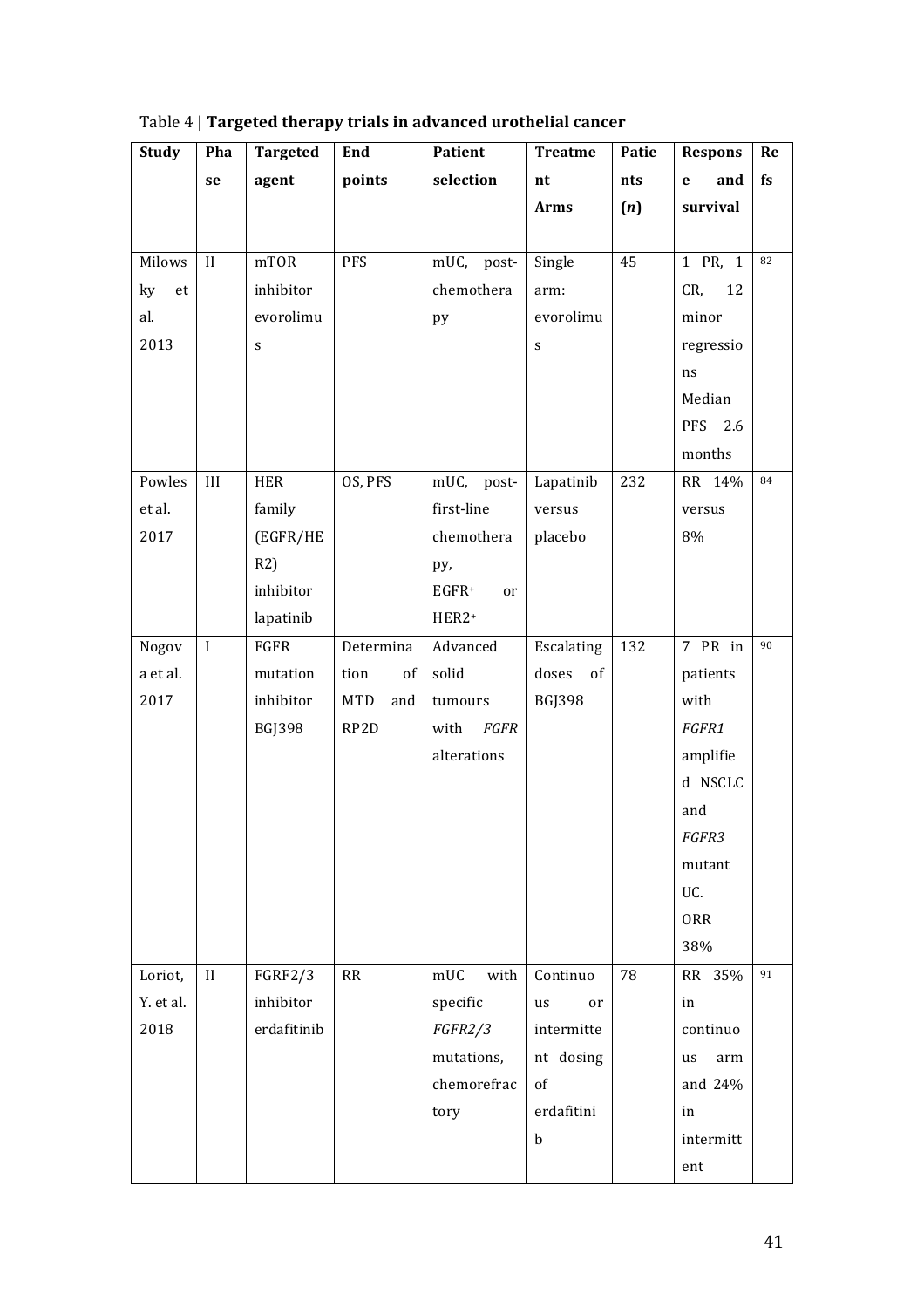| RANGE    | III | VEGF2     | <b>PFS</b> | mUC,       | Docetaxel | 530 | RR       | 92 |
|----------|-----|-----------|------------|------------|-----------|-----|----------|----|
|          |     | inhibitor |            | platinum-  | plus      |     | 24.5%    |    |
| Petryla  |     | ramuciru  |            | refractory | ramuciru  |     | versus   |    |
| k et al. |     | mab       |            |            | mab       |     | $14%$ ,  |    |
| 2018     |     |           |            |            | versus    |     | PFS 4.07 |    |
|          |     |           |            |            | docetaxel |     | months   |    |
|          |     |           |            |            | plus      |     | versus   |    |
|          |     |           |            |            | placebo.  |     | 2.76     |    |
|          |     |           |            |            |           |     | months   |    |

PFS, progression free survival; mUC, metastatic urothelial carcinoma; RR, response rate; PR, partial response; RP2D, recommended phase 2 dose; CR, complete response; OS, overall survival; MTD, maximum tolerated dose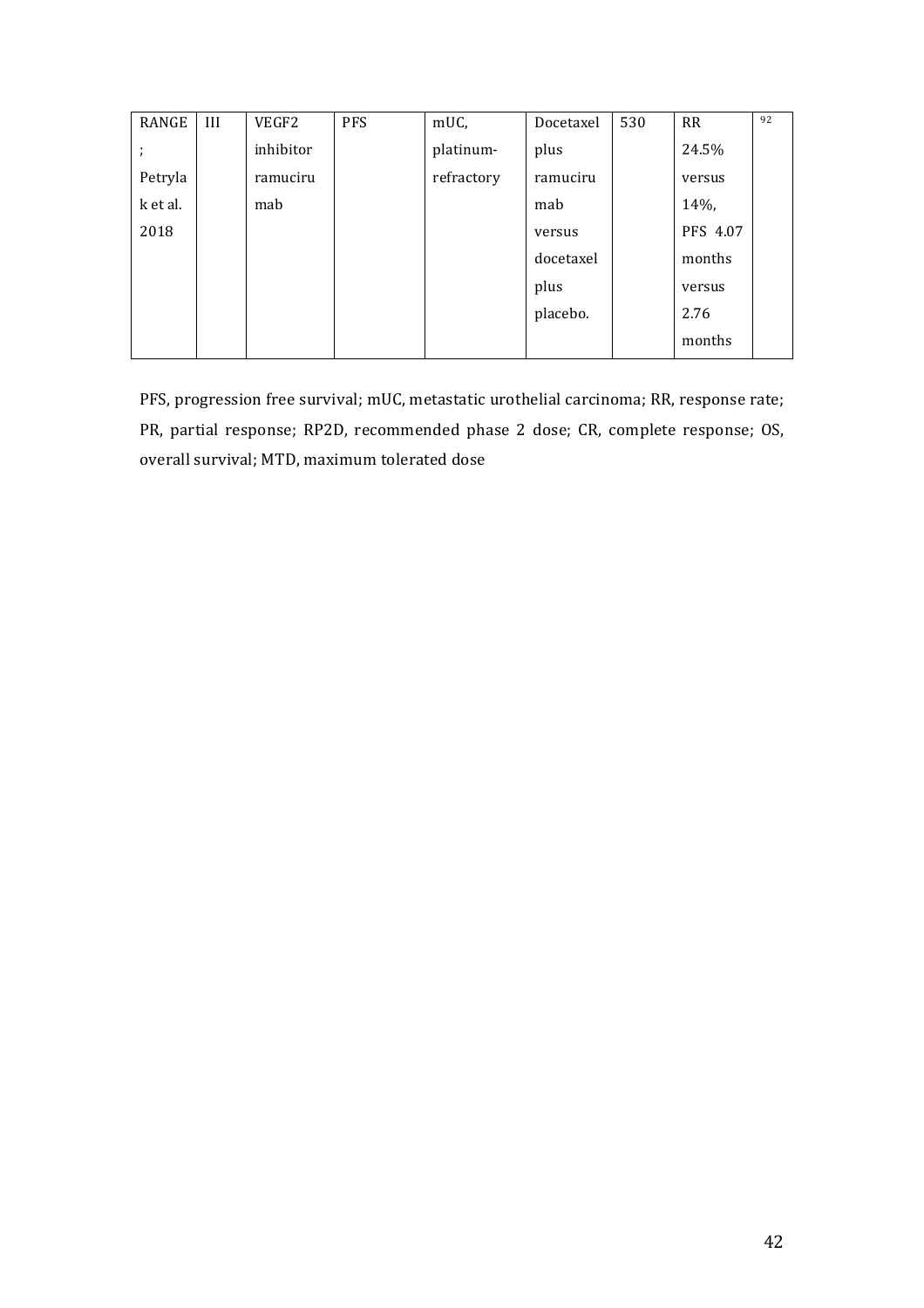# **References**

- 1 GLOBOCAN. 2012 v1.0, cancer incidence and mortality worldwide: IARC CancerBase No. 11. *International Agency for Research on Cancer Web site*, http://globocan.iarc.fr.
- 2 Alanee, *S. et al.* Update of the International Consultation on Urological Diseases on bladder cancer 2018: non-urothelial cancers of the urinary bladder. *World journal of urology* 37, 107-114, doi:10.1007/s00345-018-2421-5 (2019).
- 3 Humphrey, P. A., Moch, H., Cubilla, A. L., Ulbright, T. M. & Reuter, V. E. The 2016 WHO Classification of Tumours of the Urinary System and Male Genital Organs-Part B: Prostate and Bladder Tumours. *European urology* **70**, 106-119, doi:10.1016/j.eururo.2016.02.028 (2016).
- 4 Garraway, L. A. Genomics-driven oncology: framework for an emerging paradigm. *Journal of clinical oncology : official journal of the American Society of Clinical Oncology* **31**, 1806-1814, doi:10.1200/JCO.2012.46.8934 (2013).
- 5 Dinney, C. P. *et al.* Focus on bladder cancer. *Cancer cell* **6**, 111-116, doi:10.1016/j.ccr.2004.08.002 (2004).
- 6 Dadhania, V. *et al.* Meta-Analysis of the Luminal and Basal Subtypes of Bladder Cancer and the Identification of Signature Immunohistochemical Markers for Clinical Use. *EBioMedicine* 12, 105-117, doi:10.1016/j.ebiom.2016.08.036 (2016).
- 7 Choi, W. *et al.* Genetic Alterations in the Molecular Subtypes of Bladder Cancer: Illustration in the Cancer Genome Atlas Dataset. *European urology* **72**, 354-365, doi:10.1016/j.eururo.2017.03.010 (2017).
- 8 Damrauer, J. S. *et al.* Intrinsic subtypes of high-grade bladder cancer reflect the hallmarks of breast cancer biology. *Proc Natl Acad Sci U S A* **111**, 3110-3115, doi:10.1073/pnas.1318376111 (2014).
- 9 Siodahl, G. *et al.* Toward a molecular pathologic classification of urothelial carcinoma. *Am J Pathol* **183**, 681-691, doi:10.1016/j.ajpath.2013.05.013 (2013).
- 10 Choi, W. *et al.* Identification of distinct basal and luminal subtypes of muscle-invasive bladder cancer with different sensitivities to frontline chemotherapy. *Cancer cell* **25**, 152-165, doi:10.1016/j.ccr.2014.01.009 (2014).
- 11 Biton, A. *et al.* Independent component analysis uncovers the landscape of the bladder tumor transcriptome and reveals insights into luminal and basal subtypes. *Cell Rep* **9**, 1235-1245, doi:10.1016/j.celrep.2014.10.035 (2014).
- 12 Lerner, S. P. *et al.* Bladder Cancer Molecular Taxonomy: Summary from a Consensus Meeting. *Bladder Cancer* **2**, 37-47, doi:10.3233/BLC-150037 (2016).
- 13 Robertson, A. G. *et al.* Comprehensive Molecular Characterization of Muscle-Invasive Bladder Cancer. *Cell* **171**, 540-556 e525, doi:10.1016/j.cell.2017.09.007 (2017).
- 14 Chan, K. *et al.* An APOBEC3A hypermutation signature is distinguishable from the signature of background mutagenesis by APOBEC3B in human cancers. *Nature genetics* **47**, 1067-1072, doi:10.1038/ng.3378 (2015).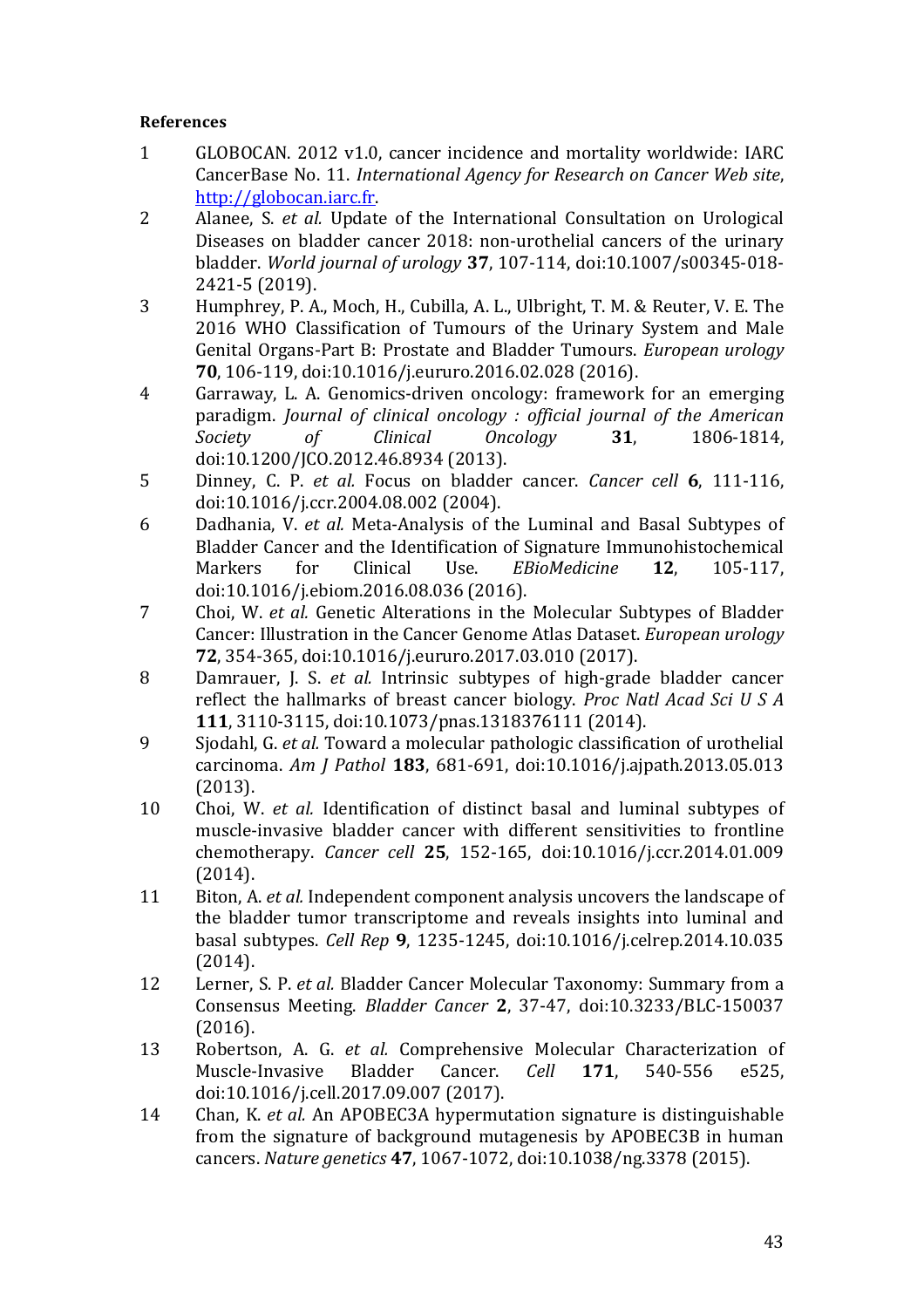- 15 Roberts, S. A. *et al.* An APOBEC cytidine deaminase mutagenesis pattern is widespread in human cancers. *Nature genetics* 45, 970-976, doi:10.1038/ng.2702 (2013).
- 16 Iyer, G. *et al.* Prevalence and co-occurrence of actionable genomic alterations in high-grade bladder cancer. *Journal of clinical oncology* : *official journal of the American Society of Clinical Oncology* **31**, 3133-3140, doi:10.1200/JCO.2012.46.5740 (2013).
- 17 The Cancer Genome Atlas Research, N. Comprehensive molecular characterization of urothelial bladder carcinoma. *Nature* **507**, 315, doi:10.1038/nature12965

https://www.nature.com/articles/nature12965 - supplementary-information (2014).

- 18 van Oers, J. M. *et al.* FGFR3 mutations indicate better survival in invasive upper urinary tract and bladder tumours. *European urology* 55, 650-657, doi:10.1016/j.eururo.2008.06.013 (2009).
- 19 Leiserson, M. D. *et al.* Pan-cancer network analysis identifies combinations of rare somatic mutations across pathways and protein complexes. *Nature genetics* **47**, 106-114, doi:10.1038/ng.3168 (2015).
- 20 Kolluri, K. K. *et al.* Loss of functional BAP1 augments sensitivity to TRAIL in cancer cells. *Elife* **7**, doi:10.7554/eLife.30224 (2018).
- 21 Miller, R. E. *et al.* Synthetic Lethal Targeting of ARID1A-Mutant Ovarian Clear Cell Tumors with Dasatinib. *Molecular cancer therapeutics* **15**, 1472- 1484, doi:10.1158/1535-7163.MCT-15-0554 (2016).
- 22 Vandekerkhove, G. *et al.* Circulating Tumor DNA Reveals Clinically Actionable Somatic Genome of Metastatic Bladder Cancer. *Clinical cancer research : an official journal of the American Association for Cancer Research* **23**, 6487-6497, doi:10.1158/1078-0432.CCR-17-1140 (2017).
- 23 Togneri, F. S. *et al.* Genomic complexity of urothelial bladder cancer revealed in urinary cfDNA. *European journal of human genetics : EJHG* 24, 1167-1174, doi:10.1038/ejhg.2015.281 (2016).
- 24 Wong, Y. N. S. *et al.* Urine derived lymphocytes as a non-invasive measure of microenvironmental immune status with prognostic implications in muscle invasive bladder cancer. The Journal of experimental medicine In **Press** (2018).
- 25 Amin, M. B. *et al.* Update for the practicing pathologist: The International Consultation On Urologic Disease-European association of urology consultation on bladder cancer. *Modern pathology : an official iournal of the United States and Canadian Academy of Pathology, Inc* 28, 612-630, doi:10.1038/modpathol.2014.158 (2015).
- 26 Moschini, M. *et al.* Characteristics and clinical significance of histological variants of bladder cancer. *Nature Reviews Urology* **14**, 651, doi:10.1038/nrurol.2017.125 (2017).
- 27 von der Maase, H. *et al.* Gemcitabine and cisplatin versus methotrexate, vinblastine, doxorubicin, and cisplatin in advanced or metastatic bladder cancer: results of a large, randomized, multinational, multicenter, phase III study. *Journal of clinical oncology : official journal of the American Society of Clinical Oncology* **18**, 3068-3077 (2000).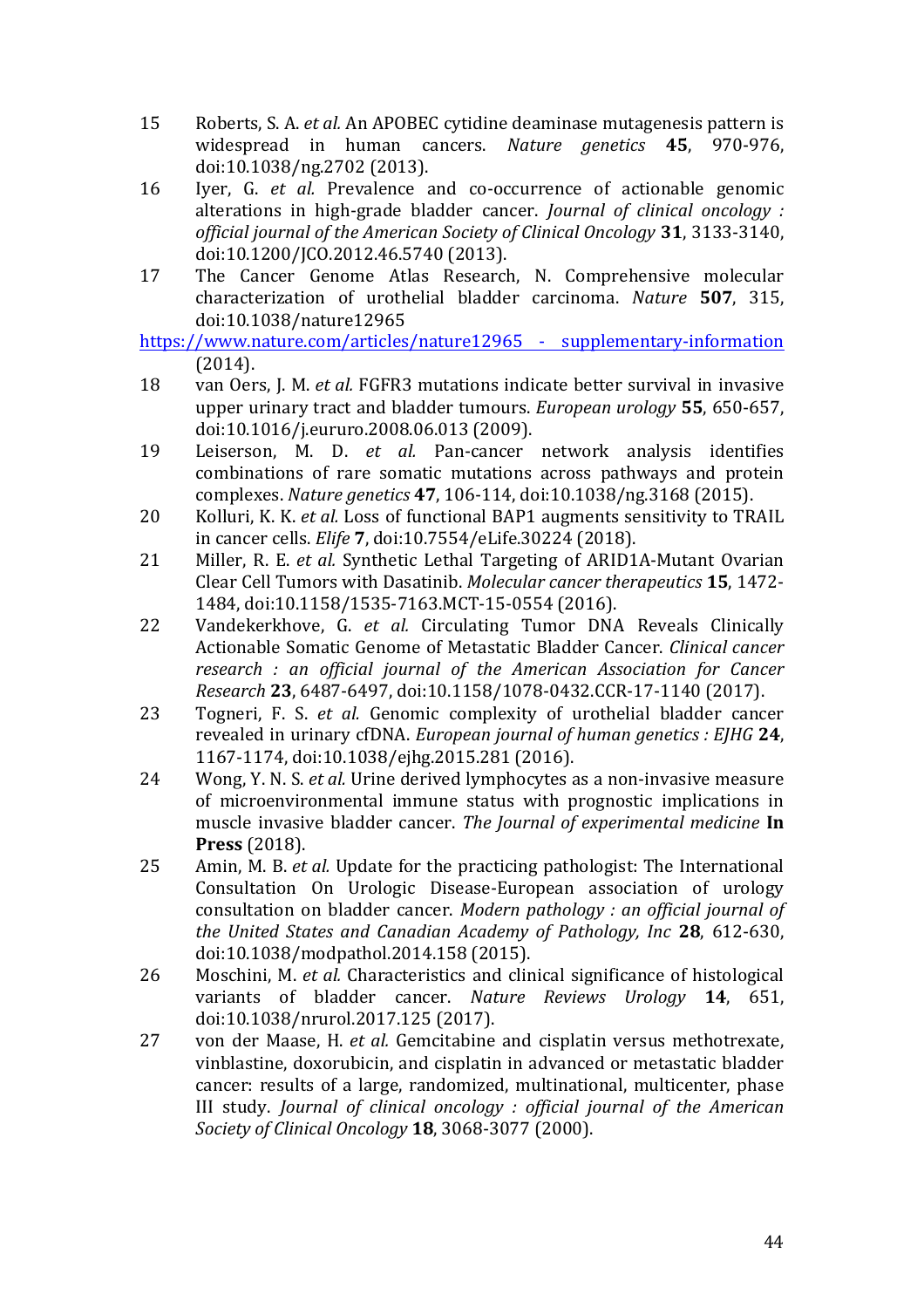- 28 Sternberg, C. N. *et al.* Preliminary results of M-VAC (methotrexate, vinblastine, doxorubicin and cisplatin) for transitional cell carcinoma of the urothelium. *The Journal of urology* **133**, 403-407 (1985).
- 29 Loehrer, P. J., Sr. *et al.* A randomized comparison of cisplatin alone or in combination with methotrexate, vinblastine, and doxorubicin in patients with metastatic urothelial carcinoma: a cooperative group study. *Journal of clinical oncology : official journal of the American Society of Clinical Oncology* **10**, 1066-1073 (1992).
- 30 Sternberg, C. N. *et al.* Methotrexate, vinblastine, doxorubicin, and cisplatin for advanced transitional cell carcinoma of the urothelium. Efficacy and patterns of response and relapse. *Cancer* 64, 2448-2458 (1989).
- 31 von der Maase, H. *et al.* Long-term survival results of a randomized trial comparing gemcitabine plus cisplatin, with methotrexate, vinblastine, doxorubicin, plus cisplatin in patients with bladder cancer. *Journal of clinical oncology : official journal of the American Society of Clinical Oncology* **23**, 4602-4608, doi:10.1200/jco.2005.07.757 (2005).
- 32 Sternberg, C. N. *et al.* Randomized phase III trial of high-dose-intensity methotrexate, vinblastine, doxorubicin, and cisplatin (MVAC) chemotherapy and recombinant human granulocyte colony-stimulating factor versus classic MVAC in advanced urothelial tract tumors: European Organization for Research and Treatment of Cancer Protocol no. 30924. *Journal of clinical oncology : official journal of the American Society of Clinical Oncology* **19**, 2638-2646 (2001).
- 33 Bellmunt, J. *et al.* Randomized phase III study comparing paclitaxel/cisplatin/gemcitabine and gemcitabine/cisplatin in patients with locally advanced or metastatic urothelial cancer without prior systemic therapy: EORTC Intergroup Study 30987. *Journal of clinical oncology : official journal of the American Society of Clinical Oncology* **30**, 1107-1113, doi:10.1200/JCO.2011.38.6979 (2012).
- 34 De Santis, M. *et al.* Randomized phase II/III trial assessing gemcitabine/ carboplatin and methotrexate/carboplatin/vinblastine in patients with advanced urothelial cancer "unfit" for cisplatin-based chemotherapy: phase II--results of EORTC study 30986. *Journal of clinical oncology* : *official journal of the American Society of Clinical Oncology* **27**, 5634-5639, doi:10.1200/JCO.2008.21.4924 (2009).
- 35 Bellmunt, J. *et al.* A randomized phase II/III study of cabazitaxel versus vinflunine in metastatic or locally advanced transitional cell carcinoma of the urothelium (SECAVIN). *Annals of oncology : official journal of the European Society for Medical Oncology / ESMO* **28**, 1517-1522, doi:10.1093/annonc/mdx186 (2017).
- 36 Bellmunt, I. *et al.* Phase III trial of vinflunine plus best supportive care compared with best supportive care alone after a platinum-containing regimen in patients with advanced transitional cell carcinoma of the urothelial tract. *Journal of clinical oncology : official journal of the American Society of Clinical Oncology* **27**, 4454-4461, doi:10.1200/JCO.2008.20.5534 (2009).
- 37 Sonpavde, G. *et al.* Second-line systemic therapy and emerging drugs for metastatic transitional-cell carcinoma of the urothelium. The *lancet oncology* **11**, 861-870, doi:10.1016/S1470-2045(10)70086-3 (2010).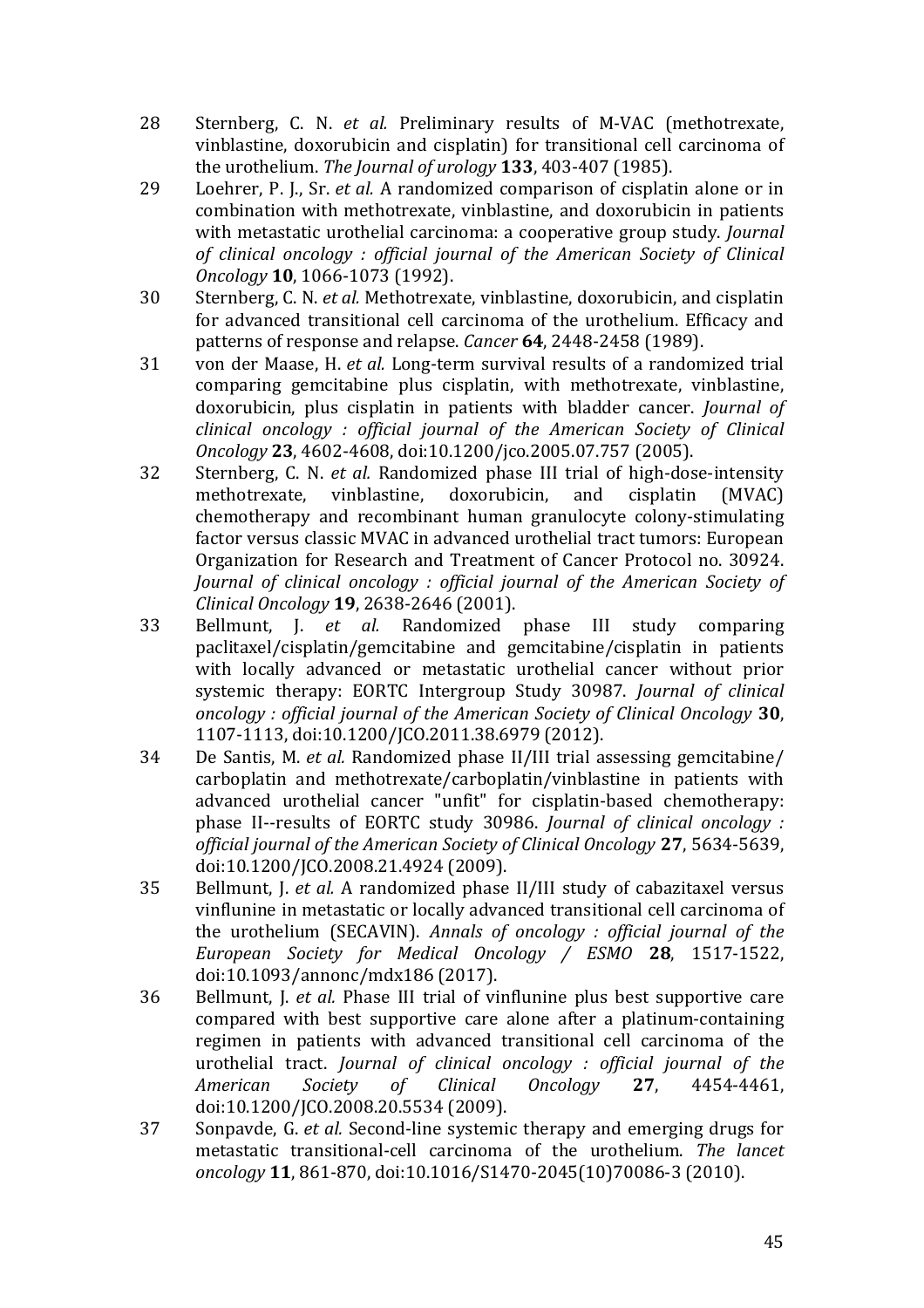- 38 Grossman, H. B. *et al.* Neoadjuvant chemotherapy plus cystectomy compared with cystectomy alone for locally advanced bladder cancer. *The New England journal of medicine* **349**, 859-866, doi:10.1056/NEJMoa022148 (2003).
- 39 Necchi, A. *et al.* Efficacy and Safety of Gemcitabine Plus Either Taxane or Carboplatin in the First-Line Setting of Metastatic Urothelial Carcinoma: A Systematic Review and Meta-Analysis. *Clinical genitourinary cancer* **15**, 23-30 e22, doi:10.1016/j.clgc.2016.05.003 (2017).
- 40 Necchi, A. *et al.* Cisplatin-based first-line therapy for advanced urothelial carcinoma after previous perioperative cisplatin-based therapy. *Clinical genitourinary cancer* **13**, 178-184, doi:10.1016/j.clgc.2014.08.010 (2015).
- 41 Sjodahl, G., Jackson, C. L., Bartlett, J. M., Siemens, D. R. & Berman, D. M. Molecular profiling in muscle-invasive bladder cancer: more than the sum of its parts. *The Journal of pathology* **247**, 563-573, doi:10.1002/path.5230 (2019).
- 42 Seiler, R. *et al.* Impact of Molecular Subtypes in Muscle-invasive Bladder Cancer on Predicting Response and Survival after Neoadjuvant Chemotherapy. *European urology* **72**, 544-554, doi:10.1016/j.eururo.2017.03.030 (2017).
- 43 Felsenstein, K. M. & Theodorescu, D. Precision medicine for urothelial bladder cancer: update on tumour genomics and immunotherapy. Nature *reviews. Urology* **15**, 92-111, doi:10.1038/nrurol.2017.179 (2018).
- 44 Plimack, E. R. *et al.* Defects in DNA Repair Genes Predict Response to Neoadjuvant Cisplatin-based Chemotherapy in Muscle-invasive Bladder Cancer. *European urology* **68**, 959-967, doi:10.1016/j.eururo.2015.07.009 (2015).
- 45 Morales, A., Eidinger, D. & Bruce, A. W. Intracavitary Bacillus Calmette-Guerin in the treatment of superficial bladder tumors. The *Journal of urology* **116**, 180-183 (1976).
- 46 Ishida, Y., Agata, Y., Shibahara, K. & Honjo, T. Induced expression of PD-1, a novel member of the immunoglobulin gene superfamily, upon programmed cell death. The EMBO journal **11**, 3887-3895 (1992).
- 47 Bardhan, K. *et al.* PD-1 inhibits the TCR signaling cascade by sequestering SHP-2 phosphatase, preventing its translocation to lipid rafts and facilitating Csk-mediated inhibitory phosphorylation of Lck. The *Journal of Immunology* **196**, 128.115-128.115 (2016).
- 48 Nakanishi, J. *et al.* Overexpression of B7-H1 (PD-L1) significantly associates with tumor grade and postoperative prognosis in human urothelial cancers. *Cancer Immunol Immunother* **56**, 1173-1182, doi:10.1007/s00262-006-0266-z (2007).
- 49 Barber, D. L. *et al.* Restoring function in exhausted CD8 T cells during chronic viral infection. *Nature* **439**, 682-687, doi:10.1038/nature04444 (2006).
- 50 Fessas, P., Lee, H., Ikemizu, S. & Janowitz, T. A molecular and preclinical comparison of the PD-1-targeted T-cell checkpoint inhibitors nivolumab and pembrolizumab. *Semin Oncol* **44**, 136-140, doi:10.1053/j.seminoncol.2017.06.002 (2017).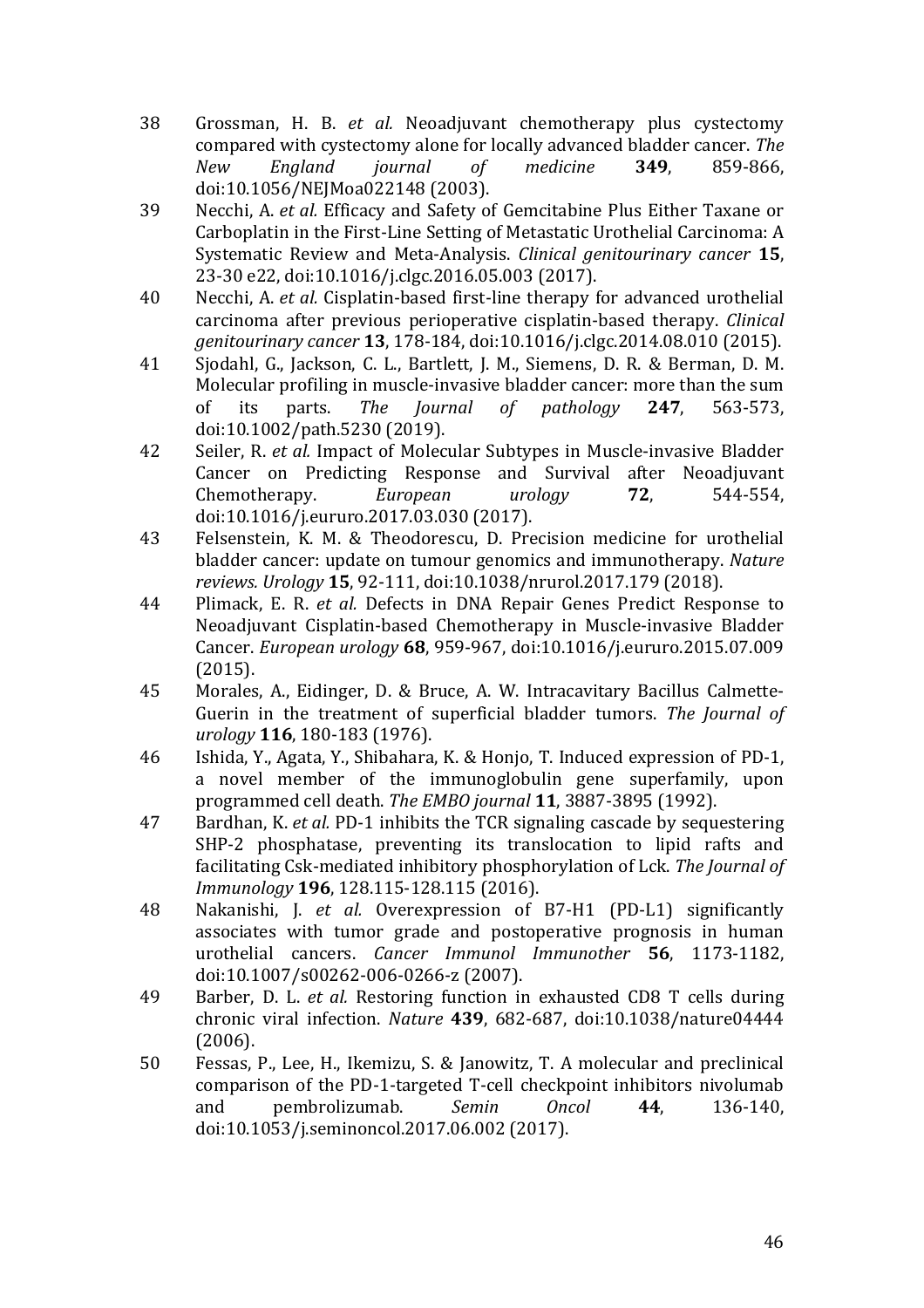- 51 Bellmunt, J. *et al.* Pembrolizumab as Second-Line Therapy for Advanced Urothelial Carcinoma. The New England journal of medicine 376, 1015-1026, doi:10.1056/NEJMoa1613683 (2017).
- 52 Balar, A. V. *et al.* First-line pembrolizumab in cisplatin-ineligible patients with locally advanced and unresectable or metastatic urothelial cancer (KEYNOTE-052): a multicentre, single-arm, phase 2 study. *The lancet oncology* **18**, 1483-1492, doi:10.1016/S1470-2045(17)30616-2 (2017).
- 53 Sharma, P. *et al.* Nivolumab monotherapy in recurrent metastatic urothelial carcinoma (CheckMate 032): a multicentre, open-label, twostage, multi-arm, phase  $1/2$  trial. *The lancet oncology* 17, 1590-1598, doi:10.1016/S1470-2045(16)30496-X (2016).
- 54 Sharma, P. *et al.* Nivolumab in metastatic urothelial carcinoma after platinum therapy (CheckMate 275): a multicentre, single-arm, phase 2 trial. *The lancet oncology* **18**, 312-322, doi:10.1016/S1470- 2045(17)30065-7 (2017).
- 55 Tan, S. *et al.* Distinct PD-L1 binding characteristics of therapeutic monoclonal antibody durvalumab. *Protein Cell* **9**, 135-139, doi:10.1007/s13238-017-0412-8 (2018).
- 56 Rosenberg, J. E. *et al.* Atezolizumab in patients with locally advanced and metastatic urothelial carcinoma who have progressed following treatment with platinum-based chemotherapy: a single-arm, multicentre, phase 2 trial. *Lancet* **387**, 1909-1920, doi:10.1016/S0140- 6736(16)00561-4 (2016).
- 57 Powles, T. *et al.* Inhibition of PD-L1 by MPDL3280A and clinical activity in pts with metastatic urothelial bladder cancer (UBC). *Journal of clinical oncology : official journal of the American Society of Clinical Oncology* **32:5s (suppl; abstr 5011)** (2014).
- 58 Powles, T. *et al.* Atezolizumab versus chemotherapy in patients with platinum-treated locally advanced or metastatic urothelial carcinoma  $(IMvigor211):$  a multicentre, open-label, phase 3 randomised controlled trial. *Lancet* **391**, 748-757, doi:10.1016/S0140-6736(17)33297-X (2018).
- 59 Massard, C. *et al.* Safety and Efficacy of Durvalumab (MEDI4736), an Anti-Programmed Cell Death Ligand-1 Immune Checkpoint Inhibitor, in Patients With Advanced Urothelial Bladder Cancer. *Journal of clinical oncology : official journal of the American Society of Clinical Oncology* **34**, 3119-3125, doi:10.1200/JCO.2016.67.9761 (2016).
- 60 Powles, T. *et al.* Efficacy and Safety of Durvalumab in Locally Advanced or Metastatic Urothelial Carcinoma: Updated Results From a Phase 1/2 Open-label Study. *JAMA Oncol* **3**, e172411, doi:10.1001/jamaoncol.2017.2411 (2017).
- 61 Apolo, A. B. *et al.* Avelumab, an Anti-Programmed Death-Ligand 1 Antibody, In Patients With Refractory Metastatic Urothelial Carcinoma: Results From a Multicenter, Phase Ib Study. *Journal of clinical oncology* : *official journal of the American Society of Clinical Oncology* **35**, 2117-2124, doi:10.1200/JCO.2016.71.6795 (2017).
- 62 Patel, M. R. *et al.* Avelumab in metastatic urothelial carcinoma after platinum failure (JAVELIN Solid Tumor): pooled results from two expansion cohorts of an open-label, phase 1 trial. *The lancet oncology* **19**, 51-64, doi:10.1016/S1470-2045(17)30900-2 (2018).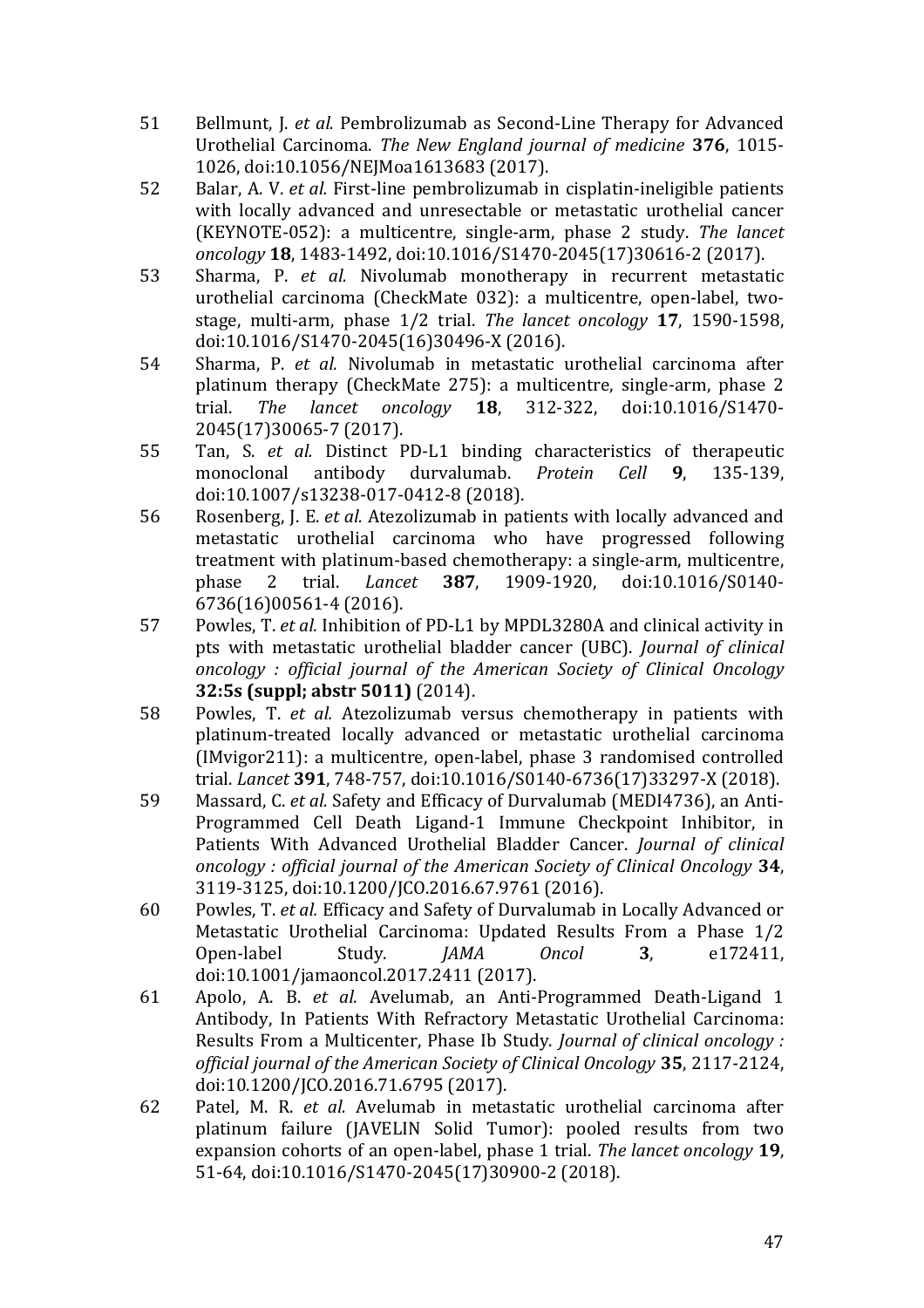- 63 Powles, T. & Morrison, L. Biomarker challenges for immune checkpoint inhibitors in urothelial carcinoma. *Nature reviews. Urology* **15**, 585-587, doi:10.1038/s41585-018-0056-3 (2018).
- 64 Plimack, E. R. *et al.* Safety and activity of pembrolizumab in patients with locally advanced or metastatic urothelial cancer (KEYNOTE-012): a nonrandomised, open-label, phase 1b study. The lancet oncology **18**, 212-220, doi:10.1016/S1470-2045(17)30007-4 (2017).
- 65 Alexandrov, L. B. *et al.* Signatures of mutational processes in human cancer. *Nature* **500**, 415-421, doi:10.1038/nature12477 (2013).
- 66 Mariathasan, S. *et al.* TGFbeta attenuates tumour response to PD-L1 blockade by contributing to exclusion of T cells. *Nature* **554**, 544-548, doi:10.1038/nature25501 (2018).
- 67 Robbins, P. F. *et al.* Mining exomic sequencing data to identify mutated antigens recognized by adoptively transferred tumor-reactive T cells. *Nature medicine* **19**, 747-752, doi:10.1038/nm.3161 (2013).
- 68 Snyder, A. *et al.* Genetic basis for clinical response to CTLA-4 blockade in melanoma. *The New England journal of medicine* **371**, 2189-2199, doi:10.1056/NEJMoa1406498 (2014).
- 69 van Rooij, N. *et al.* Tumor exome analysis reveals neoantigen-specific Tcell reactivity in an ipilimumab-responsive melanoma. *Journal of clinical oncology* : *official journal of the American Society of Clinical Oncology* 31, e439-442, doi:10.1200/jco.2012.47.7521 (2013).
- 70 Le, D. T. *et al.* PD-1 Blockade in Tumors with Mismatch-Repair Deficiency. *The New England journal of medicine* **372**, 2509-2520, doi:10.1056/NEJMoa1500596 (2015).
- 71 Teo, M. Y. *et al.* Alterations in DNA Damage Response and Repair Genes as Potential Marker of Clinical Benefit From PD-1/PD-L1 Blockade in Advanced Urothelial Cancers. *Journal of clinical oncology : official journal of the American Society of Clinical Oncology*, JCO2017757740, doi:10.1200/JCO.2017.75.7740 (2018).
- 72 van der Post, R. S. *et al.* Risk of urothelial bladder cancer in Lynch syndrome is increased, in particular among MSH2 mutation carriers. *J Med Genet* 47, 464-470, doi:10.1136/jmg.2010.076992 (2010).
- 73 Akhurst, R. J. & Hata, A. Targeting the TGFB signalling pathway in disease. *Nature Reviews Drug Discovery* **11**, 790, doi:10.1038/nrd3810 (2012).
- 74 Cancer Genome Atlas Research, N. Comprehensive molecular characterization of urothelial bladder carcinoma. *Nature* **507**, 315-322, doi:10.1038/nature12965 (2014).
- 75 Balar, A. V. *et al.* Atezolizumab as first-line treatment in cisplatinineligible patients with locally advanced and metastatic urothelial carcinoma: a single-arm, multicentre, phase 2 trial. *Lancet* **389**, 67-76, doi:10.1016/S0140-6736(16)32455-2 (2017).
- 76 Pond, G. R. *et al.* A nomogram including baseline prognostic factors to estimate the activity of second-line therapy for advanced urothelial carcinoma. *BJU Int* **113**, E137-143, doi:10.1111/bju.12564 (2014).
- 77 Pond, G. R. *et al.* New 6-factor prognostic model for patients (pts) with advanced urothelial carcinoma (UC) receiving post-platinum atezolizumab. *J Clinc Oncol* **36**, abstr 413 (2018).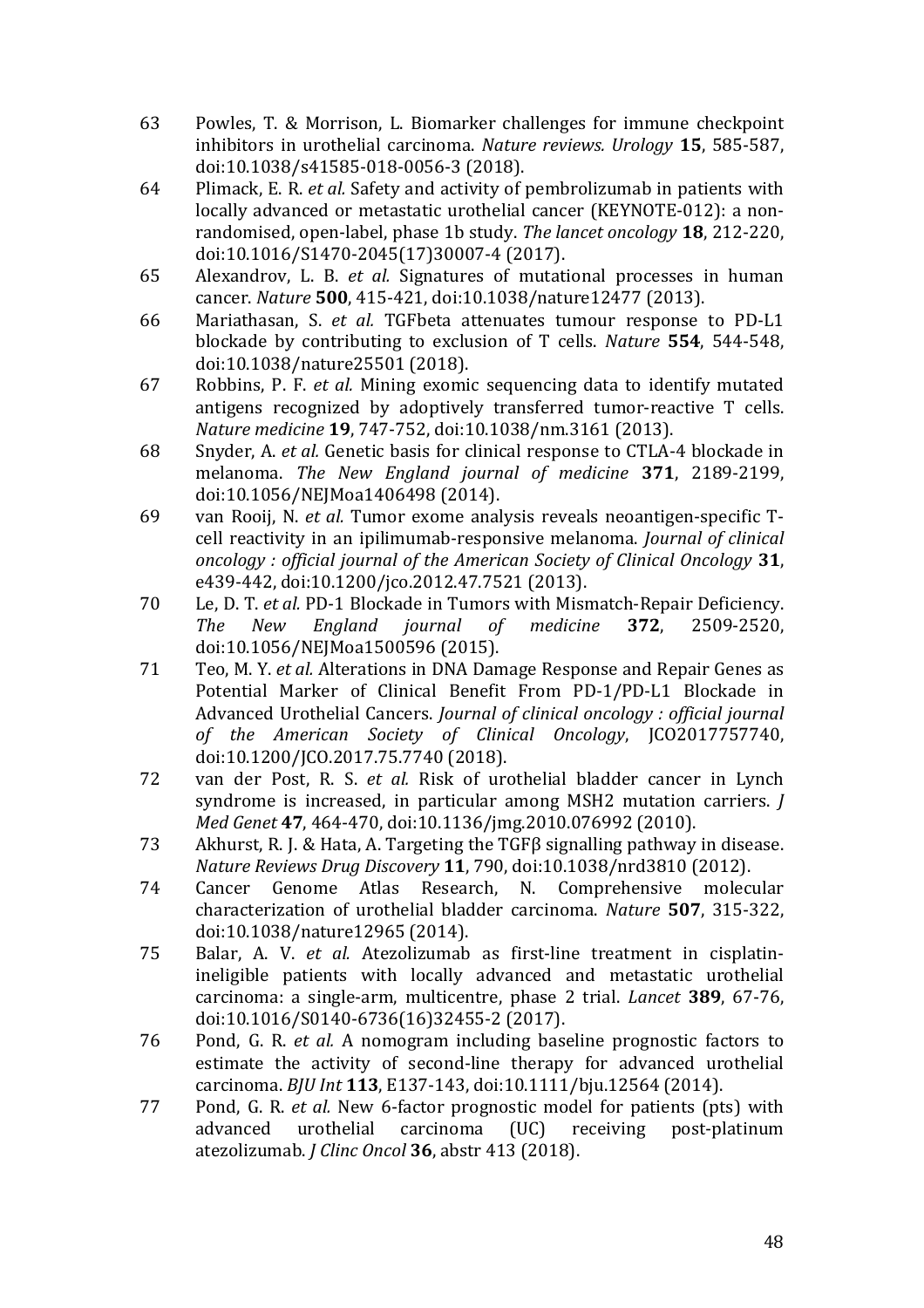- 78 Garcia, J. A. & Danielpour, D. Mammalian target of rapamycin inhibition as a therapeutic strategy in the management of urologic malignancies. *Molecular cancer therapeutics* **7**, 1347-1354, doi:10.1158/1535- 7163.MCT-07-2408 (2008).
- 79 Motzer, R. J. *et al.* Efficacy of everolimus in advanced renal cell carcinoma: a double-blind, randomised, placebo-controlled phase III trial. *Lancet* **372**, 449-456, doi:10.1016/S0140-6736(08)61039-9 (2008).
- 80 Averous, J. & Proud, C. G. When translation meets transformation: the mTOR story. *Oncogene* **25**, 6423-6435, doi:10.1038/sj.onc.1209887 (2006).
- 81 Mansure, J. J. *et al.* Inhibition of mammalian target of rapamycin as a therapeutic strategy in the management of bladder cancer. *Cancer Biol Ther* **8**, 2339-2347 (2009).
- 82 Milowsky, M. I. *et al.* Phase II study of everolimus in metastatic urothelial cancer. *BJU Int* **112**, 462-470, doi:10.1111/j.1464-410X.2012.11720.x (2013).
- 83 Wulfing, C. *et al.* A single-arm, multicenter, open-label phase 2 study of lapatinib as the second-line treatment of patients with locally advanced or metastatic transitional cell carcinoma. *Cancer* **115**, 2881-2890, doi:10.1002/cncr.24337 (2009).
- 84 Powles, T. *et al.* Phase III, Double-Blind, Randomized Trial That Compared Maintenance Lapatinib Versus Placebo After First-Line Chemotherapy in Patients With Human Epidermal Growth Factor Receptor 1/2-Positive Metastatic Bladder Cancer. *Journal of clinical oncology : official journal of the American Society of Clinical Oncology* **35**, 48-55, doi:10.1200/JCO.2015.66.3468 (2017).
- 85 Turner, N. & Grose, R. Fibroblast growth factor signalling: from development to cancer. *Nature Reviews Cancer* **10**, 116, doi:10.1038/nrc2780 (2010).
- 86 Turner, N. & Grose, R. Fibroblast growth factor signalling: from development to cancer. *Nat Rev Cancer* **10**, 116-129, doi:10.1038/nrc2780 (2010).
- 87 Gao, J. *et al.* Integrative analysis of complex cancer genomics and clinical profiles using the cBioPortal. *Sci Signal* **6**, pl1, doi:10.1126/scisignal.2004088 (2013).
- 88 Iver, G. & Milowsky, M. I. Fibroblast growth factor receptor-3 in urothelial tumorigenesis. *Urol Oncol* **31**, 303-311, doi:10.1016/j.urolonc.2011.12.001 (2013).
- 89 Milowsky, M. I. *et al.* Phase 2 trial of dovitinib in patients with progressive FGFR3-mutated or FGFR3 wild-type advanced urothelial carcinoma. *European journal of cancer* **50**, 3145-3152, doi:10.1016/j.ejca.2014.10.013 (2014).
- 90 Nogova, L. *et al.* Evaluation of BGJ398, a Fibroblast Growth Factor Receptor 1-3 Kinase Inhibitor, in Patients With Advanced Solid Tumors Harboring Genetic Alterations in Fibroblast Growth Factor Receptors: Results of a Global Phase I, Dose-Escalation and Dose-Expansion Study. *Journal of clinical oncology : official journal of the American Society of Clinical Oncology* **35**, 157-165, doi:10.1200/JCO.2016.67.2048 (2017).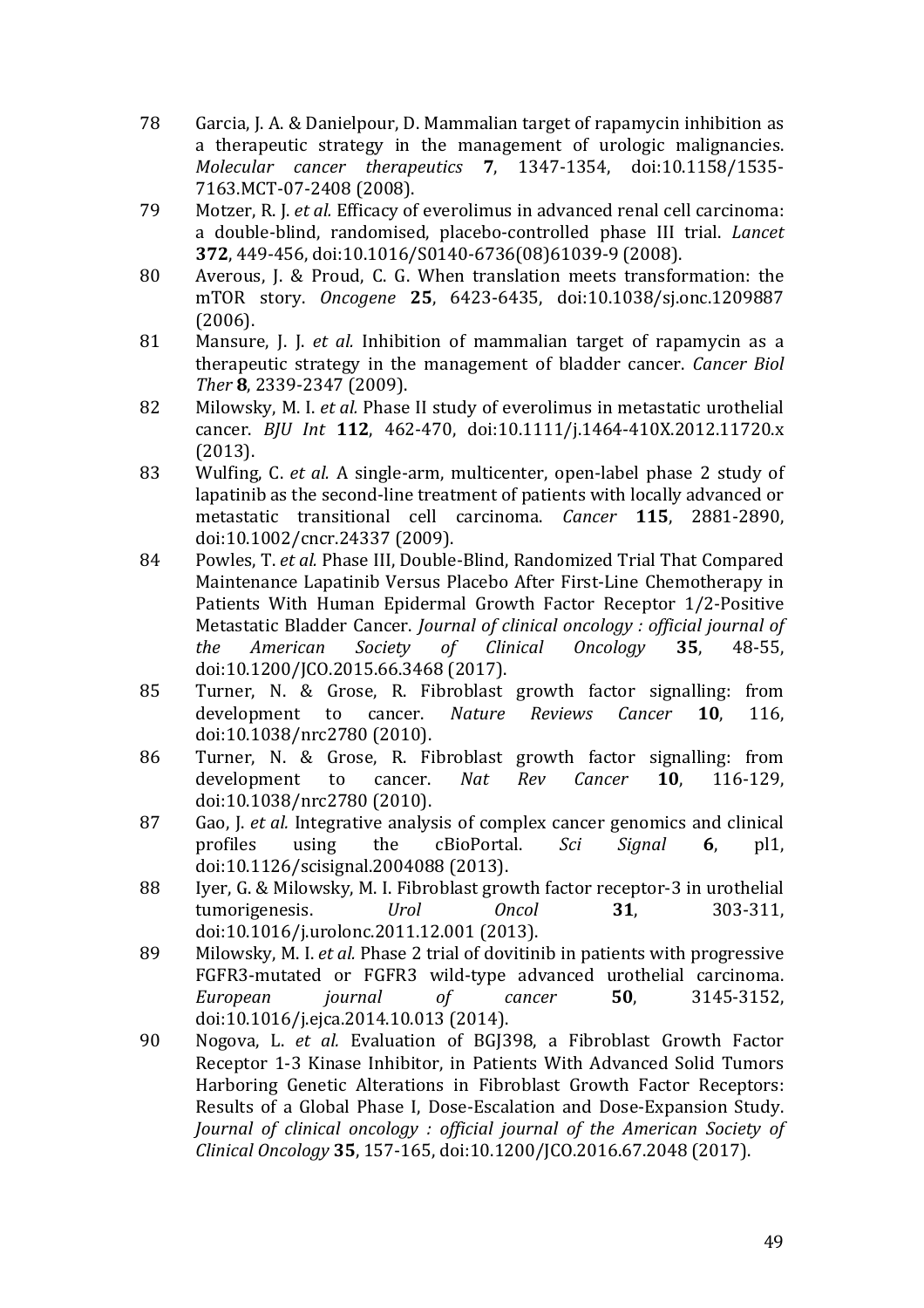- 91 Loriot, Y. *et al.* Erdafitinib (ERDA; JNJ-42756493), a pan-fibroblast growth factor receptor (FGFR) inhibitor, in patients (pts) with metastatic or unresectable urothelial carcinoma (mUC) and FGFR alterations (FGFRa): Phase 2 continuous versus intermittent dosing. *Journal of Clinical Oncology* **36**, 411-411, doi:10.1200/JCO.2018.36.6\_suppl.411 (2018).
- 92 Petrylak, D. P. *et al.* Ramucirumab plus docetaxel versus placebo plus docetaxel in patients with locally advanced or metastatic urothelial carcinoma after platinum-based therapy (RANGE): a randomised, doubleblind, phase 3 trial. *Lancet* **390**, 2266-2277, doi:10.1016/S0140- 6736(17)32365-6 (2017).
- 93 Wit, R. D. *et al.* Ramucirumab (RAM) exposure-response (ER) relationship in RANGE: A randomized phase III trial of RAM plus docetaxel (DOC) versus placebo (P) plus DOC in advanced platinum-refractory urothelial carcinoma (UC) patients (pts). *Journal of Clinical Oncology* **37**, 353-353, doi:10.1200/JCO.2019.37.7\_suppl.353 (2019).
- 94 Siegel, R. L., Miller, K. D. & Iemal, A. Cancer statistics, 2018. *CA Cancer I Clin* **68**, 7-30, doi:10.3322/caac.21442 (2018).
- 95 Sui, W. *et al.* Micropapillary Bladder Cancer: Insights from the National Cancer Database. *Bladder Cancer* **2**, 415-423, doi:10.3233/BLC-160066 (2016).
- 96 Comperat, E. *et al.* Micropapillary urothelial carcinoma of the urinary bladder: a clinicopathological analysis of 72 cases. *Pathology* **42**, 650-654, doi:10.3109/00313025.2010.522173 (2010).
- 97 Meeks, J. J. *et al.* Pathological response to neoadjuvant chemotherapy for muscle-invasive micropapillary bladder cancer. *BJU Int* 111, E325-330, doi:10.1111/j.1464-410X.2012.11751.x (2013).
- 98 Rosenblatt, R. *et al.* Pathologic downstaging is a surrogate marker for efficacy and increased survival following neoadjuvant chemotherapy and radical cystectomy for muscle-invasive urothelial bladder cancer. *European urology* **61**, 1229-1238, doi:10.1016/j.eururo.2011.12.010 (2012).
- 99 Guo, C. C. *et al.* Gene Expression Profile of the Clinically Aggressive Micropapillary Variant of Bladder Cancer. *European urology* **70**, 611-620, doi:10.1016/j.eururo.2016.02.056 (2016).
- 100 Sahin, A. A. *et al.* Plasmacytoid transitional cell carcinoma. Report of a case with initial presentation mimicking multiple myeloma. *Acta Cytol* 35, 277-280 (1991).
- 101 Raspollini, M. R. *et al.* Plasmacytoid urothelial carcinoma of the urinary bladder: clinicopathologic, immunohistochemical, ultrastructural, and molecular analysis of a case series. *Human pathology* 42, 1149-1158, doi:10.1016/j.humpath.2010.11.011 (2011).
- 102 Kaimakliotis, H. Z. *et al.* Plasmacytoid bladder cancer: variant histology with aggressive behavior and a new mode of invasion along fascial planes. *Urology* **83**, 1112-1116, doi:10.1016/j.urology.2013.12.035 (2014).
- 103 Li, O. *et al.* The Impact of Plasmacytoid Variant Histology on the Survival of Patients with Urothelial Carcinoma of Bladder after Radical Cystectomy. *Eur Urol Focus*, doi:10.1016/j.euf.2017.06.013 (2017).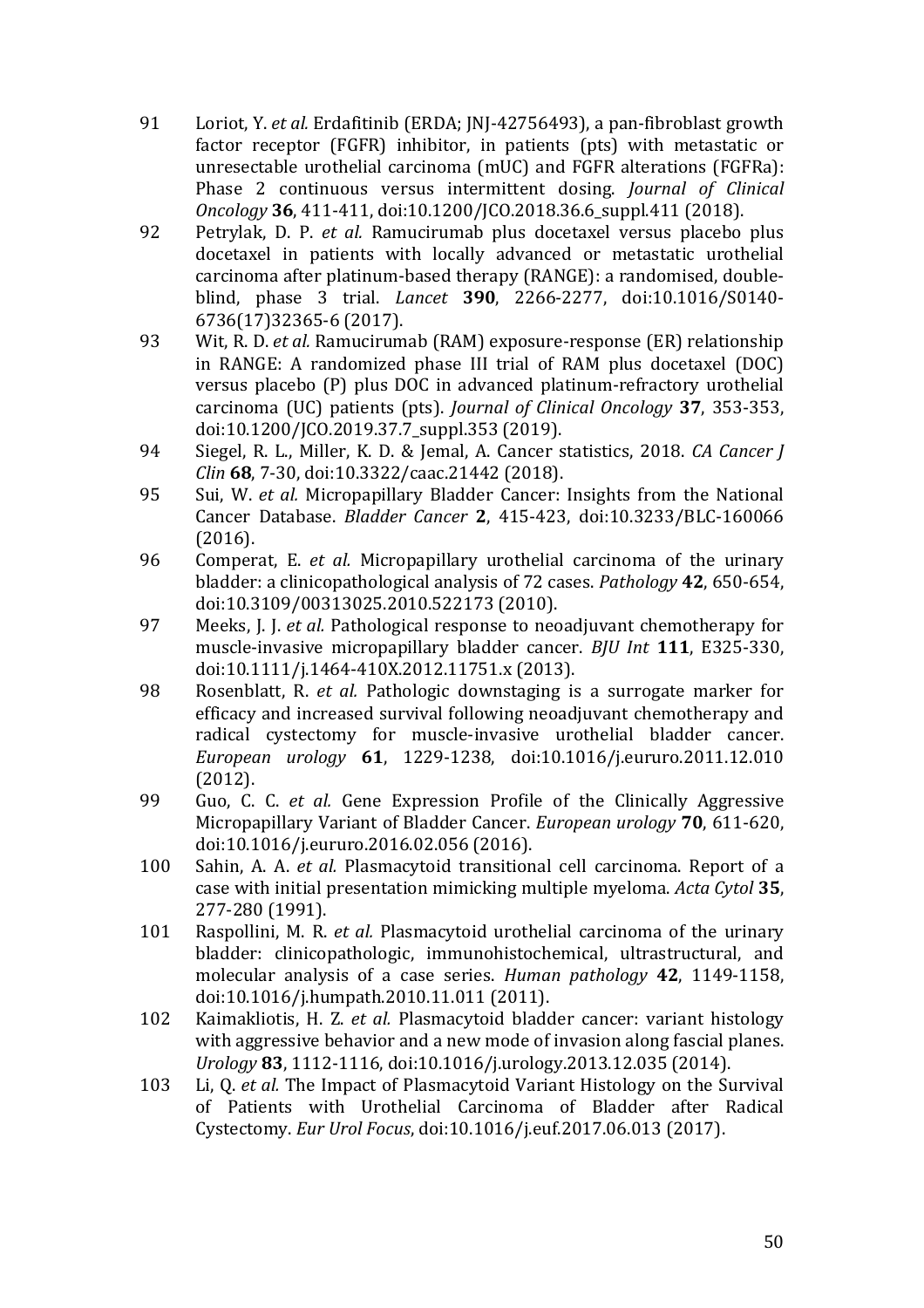- 104 Dayyani, F. *et al.* Plasmacytoid urothelial carcinoma, a chemosensitive cancer with poor prognosis, and peritoneal carcinomatosis. The *Journal of urology* 189, 1656-1661, doi:10.1016/j.juro.2012.11.084 (2013).
- 105 Wang, J., Gillaspie, C., Kunadharaju, R., Talmon, G. A. & Enke, C. Sarcomatoid Urothelial Carcinoma: A Single Cancer Center Experience. *World J Oncol* 2, 175-180, doi:10.4021/wjon370w (2011).
- 106 Sung, M. T. *et al.* Histogenesis of sarcomatoid urothelial carcinoma of the urinary bladder: evidence for a common clonal origin with divergent differentiation. *The Journal of pathology* **211**, 420-430, doi:10.1002/path.2129 (2007).
- 107 Froehner, M., Gaertner, H. J., Manseck, A. & Wirth, M. P. Durable complete remission of metastatic sarcomatoid carcinoma of the bladder with cisplatin and gemcitabine in an 80-year-old man. *Urology* **58**, 799 (2001).
- 108 Powell, M. A. *et al.* Phase II evaluation of paclitaxel and carboplatin in the treatment of carcinosarcoma of the uterus: a Gynecologic Oncology Group study. *Journal of clinical oncology : official iournal of the American Society of Clinical Oncology* **28**, 2727-2731, doi:10.1200/JCO.2009.26.8326 (2010).
- 109 Shokeir, A. A. Squamous cell carcinoma of the bladder: pathology, diagnosis and treatment. *BJU Int* 93, 216-220 (2004).
- 110 Royce, T. J. *et al.* Clinical characteristics and outcomes of nonurothelial cell carcinoma of the bladder: Results from the National Cancer Data Base. *Urol Oncol* **36**, 78 e71-78 e12, doi:10.1016/j.urolonc.2017.10.013 (2018).
- 111 Mostafa, M. H., Sheweita, S. A. & O'Connor, P. J. Relationship between schistosomiasis and bladder cancer. *Clin Microbiol Rev* 12, 97-111 (1999).
- 112 Willis, D. & Kamat, A. M. Nonurothelial bladder cancer and rare variant histologies. *Hematol Oncol Clin North Am* **29**, 237-252, viii, doi:10.1016/j.hoc.2014.10.011 (2015).
- 113 Abdollah, F. *et al.* Survival after radical cystectomy of non-bilharzial squamous cell carcinoma vs urothelial carcinoma: a competing-risks analysis. *BJU Int* **109**, 564-569, doi:10.1111/j.1464-410X.2011.10357.x (2012).
- 114 Kassouf, W. *et al.* Outcome and patterns of recurrence of nonbilharzial pure squamous cell carcinoma of the bladder: a contemporary review of The University of Texas M D Anderson Cancer Center experience. *Cancer* **110**, 764-769, doi:10.1002/cncr.22853 (2007).
- 115 Kastritis, E. *et al.* The outcome of patients with advanced pure squamous or mixed squamous and transitional urothelial carcinomas following platinum-based chemotherapy. *Anticancer research* **26**, 3865-3869 (2006).
- 116 Khaled, H. M., Hamza, M. R., Mansour, O., Gaafar, R. & Zaghloul, M. S. A phase II study of gemcitabine plus cisplatin chemotherapy in advanced bilharzial bladder carcinoma. *European journal of cancer* 36 Suppl 2, 34-37 (2000).
- 117 Samlowski, W. E. *et al.* Evaluation of the combination of docetaxel/carboplatin in patients with metastatic or recurrent squamous cell carcinoma of the head and neck (SCCHN): a Southwest Oncology Group Phase II study. *Cancer investigation* **25**, 182-188, doi:10.1080/07357900701209061 (2007).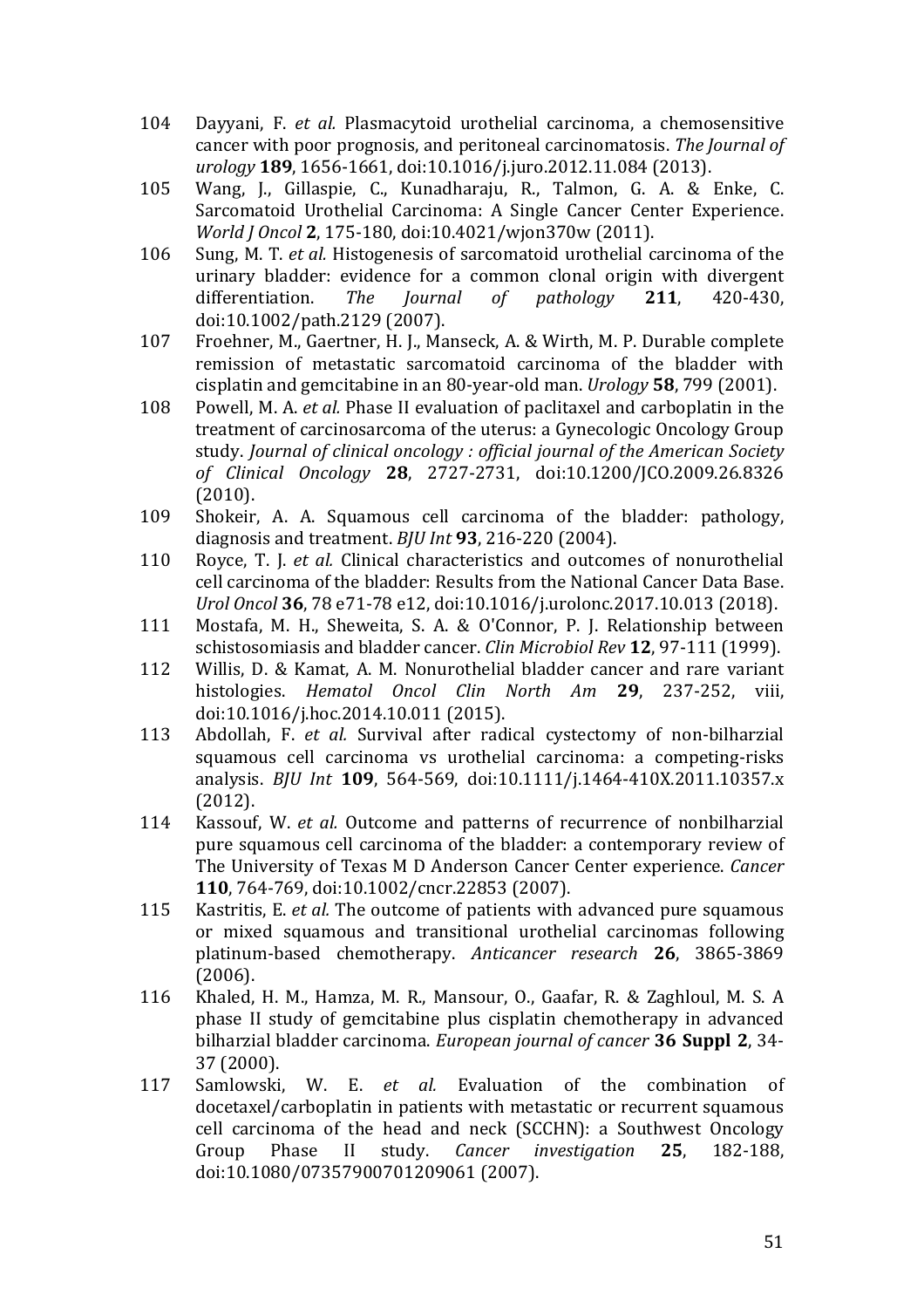- 118 Shepherd, F. A. *et al.* Prospective randomized trial of docetaxel versus best supportive care in patients with non-small-cell lung cancer previously treated with platinum-based chemotherapy. *Journal of clinical oncology* : *official journal of the American Society of Clinical Oncology* 18, 2095-2103, doi:10.1200/JCO.2000.18.10.2095 (2000).
- 119 Galsky, M. D. *et al.* Prospective trial of ifosfamide, paclitaxel, and cisplatin in patients with advanced non-transitional cell carcinoma of the urothelial tract. *Urology* **69**, 255-259, doi:10.1016/j.urology.2006.10.029 (2007).
- 120 Molitor, M. *et al.* Comparison of structural genetics of non-schistosomaassociated squamous cell carcinoma of the urinary bladder. *Int J Clin Exp Pathol* **8**, 8143-8158 (2015).
- 121 Hovelson, D. H. *et al.* Targeted DNA and RNA sequencing of paired urothelial and squamous bladder cancers to reveal discordant genomic and transcriptomic events and unique therapeutic opportunities. *Journal of Clinical Oncology* **35**, 296-296, doi:10.1200/JCO.2017.35.6\_suppl.296 (2017).
- 122 Dotto, G. P. & Rustgi, A. K. Squamous Cell Cancers: A Unified Perspective on Biology and Genetics. *Cancer cell* **29**, 622-637, doi:10.1016/j.ccell.2016.04.004 (2016).
- 123 Abrahams, N. A., Moran, C., Reyes, A. O., Siefker-Radtke, A. & Ayala, A. G. Small cell carcinoma of the bladder: a contemporary clinicopathological study of 51 cases. *Histopathology* **46**, 57-63, doi:10.1111/j.1365- 2559.2004.01980.x (2005).
- 124 Koay, E. J., Teh, B. S., Paulino, A. C. & Butler, E. B. A Surveillance, Epidemiology, and End Results analysis of small cell carcinoma of the bladder: epidemiology, prognostic variables, and treatment trends. *Cancer* **117**, 5325-5333, doi:10.1002/cncr.26197 (2011).
- 125 Choong, N. W., Quevedo, J. F. & Kaur, J. S. Small cell carcinoma of the urinary bladder. The Mayo Clinic experience. *Cancer* **103**, 1172-1178, doi:10.1002/cncr.20903 (2005).
- 126 Lohrisch, C., Murray, N., Pickles, T. & Sullivan, L. Small cell carcinoma of the bladder: long term outcome with integrated chemoradiation. *Cancer* 86, 2346-2352 (1999).
- 127 Siefker-Radtke, A. O. *et al.* Evidence supporting preoperative chemotherapy for small cell carcinoma of the bladder: a retrospective review of the M. D. Anderson cancer experience. The *Journal of urology* **172**, 481-484 (2004).
- 128 Pakkala, S. & Owonikoko, T. K. Immune checkpoint inhibitors in small cell lung cancer. *J Thorac Dis* **10**, S460-S467, doi:10.21037/jtd.2017.12.51 (2018).
- 129 Comperat, E., Varinot, J., Moroch, J., Eymerit-Morin, C. & Brimo, F. A practical guide to bladder cancer pathology. *Nature reviews. Urology* **15**, 143-154, doi:10.1038/nrurol.2018.2 (2018).
- 130 Lughezzani, G. *et al.* Adenocarcinoma versus urothelial carcinoma of the urinary bladder: comparison between pathologic stage at radical cystectomy and cancer-specific mortality. *Urology* **75**, 376-381, doi:10.1016/j.urology.2009.10.018 (2010).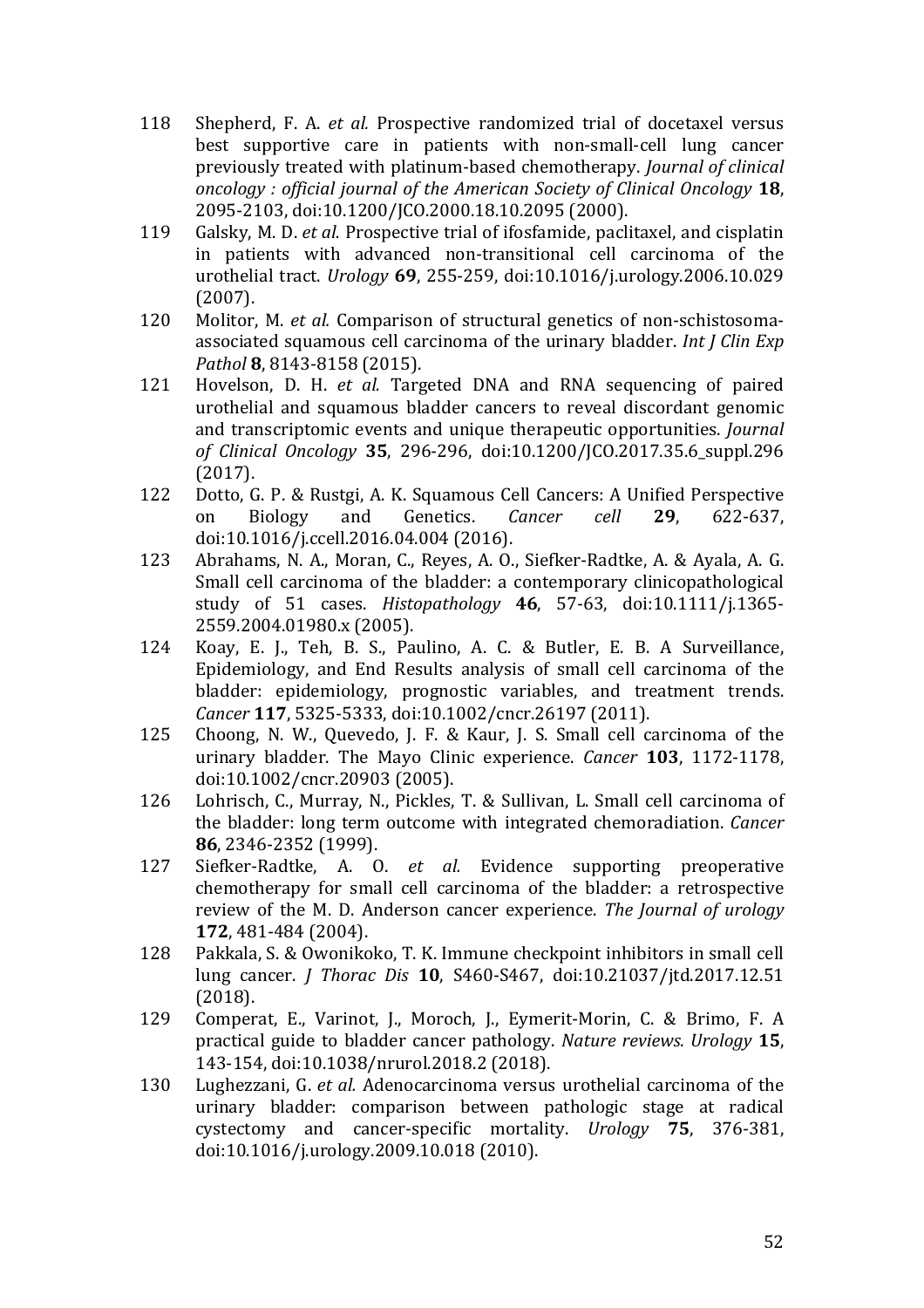- 131 Wright, J. L., Porter, M. P., Li, C. I., Lange, P. H. & Lin, D. W. Differences in survival among patients with urachal and nonurachal adenocarcinomas of the bladder. *Cancer* **107**, 721-728, doi:10.1002/cncr.22059 (2006).
- 132 Szarvas, T. *et al.* Clinical, prognostic, and therapeutic aspects of urachal carcinoma-A comprehensive review with meta-analysis of 1,010 cases. *Urol Oncol* **34**, 388-398, doi:10.1016/j.urolonc.2016.04.012 (2016).
- 133 Roy, S. *et al.* Next-generation sequencing-based molecular characterization of primary urinary bladder adenocarcinoma. *Mod Pathol* **30**, 1133-1143, doi:10.1038/modpathol.2017.33 (2017).
- 134 Collazo-Lorduy, A. *et al.* Urachal Carcinoma Shares Genomic Alterations with Colorectal Carcinoma and May Respond to Epidermal Growth Factor Inhibition. *European urology* **70**, 771-775, doi:10.1016/j.eururo.2016.04.037 (2016).
- 135 Gopalan, A. *et al.* Urachal carcinoma: a clinicopathologic analysis of 24 cases with outcome correlation. Am J Surg Pathol 33, 659-668, doi:10.1097/PAS.0b013e31819aa4ae (2009).
- 136 Siefker-Radtke, A. Urachal adenocarcinoma: a clinician's guide for treatment. *Semin Oncol* **39**, 619-624, doi:10.1053/j.seminoncol.2012.08.011 (2012).
- 137 . US National Library of Medicine. ClinicalTrials.gov https://ClinicalTrials.gov/show/NCT00082706 (2004).
- 138 Loh, K. P. *et al.* Targeted Therapy Based on Tumor Genomic Analyses in Metastatic Urachal Carcinoma. *Clinical genitourinary cancer* **14**, e449-452, doi:10.1016/j.clgc.2016.03.013 (2016).
- 139 Wang, J. Primary sarcoma and sarcomatoid carcinoma of the urinary bladder: Comparison of clinical features, treatment, and survival. *J Clinc Oncol* **34** (2016).
- 140 Spiess, P. E. *et al.* Review of the M.D. Anderson experience in the treatment of bladder sarcoma. *Urol Oncol* **25**, 38-45, doi:10.1016/j.urolonc.2006.02.003 (2007).
- 141 Linch, M., Miah, A. B., Thway, K., Judson, I. R. & Benson, C. Systemic treatment of soft-tissue sarcoma-gold standard and novel therapies. *Nature reviews. Clinical oncology* **11**, 187-202, doi:10.1038/nrclinonc.2014.26 (2014).
- 142 Judson, I. *et al.* Doxorubicin alone versus intensified doxorubicin plus ifosfamide for first-line treatment of advanced or metastatic soft-tissue sarcoma: a randomised controlled phase 3 trial. *The lancet oncology* 15, 415-423, doi:10.1016/S1470-2045(14)70063-4 (2014).
- 143 Seddon, B. *et al.* Gemcitabine and docetaxel versus doxorubicin as firstline treatment in previously untreated advanced unresectable or metastatic soft-tissue sarcomas (GeDDiS): a randomised controlled phase 3 trial. *The lancet oncology* **18**, 1397-1410, doi:10.1016/s1470- 2045(17)30622-8 (2017).
- 144 Mai, K. T., Bateman, J., Djordjevic, B., Flood, T. A. & Belanger, E. C. Clear Cell Urothelial Carcinoma. *Int J Surg Pathol* **25**, 18-25, doi:10.1177/1066896916660195 (2017).
- 145 Oliva, E., Amin, M. B., Jimenez, R. & Young, R. H. Clear cell carcinoma of the urinary bladder: a report and comparison of four tumors of mullerian origin and nine of probable urothelial origin with discussion of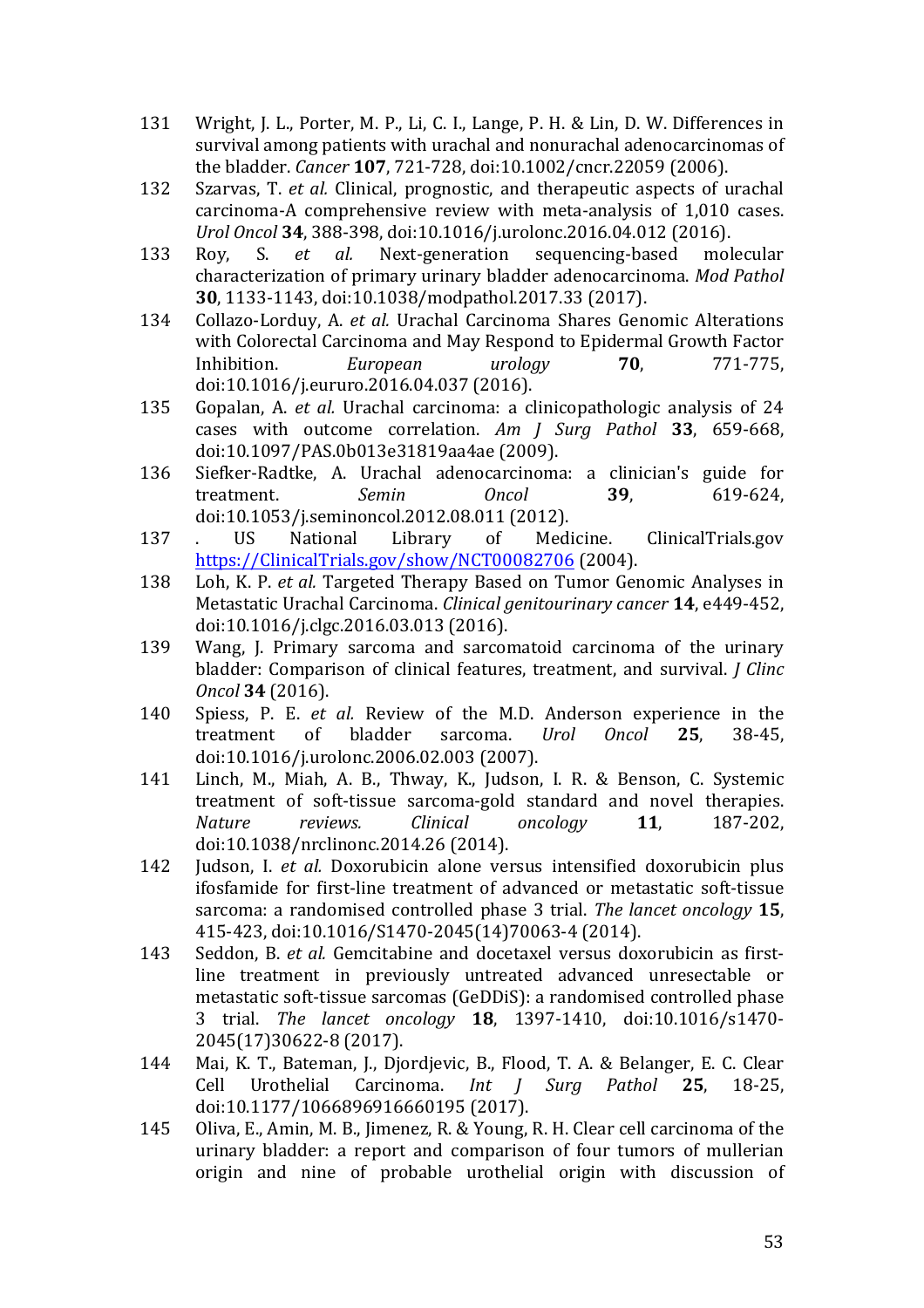histogenesis and diagnostic problems. Am *J* Surg Pathol 26, 190-197 (2002).

- 146 Teo, M. Y. & Rosenberg, J. E. EMA and FDA prune the checkpoint inhibitor treatment landscape. *Nature reviews. Urology* **15**, 596-597, doi:10.1038/s41585-018-0074-1 (2018).
- 147 Gourd, E. EMA restricts use of anti-PD-1 drugs for bladder cancer. *The lancet oncology*, doi:10.1016/S1470-2045(18)30433-9 (2018).
- 148 Balar, A. V. & al., e. Durvalumab and tremelimumab in patients with metastatic urothelial cancer. *AACR*, 4325 (2018).
- 149 . US National Library of Medicine. ClinicalTrials.gov https://ClinicalTrials.gov/show/NCT02516241 (2015).
- 150 Companies Scaling Back IDO1 Inhibitor Trials. *Cancer discovery* **8**, OF5- OF5, doi:10.1158/2159-8290.cd-nd2018-007 (2018).
- 151 Gandhi, L. *et al.* Pembrolizumab plus Chemotherapy in Metastatic Non-Small-Cell Lung Cancer. The New England journal of medicine, doi:10.1056/NEJMoa1801005 (2018).
- 152 . US National Library of Medicine. ClinicalTrials.gov https://ClinicalTrials.gov/show/NCT02853305 (2016).
- 153 . US National Library of Medicine. ClinicalTrials.gov https://ClinicalTrials.gov/show/NCT02807636 (2016).
- 154 . US National Library of Medicine. ClinicalTrials.gov https://ClinicalTrials.gov/show/NCT02546661 (2015).
- 155 Peyton, C. C. *et al.* Downstaging and Survival Outcomes Associated With Neoadjuvant Chemotherapy Regimens Among Patients Treated With Cystectomy for Muscle-Invasive Bladder Cancer. *JAMA Oncol* 4, 1535-1542, doi:10.1001/jamaoncol.2018.3542 (2018).
- 156 Powles, T. *et al.* A phase II study investigating the safety and efficacy of neoadjuvant atezolizumab in muscle invasive bladder cancer (ABACUS). *Journal of Clinical Oncology*, 4506 (2018).
- 157 Necchi, A. *et al.* Pembrolizumab as Neoadjuvant Therapy Before Radical Cystectomy in Patients With Muscle-Invasive Urothelial Bladder Carcinoma (PURE-01): An Open-Label, Single-Arm, Phase II Study. *Journal of Clinical Oncology* **36**, 3353-3360, doi:10.1200/jco.18.01148 (2018).
- 158 Strauss, J. *et al.* Safety and activity of M7824, a bifunctional fusion protein targeting PD-L1 and TGF-β, in patients with HPV associated cancers. *Journal of Clinical Oncology* **36**, abstr 3007 (2018).
- 159 Challita-Eid, P. M. *et al.* Enfortumab Vedotin Antibody–Drug Conjugate Targeting Nectin-4 Is a Highly Potent Therapeutic Agent in Multiple Preclinical Cancer Models. *Cancer Research* **76**, 3003-3013, doi:10.1158/0008-5472.can-15-1313 (2016).
- 160 Rosenberg, J. E. *et al.* EV-201 Study: A single-arm, open-label, multicenter study of enfortumab vedotin for treatment of patients with locally advanced or metastatic urothelial cancer who previously received immune checkpoint inhibitor therapy. *Journal of Clinical Oncology* 36, TPS4590 (2018).
- 161 FDA. <https://www.fda.gov/drugs/resources-information-approveddrugs/fda-grants-accelerated-approval-erdafitinib-metastatic-urothelialcarcinoma> (
- 162 .